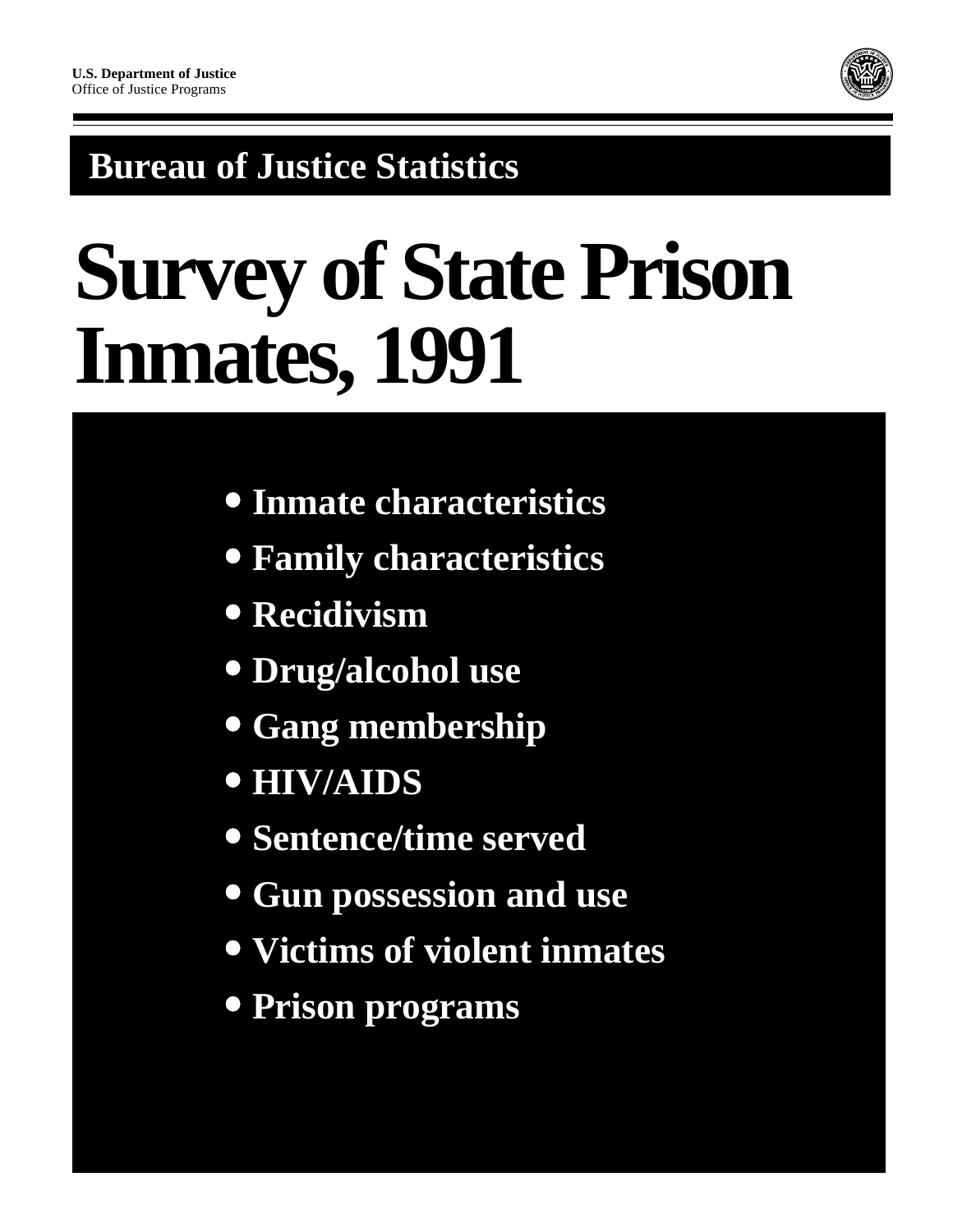

## **Survey of State Prison Inmates, 1991**

**By** 

**Allen Beck Darrell Gilliard Lawrence Greenfeld Caroline Harlow Thomas Hester Louis Jankowski Tracy Snell James Stephan** *BJS Statisticians* **Danielle Morton** *BJS Statistician Assistant*

**March 1993, NCJ-136949**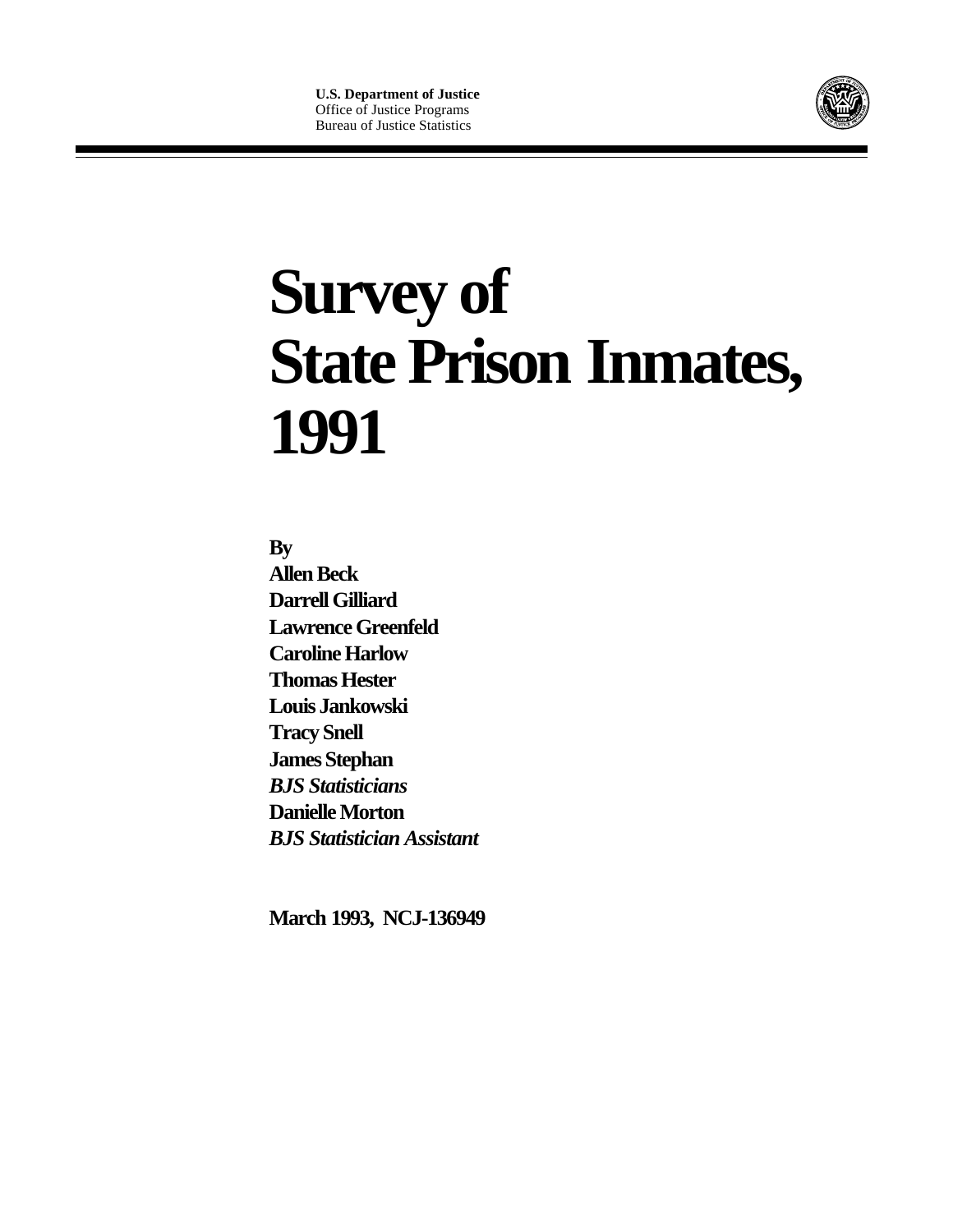### **Foreword**

The 1991 Survey of Inmates in State Correctional Facilities is a prime source of information about persons held in prisons across the Nation. Through lengthy interviews and detailed questions with a representative sample of State inmates, the survey complements the statistical series that rely on official agency data. The survey data provide a profile of who is in prison and how they got there. The 1991 survey, together with similar surveys conducted in 1974, 1979, and 1986, represents the largest single database on the Nation's prisoners and is an invaluable resource for evaluating the effectiveness of current incarceration policies and practices.

This report presents statistical information in a format that can be easily understood by a nontechnical audience. We hope the readers of this report and forthcoming special studies derived from the 1991 survey will find these data useful and informative.

This survey was made possible only through the cooperation and assistance of many committed professionals. We are grateful to officials in the departments of correction in the 45 States selected in the survey; to the wardens, superintendents, records managers, and correctional officers in the 277 facilities that provided resources and assistance in conducting the interviews; and to the U.S. Bureau of the Census staff who conducted the interviews and processed the data. We also acknowledge with pride the work of members of the BJS corrections unit who, as a team, designed the survey, monitored data collection, and analyzed the results.

> Lawrence A. Greenfeld Acting Director

Allen J. Beck, Ph.D. Deputy Associate Director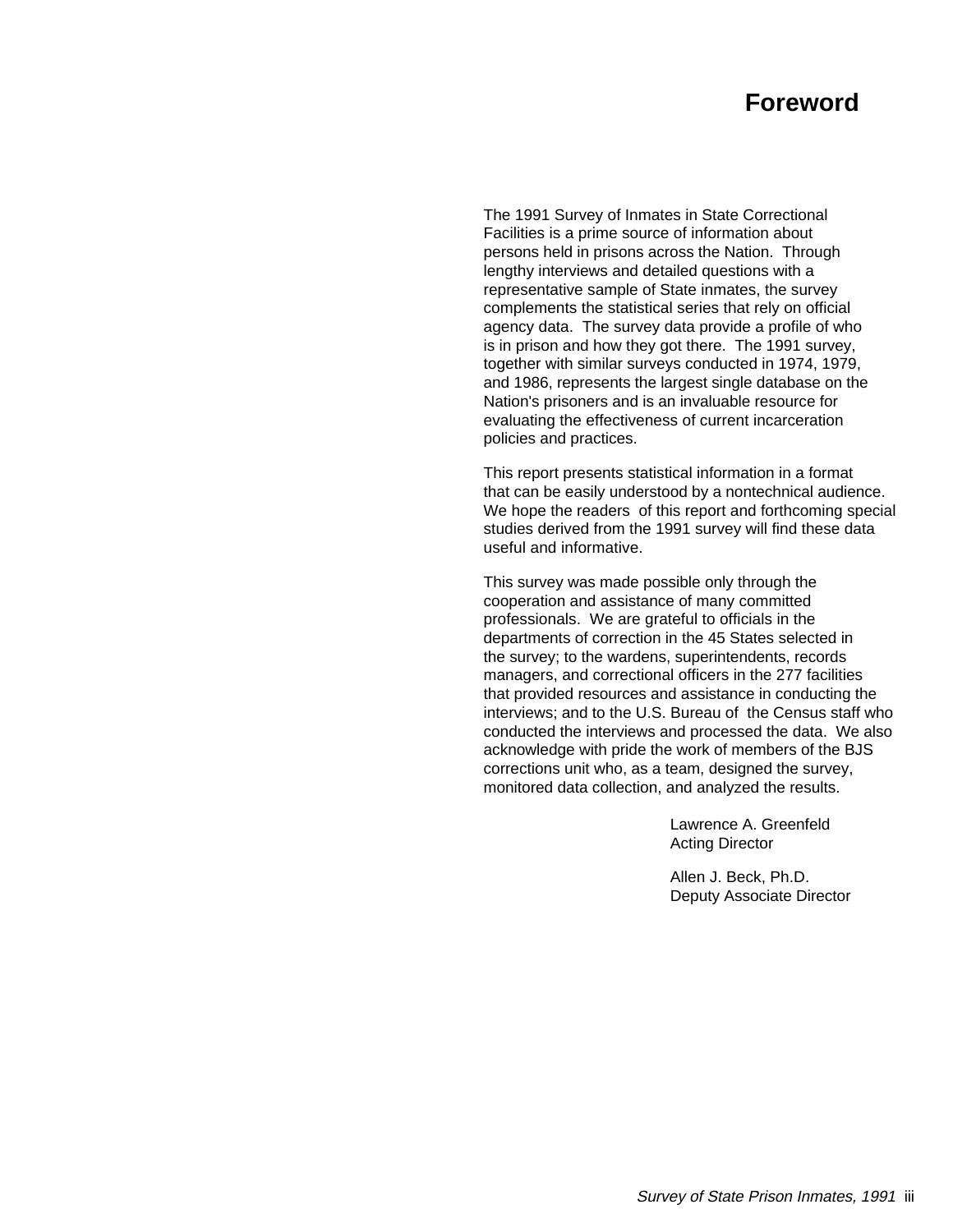## **Contents**

|                                                                                             | Page      |                                                   | Page      |
|---------------------------------------------------------------------------------------------|-----------|---------------------------------------------------|-----------|
| Fourth nationally representative survey                                                     |           | <b>Victims of violent Inmates:</b>                |           |
| of State prison inmates:                                                                    |           | Characteristics of victims and offenders,         |           |
| Unique information collected, usefulness and                                                |           | number of victims per inmate, injuries            |           |
| importance of that information, survey                                                      |           | sustained by victims, weapons used                |           |
| procedures, reliability of inmate interviews                                                | $1 - 2$   | in violent crimes                                 | $15 - 17$ |
| <b>Profile of the State prison inmate</b>                                                   |           | Inmate weapon possession and use:                 |           |
| population, 1991 and 1986:                                                                  |           | Types of weapons, crimes committed                |           |
| Sex, race, Hispanic origin, age, marital                                                    |           | with guns, sources of guns                        | 18-19     |
| status, education, work before entering                                                     |           |                                                   |           |
| prison, income, and veteran status                                                          | 3         | Gang membership before entering prison:           |           |
|                                                                                             |           | Characteristics of criminal gangs, gang           |           |
| Offenses for which inmates were                                                             |           | activities, characteristics of inmates who        |           |
| in prison, 1991 and 1986:                                                                   |           | were gang members                                 | 20        |
| Comparisons of offenses of male and female                                                  |           |                                                   |           |
| inmates, and of white, black, and Hispanic                                                  |           | Drug use and treatment:                           |           |
| inmates                                                                                     | $4 - 5$   | Types of drugs used at the time of the offense in |           |
|                                                                                             |           | 1991 and 1986, offenses committed to get          |           |
| Sentences that inmates were serving,                                                        |           | money for drugs, race and sex comparisons         |           |
| time that they had served and expected                                                      |           | among drug users, crack and cocaine use, drug     |           |
| to serve                                                                                    |           | treatment before and after imprisonment           | $21 - 24$ |
| Life in prison or death sentences, sentence                                                 |           |                                                   |           |
| enhancements, sentence length and time                                                      |           | Tests for the virus that causes AIDS;             |           |
| served according to offense                                                                 | $6 - 7$   | past use of hypodermic needles:                   |           |
|                                                                                             |           | Self-reported HIV-positive rates,                 |           |
| Alien inmates:                                                                              |           | intravenous drug use                              | 25        |
| Countries of origin, age, sex, marital status,                                              |           |                                                   |           |
| and education of inmates who were not                                                       |           | Drinking and participation In programs            |           |
| U.S. citizens, their drug use and offenses                                                  |           | to reduce alcohol abuse:                          |           |
| for which they were in prison                                                               | 8         | Use of alcohol at the time of the offense,        |           |
|                                                                                             |           | amount of alcohol drunk, characteristics          | 26        |
| <b>Family background:</b>                                                                   |           | of drinking inmates                               |           |
| Inmates' childhood families, whether                                                        |           |                                                   |           |
| the parents had used drugs or alcohol,                                                      |           | Inmate participation in prison programs:          |           |
| incarceration of family members,                                                            |           | Types of prison activities, education or          |           |
| physical and sexual abuse                                                                   | 9         | vocational programs, work assignments,            | 27        |
| Fathers and mothers in prison:                                                              |           | hours spent working, pay                          |           |
|                                                                                             |           | Security level of inmate housing:                 |           |
| Inmate parents with children under age                                                      |           | Relation between security level and inmate        |           |
| 18, caregivers for inmates' children,                                                       |           | record of violent offenses, regional variations   | 28        |
| women who entered prison pregnant,                                                          |           |                                                   |           |
| women's program participation                                                               | 10        | <b>Explanatory notes:</b>                         |           |
|                                                                                             |           | Discussion of the sample and standard             |           |
| Prior and current offenses of inmates:<br>Criminal history and its statistical relationship |           | errors, definitions and other information         |           |
| to sex, race, and Hispanic origin; revoked                                                  |           | for a more detailed presentation of findings      | 29-34     |
| probation or paroles for a previous sentence                                                |           |                                                   |           |
|                                                                                             | $11 - 14$ |                                                   |           |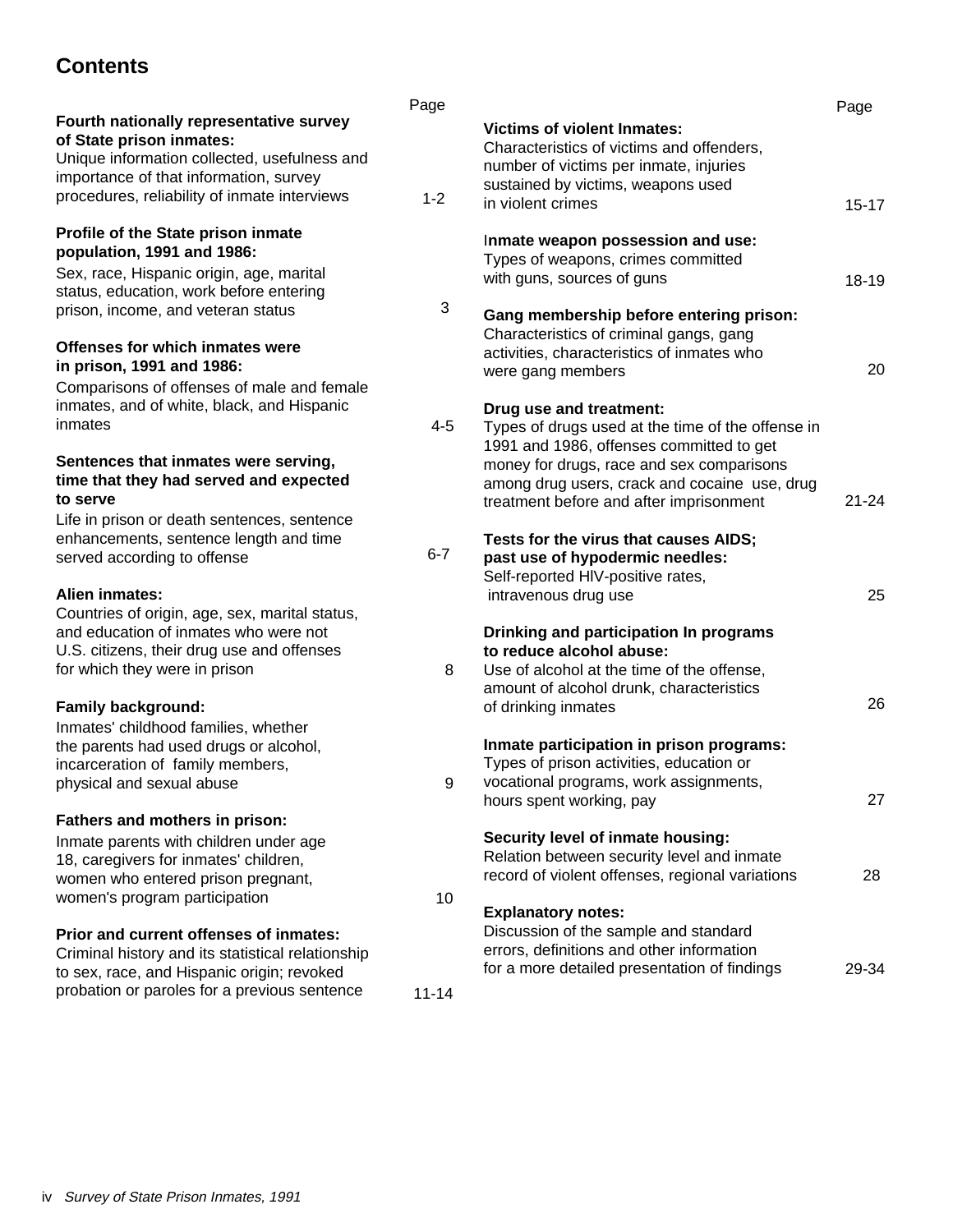## **The Survey of Inmates in State Correctional Facilities informs the Nation on a wide array of criminal justice issues**

#### **For the first time in a national survey, Inmates responded to questions about owning and using guns, gang membership, HIV testing, and entering prison pregnant**

In the summer of 1991,13,986 inmates answered questions in face-to-face interviews. The prisoners, a scientific sample for the Nation, represented more than 711,000 adults held in State correctional facilities. In a session lasting from several minutes to more than an hour, each inmate described his or her criminal history, family and employment background, and any involvement with drugs and alcohol. Each inmate also reported on participation in correctional programs and past education. Inmates convicted of a violent crime were asked about their victim.

After the last such survey in 1986, the prison population had grown 58%, more than 261,000 additional prisoners. In 1991 the incarceration rate the number sentenced to more than a year in State facilities for each 100,000 residents in the general population - was about 287 per 100,000; 5 years earlier, the rate was 207 prisoners per 100,000 residents.

#### **Simultaneous with the State inmate survey, a Federal prison survey interviewed 8,500 inmates**

Together the Federal and State studies provide the most comprehensive information on the Nation's prisoners ever obtained. Used alone or analyzed together with the three previous surveys of State prison inmates conducted in 1974, 1979, and 1986, these 1991 data serve many purposes.

As national data they provide a benchmark against which States may compare their prison populations, perhaps to judge the results of particular policies. State prison authorities may also use the surveys as a source for a uniform set of measures and descriptors.

#### **The potential benefits of national data will touch a large number of crucial topics**

Persons seeking to understand the factors that contribute to or prevent crime have in these data a readily available wealth of background and empirical evidence that can bear close scrutiny. When considered with other survey findings or population studies, the data garnered by the surveys of inmates will enable scholars, policymakers, and practitioners to test many assertions and conclusions.

The following are examples of issues that can be examined using data from the 1991 survey:

- Relationships among demographic and criminal justice characteristics of State inmates
- Responses by the criminal justice system to young offenders and the later patterns of offending
- Prison sentences and time served as related to turnover of prison population
- Identifying patterns of offending for high-risk offenders in prison
- Generational or cohort aspects of criminal careers, types of crimes committed, and the responses of the criminal justice system
- Violent crime events understood in terms of time, place, persons involved, and outcome
- Family history as a factor in criminal history of serious offenders in State prison
- Gang membership as an aggravating element in crime
- Roles of drug and alcohol use in crime and in the criminal histories of offenders
- Statistical descriptions of firearm possession, handgun use in a crime, and sources of handguns. for both violent and nonviolent inmates.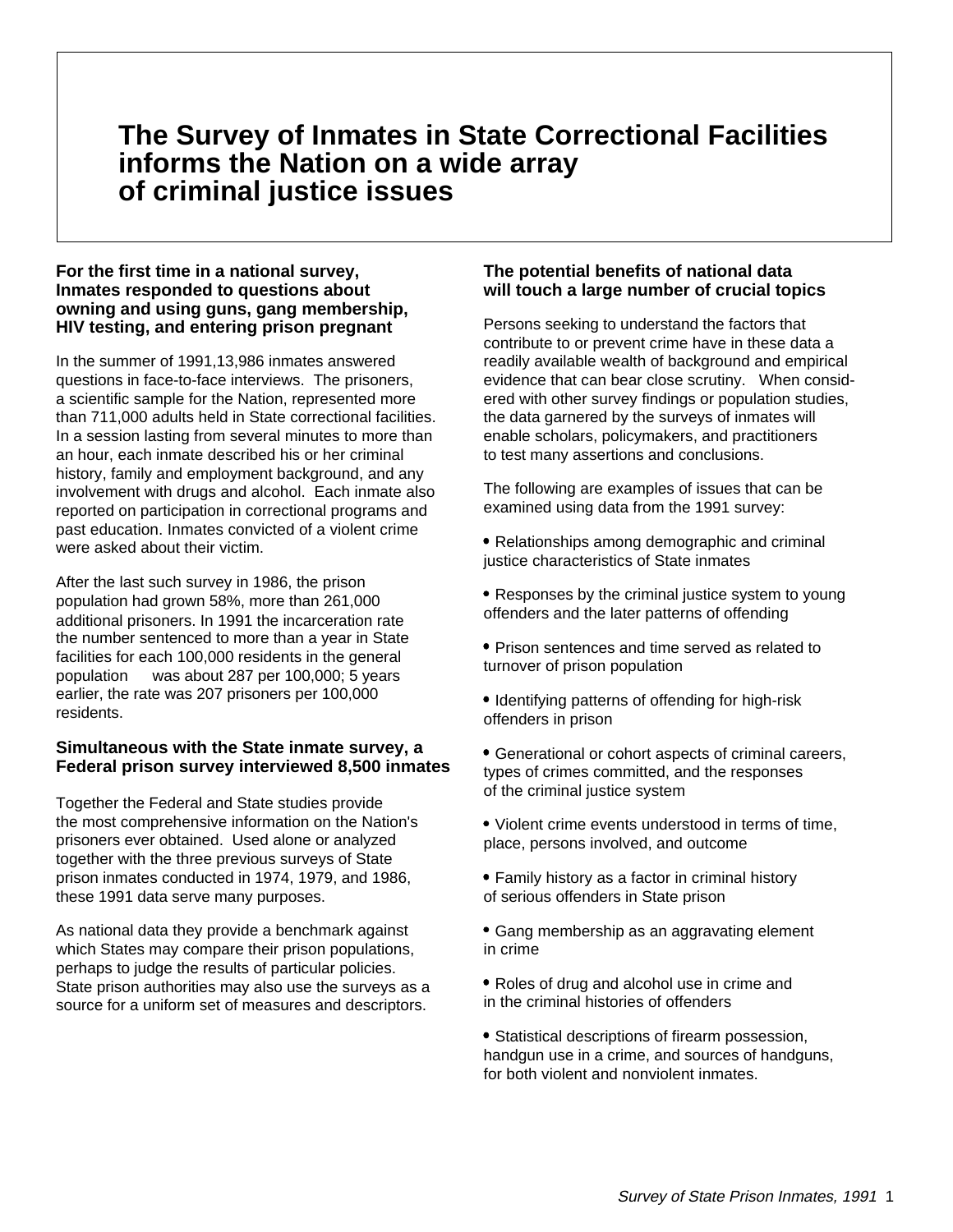#### **Experienced personnel of the Bureau of the Census conducted the confidential interviews**

Working on behalf of the Bureau of Justice Statistics (BJS), trained Bureau of the Census interviewers conducted the interviews in 277 prisons nationwide. At each institution, inmates were chosen systematically from the day's roster, with a specific "take rate" or selection probability being applied. Many of the interviewers who conducted the 1991 interviews had also staffed the previous surveys, and many had participated in the 1989 survey of local jail inmates.

The interviewers met the prisoners alone, often in rooms out of the sight, as well as beyond the hearing of correctional officers and other inmates. The inmates received written and verbal guarantees that the information they reported would be kept confidential. They were told that they would be neither compelled to participate nor rewarded for participating. If inmates could not speak English, they could bring other inmates to translate or could request an interviewer who spoke their language. Altogether, 94% of the selected inmates were interviewed.

#### **Information gained through interviews with prisoners is generally reliable**

Personal interviewing of prisoners is the most efficient means  $-$  and for some information, the only means  $$ to gather certain data with a national scope. Independent researchers, studying how truthfully prison inmates respond to survey questions, have found that the responses generally agree with data from official records. Also, findings aggregated from the inmate surveys do not differ appreciably from information reported by correctional authorities, and information from separate surveys fit coherent and consistent patterns.

Just as is true of respondents to other surveys, inmates may sometimes have forgotten or confused details like dates and sequences of events. Heavy drug or alcohol use and limited educational or intellectual attainment may have distorted some answers in a long questionnaire.

The survey findings represent the reports of a sample of State prison inmates only and should not be generalized to the entire offender population. Inmates in State prisons account for about 17% of the total adult correctional population. These inmates have usually committed the most serious offenses or have the most extensive criminal records.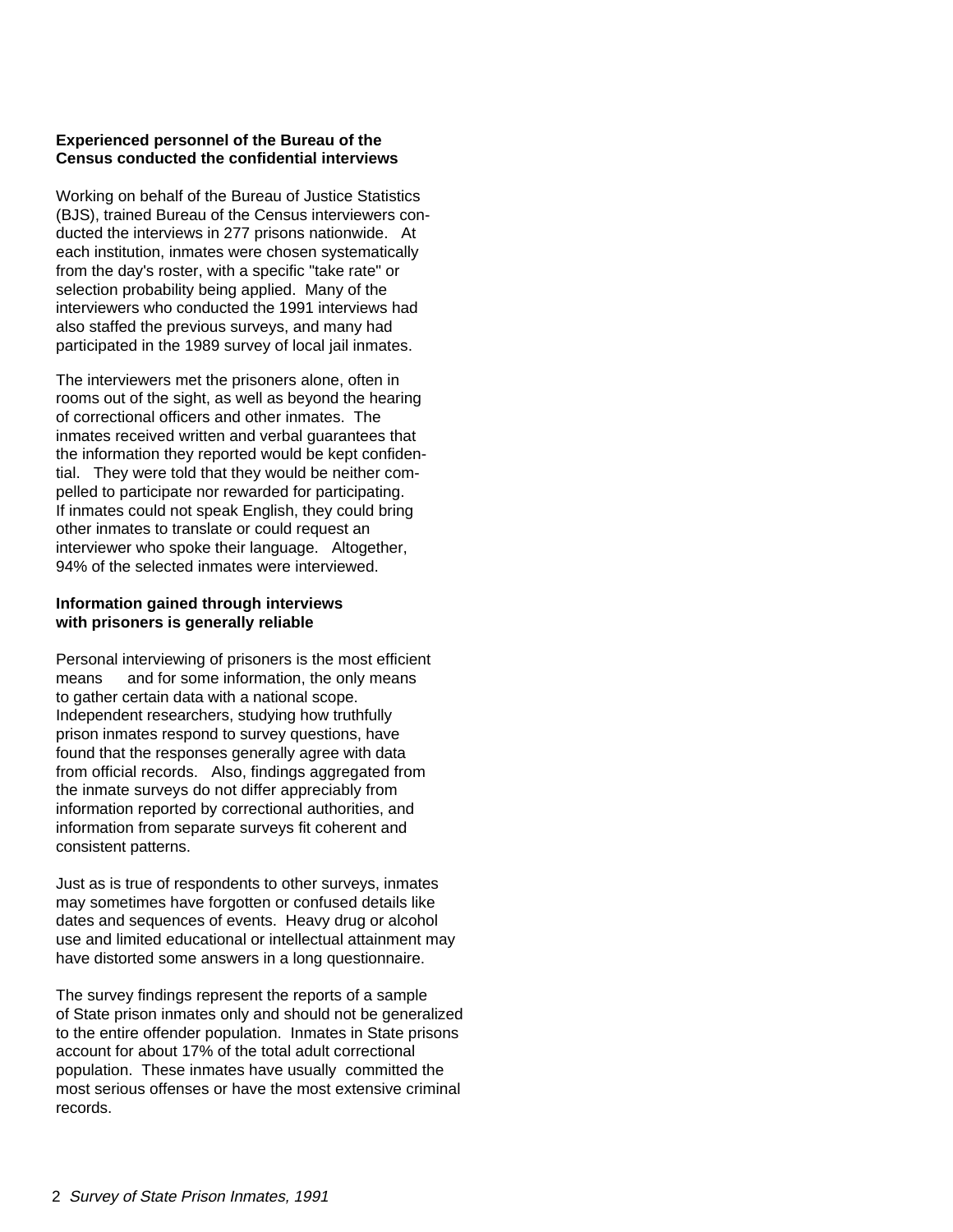## **The State prison population increased 58% in 5 years but remained mostly male, minority, and young**

In June 1991 State prisons held more than 711,000 inmates. In the 5 years from 1986 to 1991, the number of prisoners grew by over 58%.

| Prison                       | 1991             | 1986           |
|------------------------------|------------------|----------------|
| <b>population</b> Facilities | 1,239<br>711,643 | 903<br>450.416 |

Women were 5% of the inmates in 1991, up from 4% in 1986.

|            |                | 1991     | 1986 |
|------------|----------------|----------|------|
| <b>Sex</b> | Male<br>Female | 95%<br>5 | 96%  |

Sixty-five percent of prison inmates belonged to racial or ethnic minorities in 1991, up from 60% in 1986.

| Race or                   | White*                       | 1991<br>35%   | 1986<br>40%   |  |
|---------------------------|------------------------------|---------------|---------------|--|
| <b>Hispanic</b><br>origin | Black*<br>Other*<br>Hispanic | 46<br>2<br>17 | 45<br>3<br>13 |  |
|                           | *Non-Hispanic inmates        |               |               |  |

Sixty-eight percent of inmates were under age 35 In 1991, down from 73% in 1986.

| Age |                                                                           | 1991           | 1986                           |
|-----|---------------------------------------------------------------------------|----------------|--------------------------------|
|     | 17 or younger<br>18-24<br>25-34<br>35-44<br>45-54<br>55-64<br>65 or older | 1%<br>46<br>23 | 1%<br>27<br>46<br>19<br>5<br>2 |

Marital status of prison inmates remained the same from 1986 to 1991; about a fifth were married and over half had never married.

| <b>Marital</b><br>status |               | 1991 | 1986 |
|--------------------------|---------------|------|------|
|                          | Married       | 18%  | 20%  |
|                          | Widowed       | າ    | っ    |
|                          | Divorced      | 19   | 18   |
|                          | Separated     | 6    | 6    |
|                          | Never married | 55   | 54   |

About 34% of inmates in 1991 and 29% in 1986 had completed high school. Among dropouts in the 1991 survey,  $37\%$   $-$  about a quarter of all prisoners  $$ had gotten a general equivalency degree (GED). Altogether, 59% of inmates had a high school diploma or its equivalent.

| <b>Education</b> |                      | 1991 | 1986 |
|------------------|----------------------|------|------|
|                  | 8th grade or less    | 19%  | 21%  |
|                  | Some high school     | 46   | 51   |
|                  | High school graduate | 22   | 18   |
|                  | Some college or more | 12   | 11   |

Two-thirds of inmates were employed during the month before they were arrested for their current offense; over half were employed full time.

| <b>Work</b> |                                 | 1991     | 1986                  |
|-------------|---------------------------------|----------|-----------------------|
| before      | Employed                        | 67%      | 69%                   |
| arrest      | Full time<br>Part time          | 55<br>12 | 57<br>$\overline{12}$ |
|             | Not employed                    | 33%      | 31%                   |
|             | Looking for work<br>Not looking | 16<br>16 | 18<br>13              |

Before their admission to prison, an estimated 38% of women and 13% of men were receiving support from Social Security, welfare, or charity.

| <b>Income</b> | Annual income<br>for inmates free<br>at least a year                                                                          | 1991                                   | 1986                                           |
|---------------|-------------------------------------------------------------------------------------------------------------------------------|----------------------------------------|------------------------------------------------|
|               | No income<br>Less than \$3,000<br>\$3,000-\$4999<br>\$5,000-\$9,999<br>10,000-\$14,999<br>15,000-\$24,999<br>\$25,000 or more | 3%<br>19<br>10<br>21<br>17<br>16<br>15 | 2%<br>$2\bar{5}$<br>12<br>22<br>16<br>13<br>11 |

The percentage of veterans among prison inmates declined from 20% in 1986 to 16% in 1991.

|                          |                      | 1991    | 1986       |
|--------------------------|----------------------|---------|------------|
| <b>Veteran</b><br>status | Veterans             | 16%     | <b>20%</b> |
|                          | Vietnam era<br>Other | З<br>14 | 5<br>15    |
|                          | Nonveterans          | 84%     | 80%        |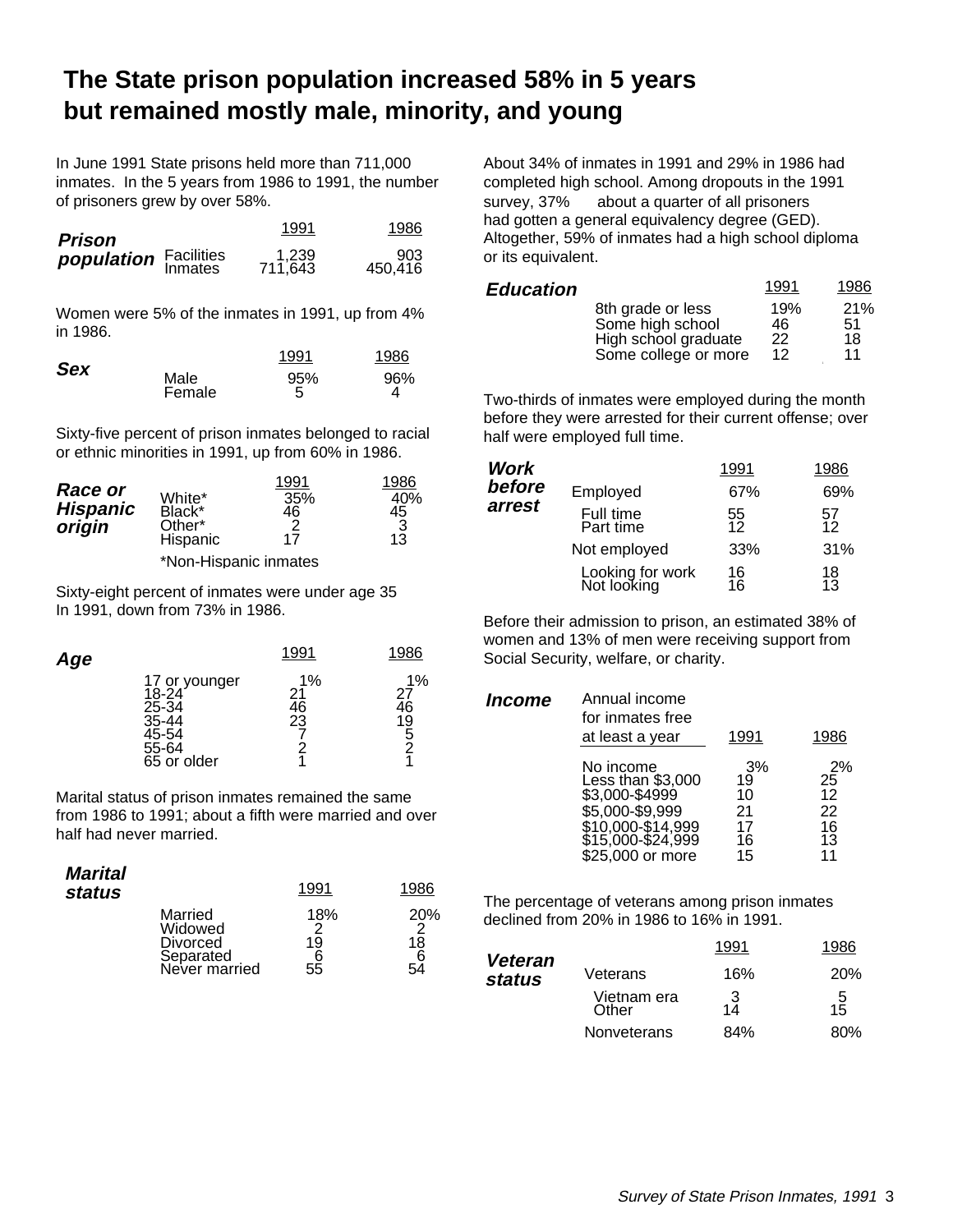## **Inmates sentenced for a drug offense accounted for 44% of the increase in the prison population from 1986 to 1991**

Fig. 1

**Violent crimes accounted for the largest percentage of the inmates' most serious current offense in both 1991 and 1986**

|                                                                                                                                  | <b>Percent of inmates</b> |                |  |
|----------------------------------------------------------------------------------------------------------------------------------|---------------------------|----------------|--|
|                                                                                                                                  | <u>1991</u>               | 1986           |  |
| Violent offenses                                                                                                                 | 46.6%                     | 54.6%          |  |
| Murder                                                                                                                           | 11                        | 11             |  |
| Negligent manslaughter                                                                                                           | 2                         | 3              |  |
| Kidnaping                                                                                                                        | 1                         |                |  |
| Rape                                                                                                                             | 4                         | $\frac{2}{4}$  |  |
| Other sexual assault                                                                                                             | 6                         | 5              |  |
| Robbery                                                                                                                          | 15                        | 21             |  |
| Assault                                                                                                                          | 8                         | 8.0            |  |
| Other violent                                                                                                                    | .6                        | .8             |  |
| Property offenses                                                                                                                | 24.8%                     | 31.0%          |  |
| <b>Burglary</b>                                                                                                                  | 12                        | 17             |  |
| Larceny/theft                                                                                                                    | 5273                      | 6.0            |  |
| Motor vehicle theft                                                                                                              |                           | 1              |  |
| Arson                                                                                                                            |                           | .8             |  |
| Fraud                                                                                                                            |                           | 4              |  |
| Stolen property                                                                                                                  |                           | 2.0            |  |
| Other property                                                                                                                   | $\overline{.4}$           | .5             |  |
| Drug offenses                                                                                                                    | 21.3%                     | 8.6%           |  |
| Possession                                                                                                                       | 8                         | 3              |  |
| Trafficking                                                                                                                      | 13                        | 5              |  |
| Other/unspecified                                                                                                                | $.5\,$                    | $\overline{3}$ |  |
| Public-order offenses                                                                                                            | 6.9%                      | 5.2%           |  |
| Weapons                                                                                                                          | $\frac{2}{5}$             | 1              |  |
| Other public-order                                                                                                               |                           | 4              |  |
| Other offenses                                                                                                                   | .4%                       | $.7\%$         |  |
| Number of                                                                                                                        |                           |                |  |
| prison inmates                                                                                                                   | 704,181                   | 449,912        |  |
| See page 30 for descriptions of the offense categories.<br>Survey numbers on which statistics are based are also reported in the |                           |                |  |

Explanatory notes.

• Among the inmates in 1991 fewer than half were sentenced for a violent crime • a fourth were sentenced for a property crime • about a fifth were sentenced for a drug crime.

#### **Violent inmates**

 The percentage of prisoners serving time for violent crimes fell from 55% in 1986 to 47% in 1991, but the number increased from 245,600 to 328,000 in 1991. This was a 34%-increase in the number of violent inmates.

#### **Inmates convicted of homicide**

 12% of inmates in 1991 and 14% in 1986 were serving a sentence for homicide (murder or manslaughter).

 The number of inmates convicted of homicide rose from 65,000 to 87,500, a 35%-increase.

#### **Inmates convicted of robbery**

 Of the individual offense categories, robbery had the largest percentage decrease, from 21% of all inmates in 1986 to 15% in 1991.

#### **Inmates serving time for a property offense**

Property offenders were 25% of all inmates in 1991, a decrease from 31% in 1986.

 Most of this decline resulted from a decreased percentage of inmates sentenced for burglary.

 Nevertheless, the estimate of inmates in State prison for burglary in 1991 (87,500) exceeded the estimated 74,400 of 5 years earlier.

#### **Sentenced drug offenders**

 The percentage of inmates in prison for a drug crime rose from 9% in 1986 to 21% in 1991.

 Over 3 times as many inmates were serving a prison sentence for a drug charge in 1991 (150,300) as in 1986 (38,500).

#### **In 1991 women in prison were more likely than men to be serving a sentence for drug offenses**

**\_\_\_\_\_\_\_\_\_\_\_\_\_\_\_\_\_\_\_\_\_\_\_\_\_\_\_\_\_\_\_\_\_\_\_\_\_\_\_\_\_\_\_\_\_\_\_**

|                                             | Women                |                      | Men             |                     |
|---------------------------------------------|----------------------|----------------------|-----------------|---------------------|
| Current offense                             | 1991                 | 1986                 | 1991            | 1986                |
| Violent<br>Property<br>Drug<br>Public-order | 32%<br>29<br>33<br>6 | 41%<br>41<br>12<br>5 | 47%<br>25<br>21 | 55%<br>31<br>8<br>5 |
| Number<br>of inmates                        | 38,462               | 19,761               | 665,719         | 430,151             |
|                                             |                      |                      |                 | Fig. 2              |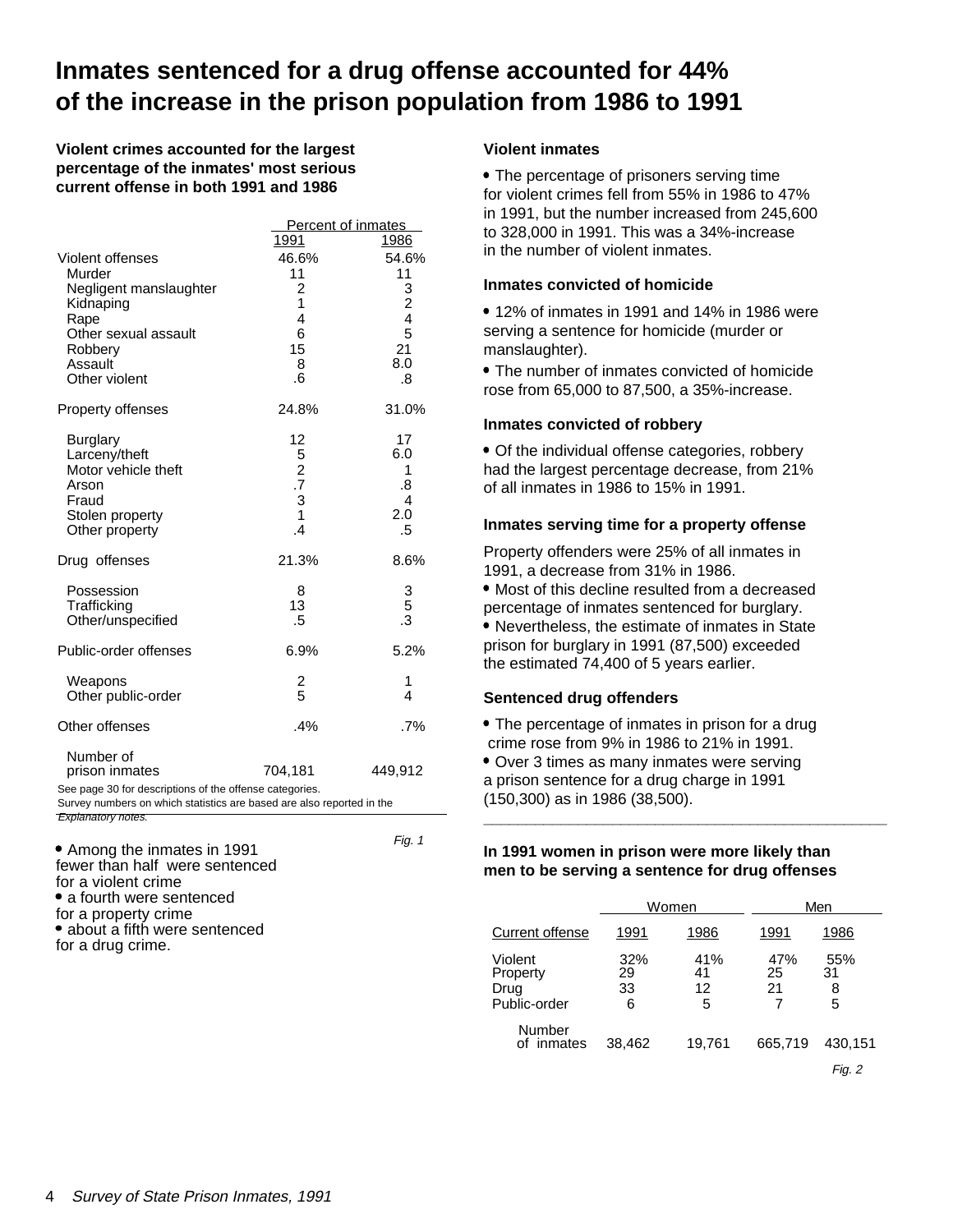

Fig. 3

 Women were about equally likely to be in prison for a violent, a property, or a drug offense.

• 12,600 women were serving a sentence for drug offenses in 1991, a 432%-increase from about 2,400 female inmates serving time for drugs in 1986.

 137,700 male drug offenders in 1991 represented a 281%-increase from the 36,100 in prison in 1986.

•In 1991 women in prison were more likely than men to be serving time for homicide (15% versus 12%) larceny (11% versus 5%) fraud (10% versus 2%) drugs (33% versus 21%).

• Men were more likely than women to be in prison forrobbery (15% versus 8%) assault (8% versus 6%) burglary (13% versus 5%).

#### **In 1991 black and Hispanic inmates were more likely than white inmates to be serving a sentence for a drug offense**

 From 1986 to 1991, the number of black inmates serving a sentence for drugs increased 447%, the number of convicted Hispanic drug offenders went up 324%, and the number of whites in prison for drugs grew 115%.

• In 1991, among inmates serving time for a drug offense

 77% of whites, 75% of Hispanics, and 85% of blacks had been sentenced in the past to probation or incarceration

 16% of whites, 15% of Hispanics, and 28% of blacks had served time for a prior violent offense.

#### **In 1986 and 1991 about half the white inmates were serving time for violent crimes**

- The percentage of white inmates serving a sentence for
- sexual assault rose, from 11% in 1986 to 15% in 1991
- robbery declined, from 15% to 10%
- homicide remained 14%
- assault remained 7%.

#### **The percentages of black and Hispanic Inmates in prison for violent offenses declined between 1986 and 1991**

- The percentage of black inmates serving a sentence for
- homicide declined, from 15% to 12%
- robbery declined, from 26% to 19%.
- The percentage of Hispanic inmates serving a sentence for
- $-$  homicide declined, from 15% to 11%
- robbery declined, from 19% to 13%.

#### **The current offense of white, black, and Hispanic inmates was more likely to be a drug offense in 1991 than in 1986**

|                         | Percent of inmates |         |              |         |        |            |         |          |  |
|-------------------------|--------------------|---------|--------------|---------|--------|------------|---------|----------|--|
|                         | White              |         | <b>Black</b> |         |        | Other race |         | Hispanic |  |
| Most serious<br>offense | 1991               | 1986    | 1991         | 1986    | 1991   | 1986       | 1991    | 1986     |  |
| Violent                 | 49%                | 50%     | 47%          | 59%     | 54%    | 62%        | 39%     | 52%      |  |
| Property                | 30                 | 36      | 22           | 29      | 28     | 29         | 21      | 26       |  |
| Drug                    | 12                 | 8       | 25           |         | 10     | 6          | 33      | 16       |  |
| Public-order            | 8                  | 6       | 5            | 4       | 8      | 3          | 8       | 5        |  |
| Number                  | 248.705            | 177.181 | 321.217      | 202.872 | 16.627 | 11.381     | 117,632 | 56,505   |  |

See the Explanatory notes for definitions of racial and Hispanic-origin categories.

Fig. 4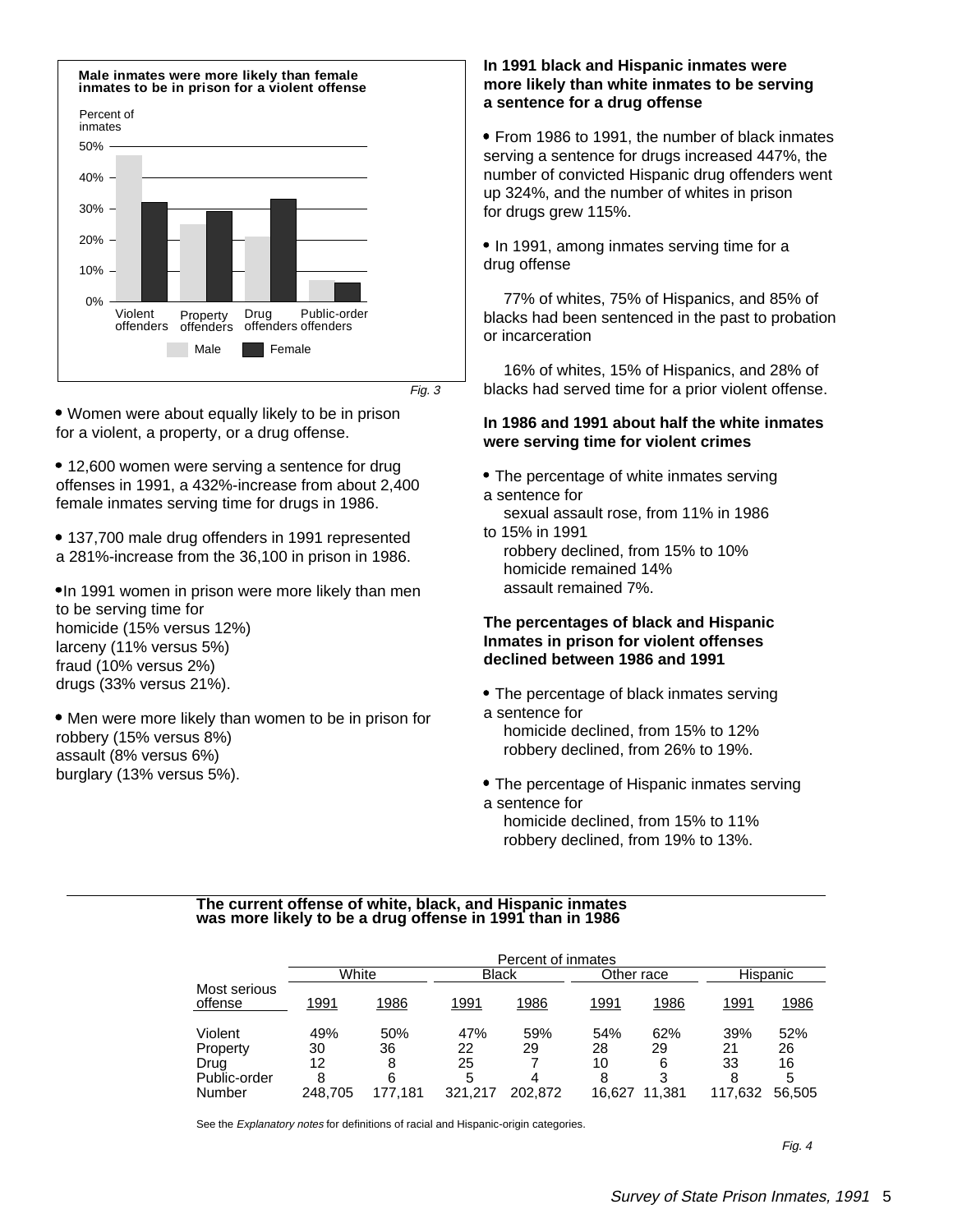## **Almost 1 in 3 inmates received collateral penalties; about 1 in 11 were sentenced to life in prison or to death**

#### **Fines, restitution, court costs, and participation in drug programs formed part of some sentences**

- 11% of all inmates were required to pay a fine.
- 10% were required to pay restitution to the victim.
- 12% were required to pay court costs.
- 6% were required to participate in drug treatment, and 5%, in drug testing.

The type of collateral penalty was linked closely with the type of conviction offense:

 About 1 in 8 inmates convicted of rape or sexual assault were ordered to enroll in a sex offender treatment program.

• About 1 in 5 inmates convicted of a drug offense and 1 in 10 convicted of larceny were required to participate in drug treatment or testing.

 26% of those convicted of driving while intoxicated and 18% convicted of drug trafficking received a fine. 29% of inmates convicted of fraud and 18% of those convicted of burglary or larceny were required to pay restitution to their victims.

#### **9% of Inmates were sentenced to life in prison or to death**

The percentage of inmates sentenced to life or to death was unchanged from 1986. In 1979, 11 % of all inmates had a sentence to life in prison or to death.

The 1986 and 1991 offense distributions of inmates sentenced to life or to death were almost the same:

| Offense          | 1991 | 1986 |
|------------------|------|------|
| Total            | 100% | 100% |
|                  |      |      |
| Homicide         | 67   | 69   |
| Sexual assault   | 8    |      |
| Robbery          | 8    | 8    |
| Kidnaping        | 4    | 4    |
| Assault          | 3    | 1    |
| Drug trafficking | 3    | 3    |
| Other offenses   |      | 8    |



**Black, white, and Hispanic inmates were about equally likely to be serving a sentence to life or to death**

|                            | Percent of inmates |              |            |  |  |
|----------------------------|--------------------|--------------|------------|--|--|
| Maximum                    |                    |              |            |  |  |
| sentence                   | White              | <b>Black</b> | Hispanic   |  |  |
| Total                      | 100.0              | 100.0%       | 100.0%     |  |  |
| Term of years              | 90                 | 91.0         | 92         |  |  |
| Life                       |                    |              | 7          |  |  |
| Life plus additional years | 2                  | 1.0          | .4         |  |  |
| Life without parole        | .7                 | .7           | .4         |  |  |
| Death                      | .5                 | .3           | .4         |  |  |
|                            |                    |              | . 6<br>Fıa |  |  |

#### **Inmates with a life sentence generally had an extensive criminal record**

• More than half had served time in a correctional facility for a prior offense; a fifth of all inmates with a life sentence had been incarcerated as a juvenile.

 Two-thirds had a prior sentence to probation or incarceration; a third had three or more prior sentences.

30% had a past sentence for a violent offense.

Of the estimated 60,000 inmates with a life sentence  $-$  most were men (96%);

- half were age 35 or older;

 46% were black, 37% white, 2% other races, and 14% Hispanic.

#### **Almost 75,000 inmates were serving a sentence for murder**

Of this estimated number

- 44% had received a sentence to a term of years, averaging 32 years
- 41% had received a life sentence
- 11% had received a life sentence plus years
- 3% had been sentenced to death.

In a cumulative distribution of sentences, extending from 1 year or less to life in prison or death

 50% of violent offenders were sentenced to a maximum sentence of 15 years or less.

 About half of property and drug offenders received a maximum sentence of 5 years or less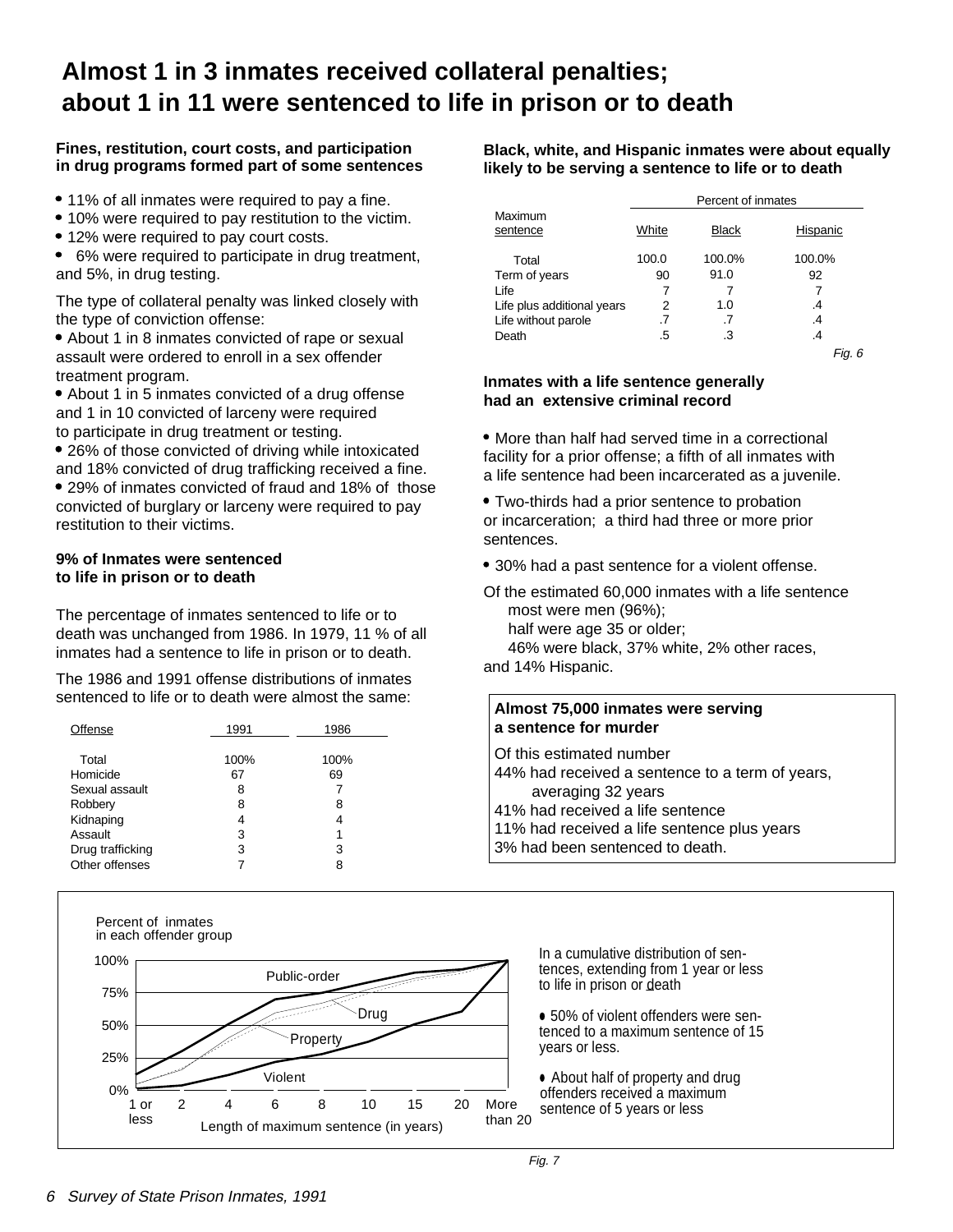## **Half of all inmates had a maximum sentence of 9 years or less and expected to serve just over 3 years in prison**

**Sentence length and time served in prison reflect the seriousness of the offense**

|                                                                | Median                           | Sentence length<br>Mean         | Time served<br>Median      | since admission<br>Mean    | Total time<br>Median        | expected to serve<br>Mean   |
|----------------------------------------------------------------|----------------------------------|---------------------------------|----------------------------|----------------------------|-----------------------------|-----------------------------|
| Total                                                          | 108 mo                           | 150 mo                          | $17 \text{ mo}$            | 32 mo                      | 37 mo                       | 66 mo                       |
| Violent offenses                                               | 180                              | 216                             | 31                         | 49                         | 70                          | 100                         |
| Murder<br>Manslaughter<br>Sexual assault<br>Robbery<br>Assault | Life<br>156<br>180<br>144<br>114 | 381<br>185<br>211<br>200<br>158 | 69<br>26<br>27<br>27<br>18 | 81<br>39<br>42<br>41<br>32 | 160<br>66<br>66<br>58<br>43 | 178<br>81<br>95<br>82<br>68 |
| Property offenses                                              | 60 mo                            | 114 mo                          | $12 \text{ mo}$            | 20 mo                      | 26 mo                       | 43 mo                       |
| <b>Burglary</b><br>Larceny                                     | 96<br>48                         | 140<br>72                       | 15<br>9                    | 24<br>15                   | 32<br>18                    | 51<br>34                    |
| Drug offenses                                                  | 60 mo                            | 95 mo                           | $11 \text{ mo}$            | 16 mo                      | 24 mo                       | 36 mo                       |
| Possession<br>Trafficking                                      | 54<br>72                         | 81<br>104                       | 9<br>12                    | 13<br>17                   | 20<br>26                    | 28<br>40                    |
| Public-order offenses                                          | 48 mo                            | 82 mo                           | 9 mo                       | 16 mo                      | 20 mo                       | 33 mo<br>Fig. 8             |

#### **The distribution of prison sentence lengths in 1991 was similar to that in 1986**

| 1986<br>Maximum |       | 1991  |       |              |          |  |  |
|-----------------|-------|-------|-------|--------------|----------|--|--|
| sentence        | total | Total | White | <b>Black</b> | Hispanic |  |  |
| Total           | 100%  | 100%  | 100%  | 100%         | 100%     |  |  |
| 1-24 months     | 10%   | 10%   | 8%    | 9%           | 14%      |  |  |
| 25-60           | 25    | 24    | 23    | 24           | 29       |  |  |
| 61-120          | 25    | 23    | 22    | 22           | 25       |  |  |
| 121 or more     | 30    | 34    | 37    | 36           | 24       |  |  |
| Life/death      | 9     | 9     | 10    | 9            | 8        |  |  |
|                 |       |       |       |              | --       |  |  |

Fig. 9

 A slightly larger percentage of inmates in 1991 than in 1986 had received a maximum sentence of more than 10 years.

 Sentences for black inmates and white inmates differed little in the aggregate; about a third of each group had a sentence of 5 years or less and nearly half had a sentence of more than 10 years.

 In general, sentences received by Hispanic inmates were shorter than those of black or white inmates, reflecting primarily a larger percentage of drug offenders and a smaller percentage of violent offenders among Hispanic inmates.

 Black and white inmates received similar sentences for similar types of offenses:

|                 | Median sentence |              |
|-----------------|-----------------|--------------|
| <b>Offenses</b> | White           | <b>Black</b> |
| Violent         | 204 mo          | 192 mo       |
| Property        | 72              | 72           |
| Drug            | 72              | 60           |
| Public-order    | 60              | 54           |
|                 |                 | Fig. 10      |

#### **90% of Inmates knew the date or year when they expected to be released**

Inmates reported time in prison since their admission including jail credits and any previous prison time served on their current sentence - and when they expected to leave prison. From this information two estimates of time served can be calculated: time served since admission and total time expected to be served.

In other data series time served is reported for inmates leaving prison. Estimates of time served based on inmates leaving prison will differ because a higher proportion were sentenced for less serious offenses

- estimates exclude jail credits and prior time served on the current sentence

some inmates are never released.

 2% of the inmates did not expect to be released, and 8% could not estimate a release date.

• Half of inmates had served 17 months or less at the time of their interview. Inmates convicted of a violent offense had served a median of 31 months; those convicted of a property offense, 12 months; of a drug offense, 11 months; and a public-order offense, 9 months.

• Half of inmates expected to serve a total of 37 months or less before their release. Overall, the mean total time expected to be served was  $5\frac{1}{2}$  years.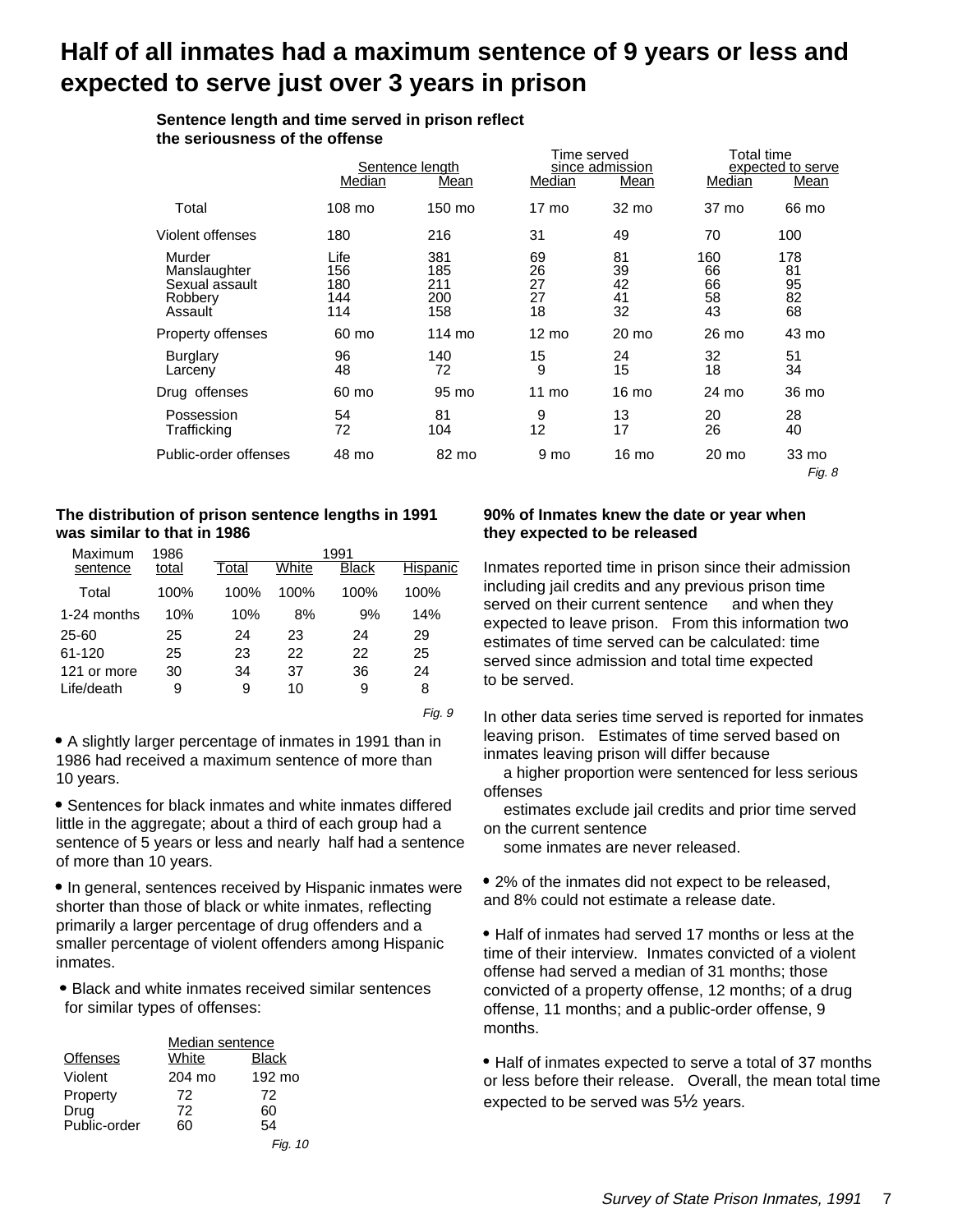## **About 4% of State prison inmates were not U.S. citizens**

#### **About 31,300 inmates were aliens**

 About 1 in 23 inmates were not U.S. citizens. These aliens were from at least 49 countries in North America, South America, Europe, Africa, and Asia.



Fig. 11

 Mexicans accounted for about half of the aliens

| County                                                                                                                                                | Percent of alien in-                               |
|-------------------------------------------------------------------------------------------------------------------------------------------------------|----------------------------------------------------|
| of origin                                                                                                                                             | mates in State prisons                             |
| Mexico<br>Cuba<br>Dominican Republic<br>Colombia<br>Jamaica<br>El Salvador<br>Guatemala<br>Trinidad and Tobago<br>United Kingdom<br>Vietnam<br>Others | 47%<br>10<br>9<br>4<br>4<br>4<br>2<br>2<br>1<br>16 |

#### **Young, Hispanic men predominated**

- Nearly all aliens were male, more than four-fifths were of Hispanic origin, and about half were age 25 to 34.
- About a third of aliens were married, nearly twothirds had not completed high school, and nearly fourfifths had a job at the time of their current offense.

 Approximately 1 in 10 aliens were non-Hispanic black inmates. About 1 in 25 were non-Hispanic white inmates, and about 1 in 25, Asian-Pacific Islanders.

#### **About three-fifths of alien inmates had ever used drugs**

 About two-fifths of alien inmates used drugs during the month prior to arrest for their current offense, and about a fifth were under the influence of drugs at the time of the offense.

| Percent of alien inmates using drugs - | In the month<br>before the offense | At the time<br>of the offense |
|----------------------------------------|------------------------------------|-------------------------------|
| Any drug<br>Cocaine/crack<br>Marijuana | 38%<br>25<br>19                    | 22%<br>12<br>6                |
| Heroin/other opiates<br>Amphetamines/  | 10                                 | հ                             |
| methamphetamines                       | 2                                  | ہ ۔                           |
| Hallucinogens<br><b>Barbiturates</b>   | 2                                  | ا>                            |
|                                        |                                    |                               |

About 14,000 aliens were incarcerated for drug offenses, including 7,900 for trafficking and 6,100 for possession.

 87% of an estimated 1,400 aliens from Colombia and 67% of an estimated 2,700 aliens from the Dominican Republic were incarcerated for a drug offense.

#### **Most alien inmates were serving time for drugs (45%) or violence (34%)**

 Approximately 10,800 aliens were incarcerated for violent crimes, including homicide, robbery, assault, and sexual assault.



Fig. 13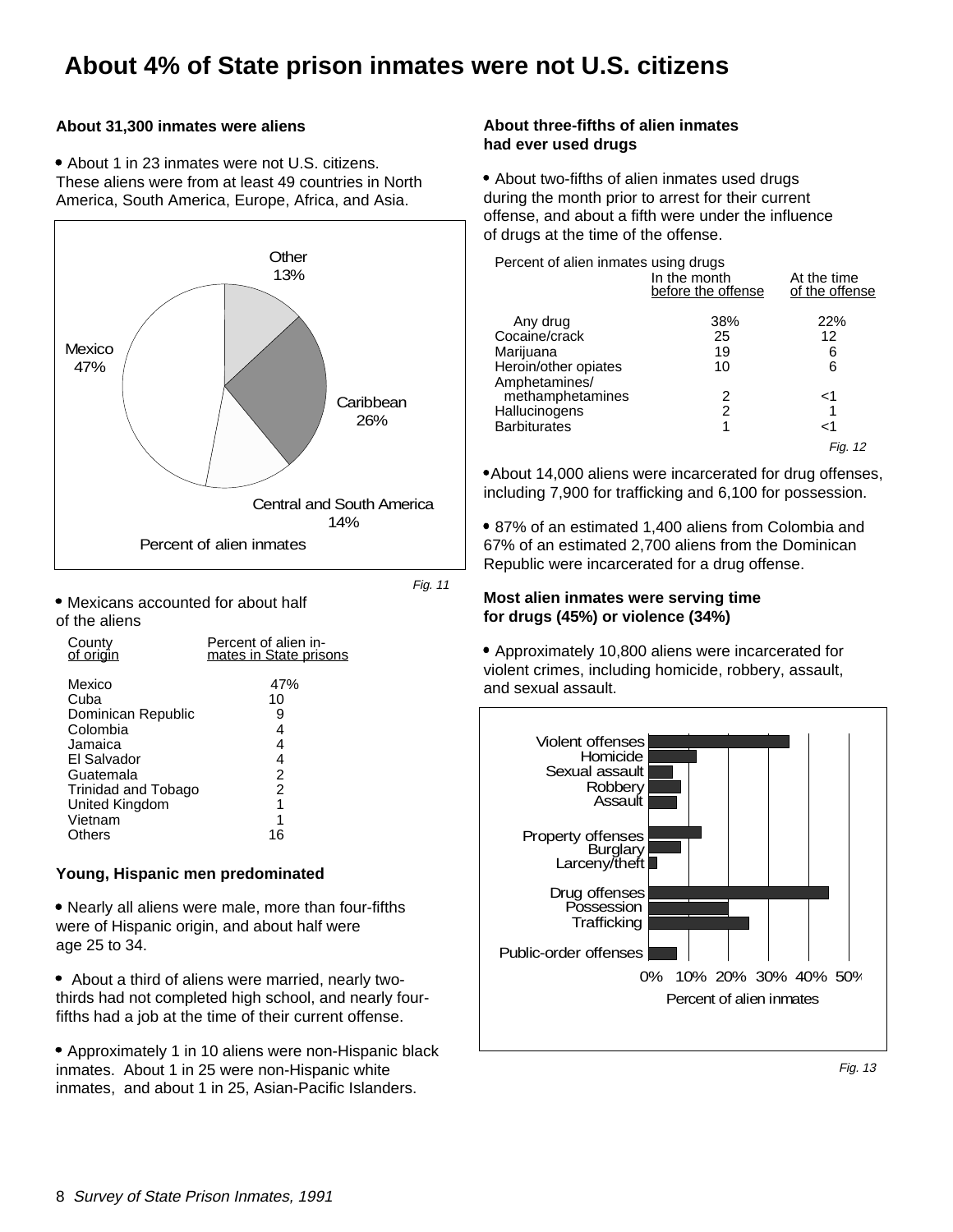## **Most inmates did not live with both parents while growing up, over 25% had parents who abused drugs or alcohol, and 31% had a brother with a jail or prison record**



Fig. 14

 Most of the time while growing up, 43% of the inmates lived in a single-parent household: 39% with their mother and 4% with their father.

 53% of black inmates grew up in single-parent households, compared to 33% of white inmates and 40% of Hispanic inmates.

 An estimated 14% of the inmates had lived in households with neither parent.

 About 17% of the inmates had lived in a foster home, agency, or other institution at some time.

#### **More than a quarter of inmates reported that their parents or guardians had abused alcohol or drugs**

 26% of inmates reported that their parents or guardians had abused alcohol; 4%, that they had abused drugs.

 Among all inmates, those who had lived with both parents were least likely to report parental/guardian substance abuse (23%). Thirty-seven percent of inmates who lived with their father reported substance abuse in the home, compared to 27% of those who lived with their mother and 34% of those who had other living arrangements.

 36% of white inmates and 19% of black inmates reported parental alcohol abuse.

 6% of white inmates and 3% of black inmates reported their parents using drugs.

#### **More than 4 in 10 female inmates reported they had been physically or sexually abused**

 A third of female inmates reported being sexually abused and a third, physically abused, before they entered prison.

 31% of women in prison had been abused before age 18, and 24% after age 18.

 Female inmates (43%) were at least 3 times more likely than male inmates (12%) to have sustained physical or sexual abuse in their past.

#### **Inmates who had an immediate family member who was ever incarcerated**

|                               | Percent of inmates |       |              |            |  |  |
|-------------------------------|--------------------|-------|--------------|------------|--|--|
|                               | Αll                | White | <b>Black</b> | Hispanic   |  |  |
| At least one<br>family member | 37%                | 33%   | 42%          | 35%        |  |  |
| Father                        | 6                  | 8     | 5            | 5          |  |  |
| Mother                        | 2                  | 2     | 2            |            |  |  |
| <b>Brother</b>                | 31                 | 26    | 35           | 29         |  |  |
| Sister                        |                    | 4     | 5            | 4          |  |  |
| Other                         |                    |       | ہ ۔          |            |  |  |
|                               |                    |       |              | Fig.<br>15 |  |  |

#### **37% of inmates had an immediate family member who had served time**

- At least 7% of prisoners said a parent had served a jail or prison sentence.
- 31% said their brother had been incarcerated.
- 4% said their sister had been incarcerated.

 Black inmates (42%) were more likely than white (33%) or Hispanic (35%) inmates to report an immediate family member ever being in jail or prison.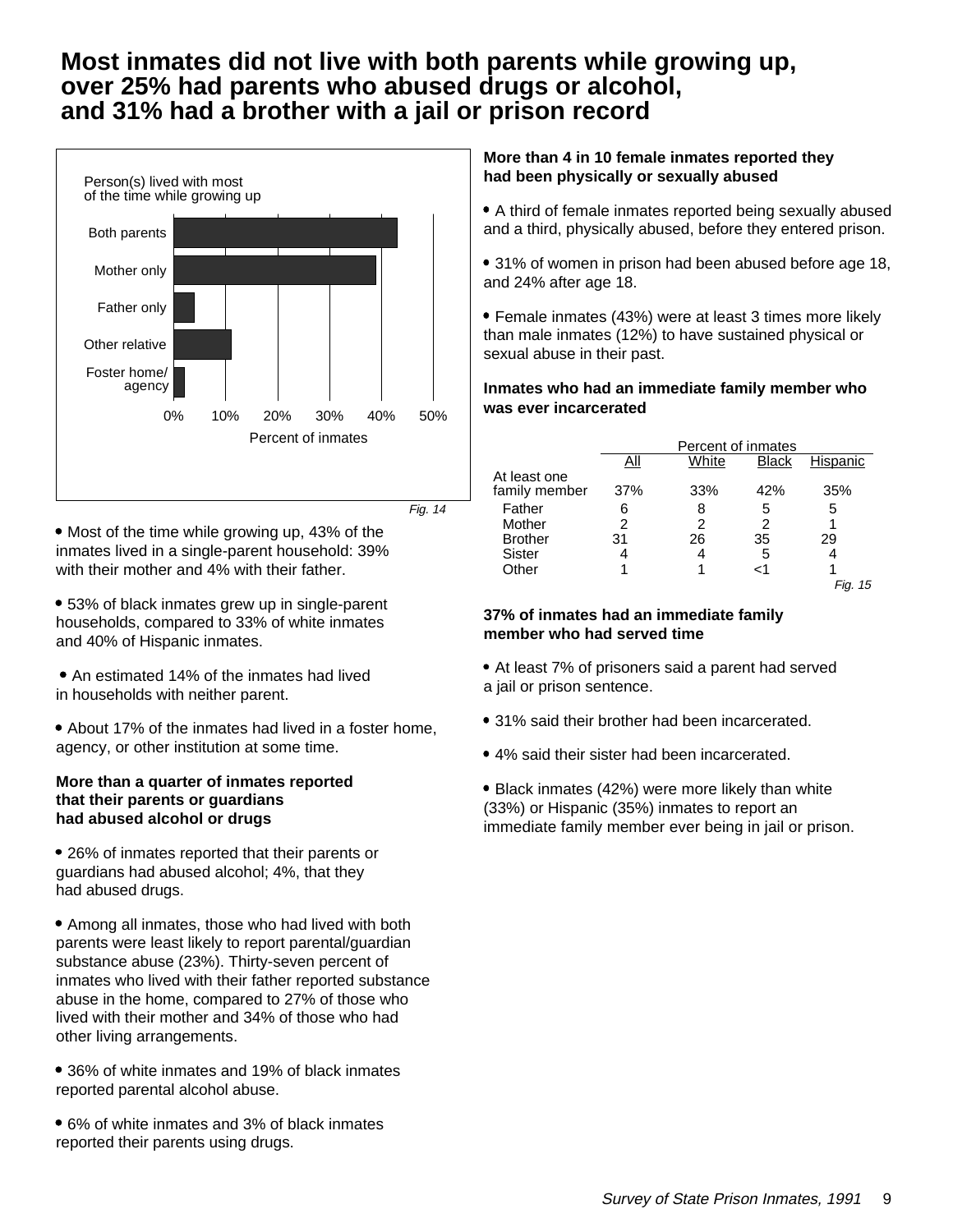## **Male and female inmates were parents to more than 826,000 children under age 18**



#### **Female inmates were more likely than male inmates to have minor children**

 42% of the women and 32% of the men had 2 or more children under age 18.

• Male inmates had more than 770,000 children under age 18. Female inmates had over 56,000 minor children.

#### **Before entering prison, women were more likely than men to have lived with their children**

 Approximately 7 in 10 female inmates with children under age 18 lived with them prior to being incarcerated, compared to about 5 in 10 male inmates.

#### **Most inmates' children were living with their other parent or grandparents**

 About 90% of the male inmates with children reported that the children currently lived with the children's mother, and 10% said that the children lived with their grandparents. Three percent of male inmates with minor children reported them to be living with other relatives or friends.

 A fourth of female inmates reported having minor children who were living with their father, while more than half said that the children were being cared for by their grandparents. About 24% said that their children now lived with other relatives or friends.

 10% of the women and 2% of the men said that their children were in a foster home, children's agency, or institution. Fig. 16 Fig. 17

> 8% of male inmates and 11% of female inmates had only children over age 18 at the time of the survey.

#### **6% of women entered prison pregnant**

 An estimated 2,341 of the nearly 39,000 female inmates were pregnant when they entered prison. Eighty-six percent of these women received a gynecological exam related to their pregnancy. The majority of these women (70%) also reported having some form of prenatal care.

- 92% of the women inmates had their last gynecological exam in 1990 or 1991.
- Excluding alcohol and drug treatment, nearly a fourth of the women in prison had received individual or group counseling since their admission. About 5,200 women were receiving counseling at the time of the survey.
- 14% of the female inmates participated in classes dealing with parenting and childrearing.
- About 13% of the women were involved with life skills programs and 33% with religious activities.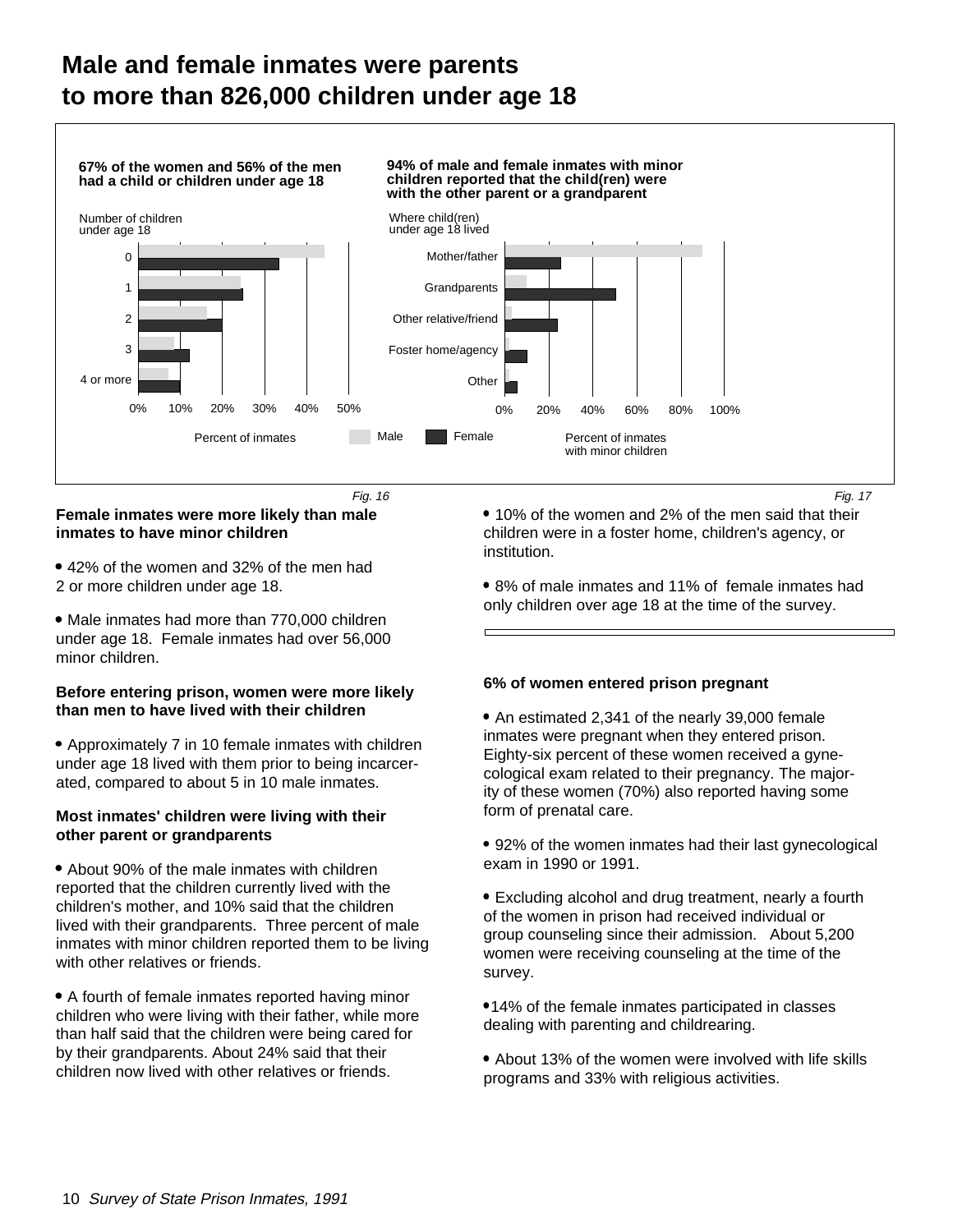## **94% of inmates had been convicted of a violent crime or had a previous sentence to probation or incarceration**



#### **Most nonviolent first-time offenders were serving a sentence for a drug offense**

Six percent of prisoners were nonviolent offenders with no prior sentence to probation or incarceration. Of these, 42% were in prison for drug trafficking, 19% for drug possession, and 12% for burglary.

The percentage of nonviolent recidivists  $-$  inmates whose current and past sentences were for property, drug, or public-order offenses only - rose from 28% of all inmates in 1986 to 32% in 1991. Drug offenders in prison accounted for much of this increase: 18% of nonviolent recidivists were drug offenders in 1986, compared to 38% in 1991.

#### **Over 60% of inmates in 1991 had been incarcerated in the past**

Among prison inmates previously incarcerated, most (91%) had been in jail or prison for an offense within the 5 years before their current offense. About 3%

#### **Inmate surveys provide a unique source of criminal history information**

Prisoners reported in detail past sentences to probation or incarceration that they had served as juveniles or adults. The survey's wealth of new information on current and prior sentences, when combined with its other data, provides a striking portrait of who is in prison. This depiction, with its essential element of criminal history, gives an empirical base to examine issues like appropriate punishment and assessment of risk to society.

This survey alone permits detailed research with nationally representative data. Official records are often incomplete, are not easily compared across jurisdictions, and lack crucial personal data.

of the previously incarcerated inmates had remained out of jail or prison for at least 10 years before being arrested for their current offense. About 5% had been incarcerated only as a juvenile in the past.

About 38% Of all inmates had not been incarcerated before:

 $-$  19% were sentenced for the first time.

19% had received only sentences to probation.

#### **Few Inmates had been sentenced for only minor offenses In the past**

One percent of all inmates had been sentenced to probation or incarceration in the past for only minor offenses, including drunkenness, vagrancy, loitering, disorderly conduct, or minor traffic offenses.

In total, 19% of inmates had current and past nonviolent offenses and had

- a record of only minor offenses or
- no prior sentences to incarceration, or

 no incarceration for at least 10 years before the current offense.

| Characteristic of                                                       | Percent of  |
|-------------------------------------------------------------------------|-------------|
| prior sentences                                                         | all inmates |
| Total                                                                   | 100%        |
| First sentence                                                          | 19%         |
| Prior sentence                                                          | 81%         |
| To probation/incarceration<br>Minor offenses only<br>As a juvenile only | 81<br>8     |
| To probation only                                                       | 19          |
| As a juvenile only                                                      | 5           |
| To incarceration                                                        | 61          |
| As a juvenile                                                           | З           |
| Number of inmates                                                       | 697.853     |

Fig. 18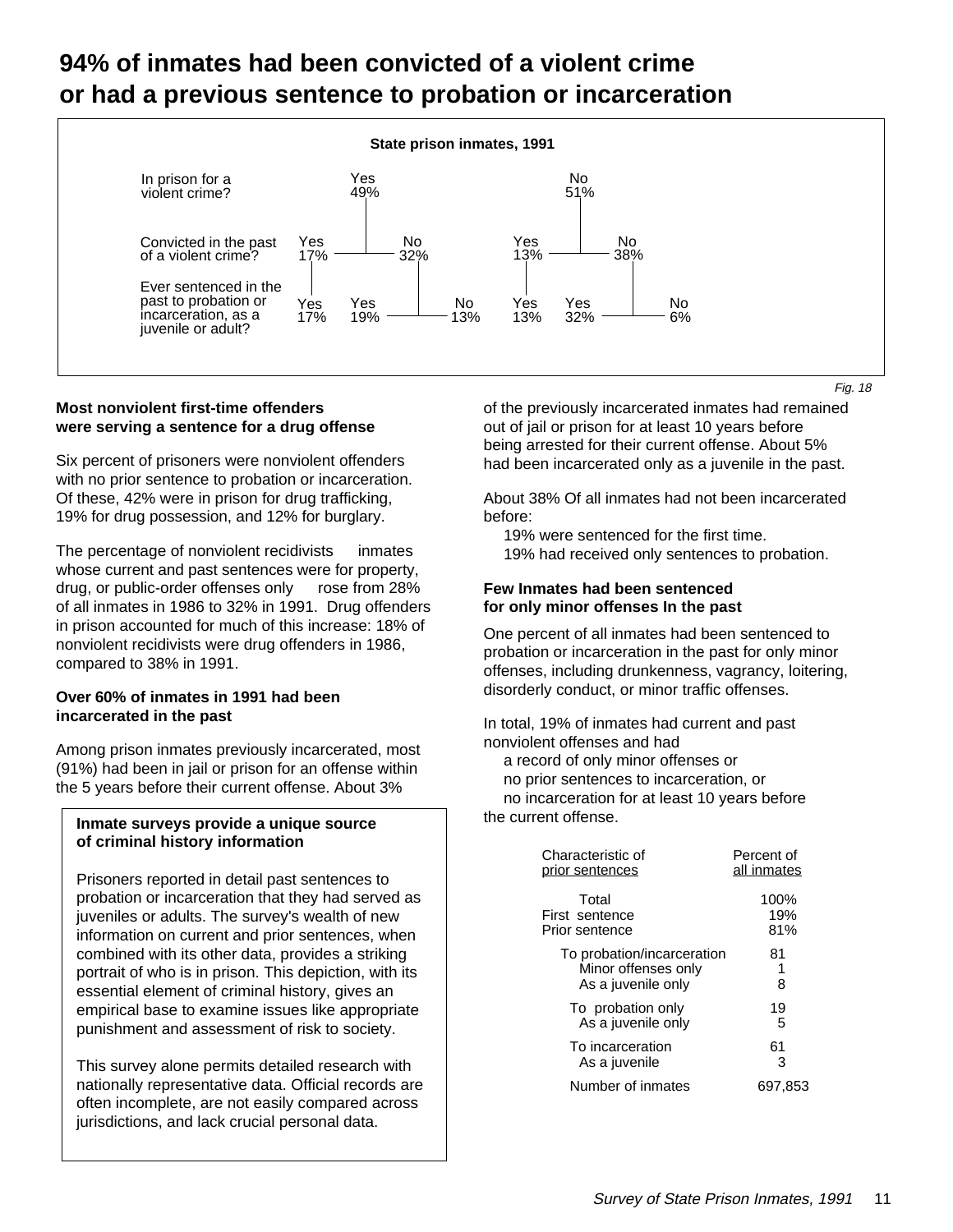## **Among inmates, 28% of women and 19% of men, 23% of Hispanics, 20% of whites, and 17% of blacks were serving their first sentence**

Current offense or prior sentence to probation or incarceration

|                                                 | Male     | Female       |          |
|-------------------------------------------------|----------|--------------|----------|
| <b>Serving sentence</b><br>for violent crime    | 50%      | 34%          |          |
| Sentenced in the past                           | 37       | 18           |          |
| For violent crime<br>For nonviolent crime       | 18<br>19 | 7<br>11      |          |
| First sentence                                  | 13       | 16           |          |
| <b>Serving sentence</b><br>for nonviolent crime | 50%      | 66%          |          |
| Sentenced in the past                           | 44       | 54           |          |
| For violent crime<br>For nonviolent crime       | 13<br>31 | 8<br>46      | ◀        |
| First sentence                                  | 6        | 12           |          |
|                                                 | White    | <b>Black</b> | Hispanic |
| <b>Serving sentence</b><br>for violent crime    | 52%      | 49%          | 40%      |
| Sentenced in the past                           | 37       | 38           | 28       |
| For violent crime<br>For nonviolent crime       | 16<br>21 | 20<br>18     | 13<br>15 |
| First sentence                                  | 15       | 11           | 12       |
| <b>Serving sentence</b><br>for nonviolent crime | 48%      | 51%          | 60%      |
|                                                 |          |              |          |
| Sentenced in the past                           | 43       | 45           | 49       |
| For violent crime<br>For nonviolent crime       | 10<br>33 | 15<br>30     | 11<br>38 |

 A higher percentage of male (94%) than female (88%) inmates either were serving a sentence for a violent offense or had served a prior sentence to probation or incarceration.

 A higher percentage of male (63%) than female (42%) inmates either were serving a sentence for a violent offense or had served a prior sentence for a violent offense

A lower percentage of male (50%) than female (57%) inmates had served a prior sentence for a nonviolent offense.

 About the same percentage of non-Hispanic white (62%) and black (64%) inmates had either a current or prior sentence for a violent offense. A lower percentage of Hispanic inmates (51%) than of non-Hispanics had a current or prior sentence for violence.

 A lower percentage of white (26%) than black (35%) inmates had served a prior sentence for a violent offense. Of Hispanic prisoners, 24% had been previously sentenced for a violent offense.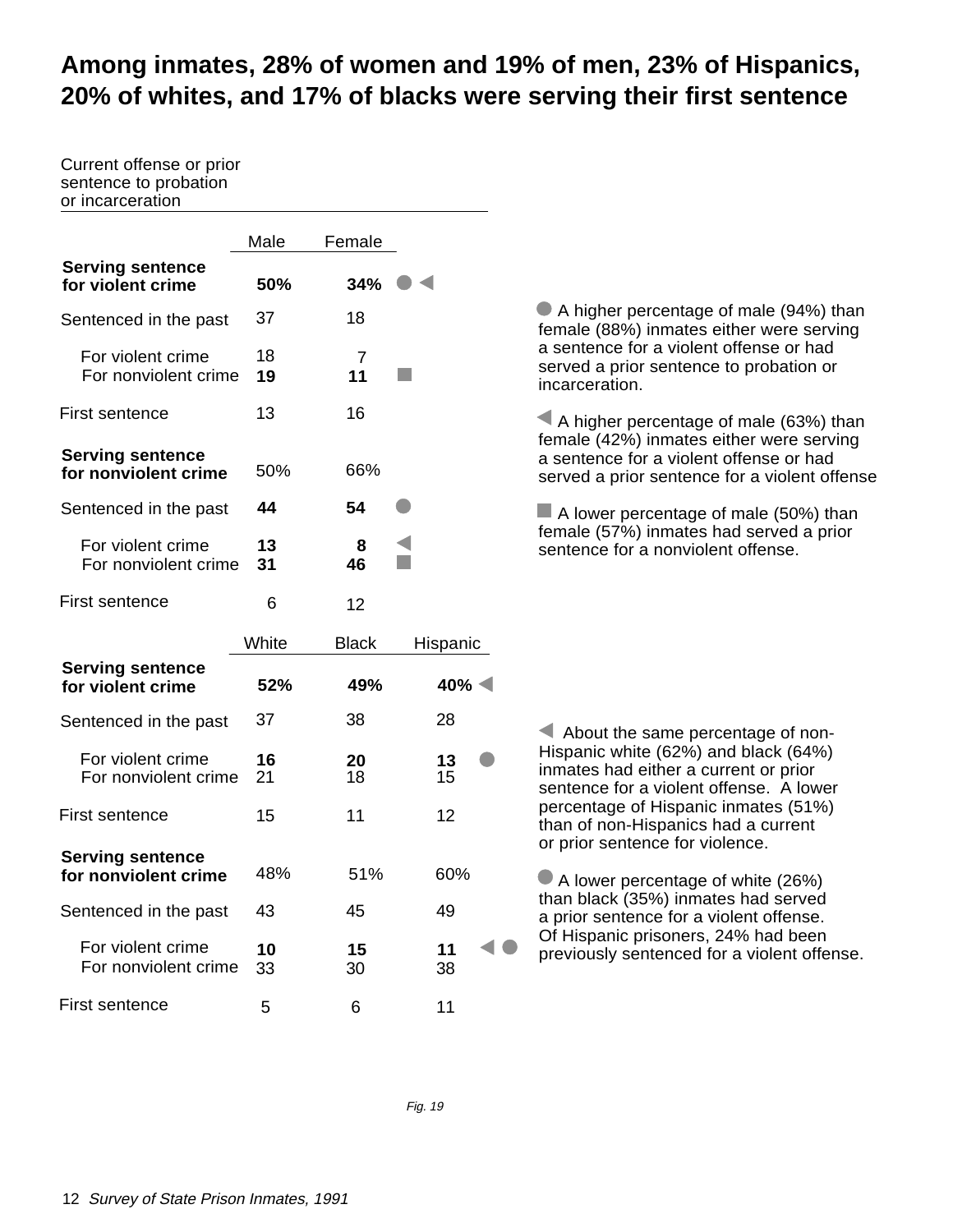## **4 in 5 inmates sentenced for the first time were in prison for drug trafficking or a violent offense**

Recidivists

|                                                                                       |                                               |                                  | Recignists                     |
|---------------------------------------------------------------------------------------|-----------------------------------------------|----------------------------------|--------------------------------|
|                                                                                       |                                               | Prior                            | No prior                       |
|                                                                                       | No prior                                      | violent                          | violent                        |
| Current offense                                                                       | offenses                                      | offenses                         | <b>offenses</b>                |
| All offenses                                                                          | 100 %                                         | 100 %                            | 100%                           |
| Violent offenses<br>Homicide<br>Sexual assault<br>Robbery<br>Assault<br>Other violent | 65 %<br>23<br>18<br>13<br>8<br>$\overline{2}$ | 55 %<br>10<br>9<br>22<br>11<br>2 | 35%<br>10<br>6<br>11<br>6<br>2 |
| Property offenses<br>Burglary<br>Larceny<br>Other property                            | 10 %<br>4<br>2<br>4                           | 22%<br>11<br>4<br>$\overline{7}$ | 32%<br>16<br>6<br>10           |
| Drug offenses<br>Possession<br>Trafficking                                            | 22 %<br>7<br>15                               | 16 %<br>6<br>10                  | 24%<br>9<br>15                 |
| Public-order offenses                                                                 | 3%                                            | 7%                               | 8%                             |
|                                                                                       |                                               |                                  | Fig. 20                        |

|                               |      | Percent of inmates |
|-------------------------------|------|--------------------|
| <b>Prior sentence</b>         | 1991 | 1986               |
| Probation                     |      |                    |
| None                          | 33%  | 34%                |
| Juvenile only                 | 15   | 18                 |
| Adult only                    | 34   | 28                 |
| <b>Both</b>                   | 18   | 20                 |
| Incarceration                 |      |                    |
| None                          | 40%  | 37%                |
| Juvenile only                 | 4    | 7                  |
| Adult only                    | 40   | 38                 |
| <b>Both</b>                   | 16   | 19                 |
| Probation or<br>incarceration |      |                    |
| None                          | 20%  | 18%                |
| Juvenile only                 | 8    | 11                 |
| Adult only                    | 41   | 36                 |
| <b>Both</b>                   | 31   | 36                 |
|                               |      | Fig. 21            |

 Violent offenders made up 65% of inmates with no prior record and 42% of prisoners with a prior sentence to probation, prison, or jail.

 Almost a quarter of inmates without a prior record were serving time for homicide. Over a fifth were in prison for a drug offense.

#### **More than half the inmates who had served time in the past for a violent offense were serving a current sentence for violence**

• 1 in 5 violent recidivists were in prison for robbery.

 28% of recidivists and 10% of prisoners with no prior offense were in prison for a property offense.

 57% of recidivists who had not served time for a violent offense were currently in prison for a property or a drug crime. One in four recidivists with no prior violent offense were serving a sentence for a drug offense, and 1 in 6 for burglary.

#### **80% of inmates had earlier been sentenced to probation or incarceration**

- About two-thirds of inmates had been on probation and three-fifths had been incarcerated previously.
- About 4 in 10 prison inmates had been convicted before as a juvenile and 7 in 10 as an adult.

 Similar percentages of inmates in 1991 and 1986 had served past sentences to probation or incarceration.



Fig. 22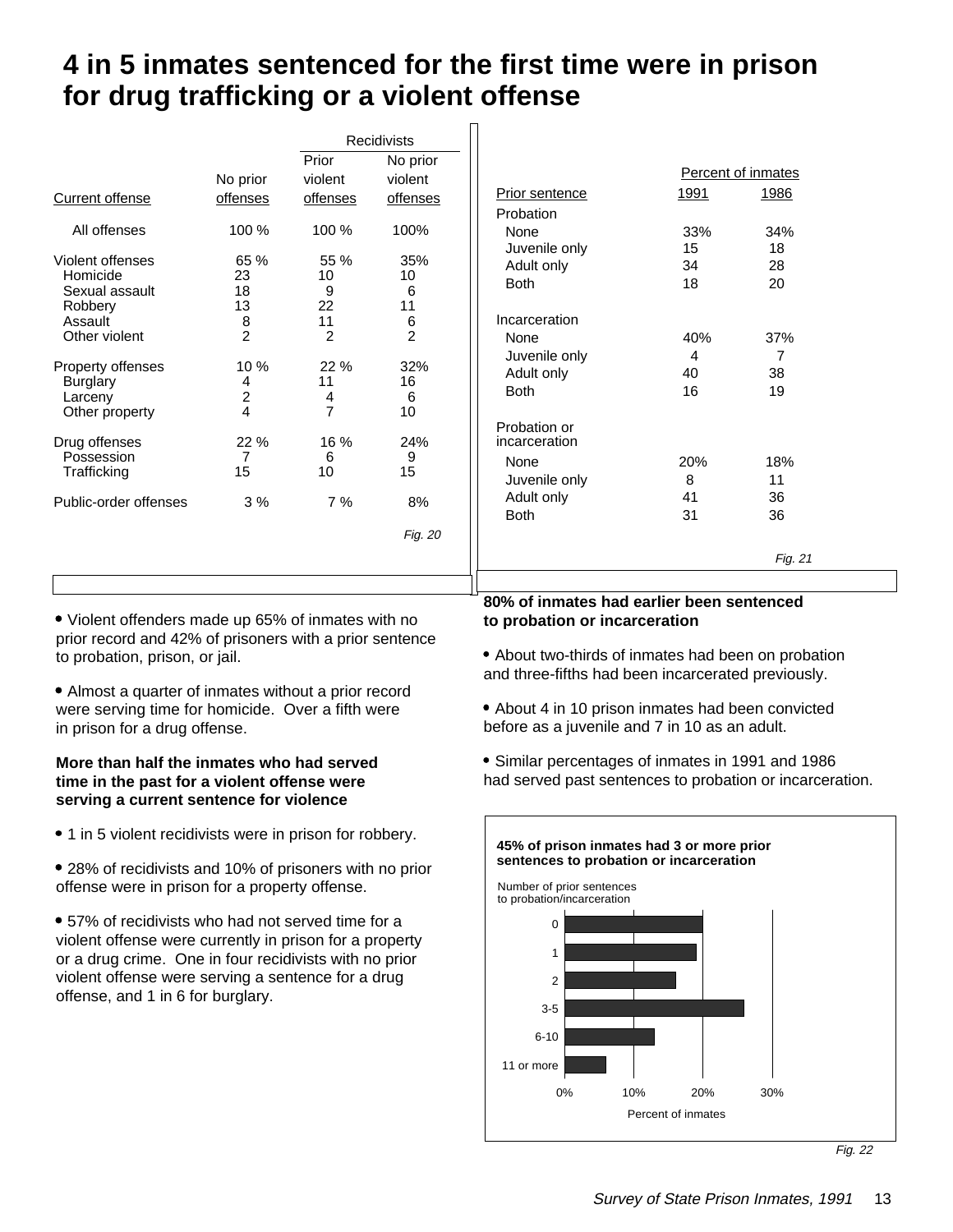## **88% of the inmates on probation or parole before entering prison were arrested for a new offense**

#### **Among the 44% of inmates who were on parole or probation before admission to prison**

88%

were arrested for a new offense other than a probation or parole violation



entered prison sentenced for a new offense



had been supervised in the community following a prison term



under community supervision



had been on probation or parole for a violent crime

#### **Why the previous probation or parole was formally revoked** The inmate was arrested for or convicted of a new offense 74% and/or the inmate had failed to pass a drug test 5% report for drug testing or treatment 3.0 report for alcohol treatment 1.0 report to counseling 1.0 report to probation or parole officer \*\*\* obtain permission to leave jurisdiction 6.0 secure or keep employment 1.0 pay fines, restitution, or other obligations 4.0 break contacts with known offenders 1.0 meet other requirements of the supervised release to the community \*\*\*

#### **Of all inmates entering prison**

 53% had no existing criminal justice status when they were arrested for their current offense.

 39% were under supervision in the community while on probation or parole, which was formally revoked.

 5% were on probation or parole and were sentenced for a new offense but reported no formal revocation.

3% returned from escape or were in another status.

\_\_\_\_\_\_\_\_\_\_\_\_\_\_\_\_\_\_\_\_\_\_\_\_\_\_\_\_\_\_\_\_\_\_\_\_\_\_\_\_\_\_\_\_\_\_\_

| Parole      | Among inmates who entered prison    |
|-------------|-------------------------------------|
| revocations | after parole was formally revoked - |

32% had been in prison for a violent offense.

32% had their supervision revoked after an arrest or conviction for a new violent offense.

Half had served 18 months or less in prison before their release and had been on parole 8 months or less.

#### **Probation revocations**

Among those entering prison after official revocation of probation

18% had been on probation for a violent offense.

30% were currently serving time in prison for a violent offense.

Half had been on probation 5 months or less before their admission to prison.

#### **On average, inmates who received a new sentence after revocation of parole or probation had a shorter sentence than other inmates**

|                                              |                                                        | Median sentence                   |                                |                                      |  |
|----------------------------------------------|--------------------------------------------------------|-----------------------------------|--------------------------------|--------------------------------------|--|
|                                              |                                                        |                                   | On probation or parole         |                                      |  |
|                                              |                                                        |                                   | before return to prison        |                                      |  |
|                                              |                                                        |                                   | Revocation of                  |                                      |  |
| Most<br>serious<br>offense                   | No criminal<br>justice status<br>at time<br>of offense | Probation<br>with new<br>sentence | Parole<br>with new<br>sentence | Parole<br>without<br>new<br>sentence |  |
| All                                          | 120 mo                                                 | 72 mo                             | $108 \text{ mo}$               | 60 mo                                |  |
| Violent<br>Property<br>Drugs<br>Public-order | 216<br>72<br>72<br>60                                  | 125<br>60<br>60<br>54             | 216<br>84<br>60<br>48          | 120<br>60<br>36<br>30                |  |
|                                              |                                                        |                                   |                                | $-\cdot$                             |  |

Fig. 23

The median sentence of those returned to prison after formal revocation of parole and without a new sentence was 60 months, half the 120-month median sentenceof persons having no criminal justice status at the time of their offense.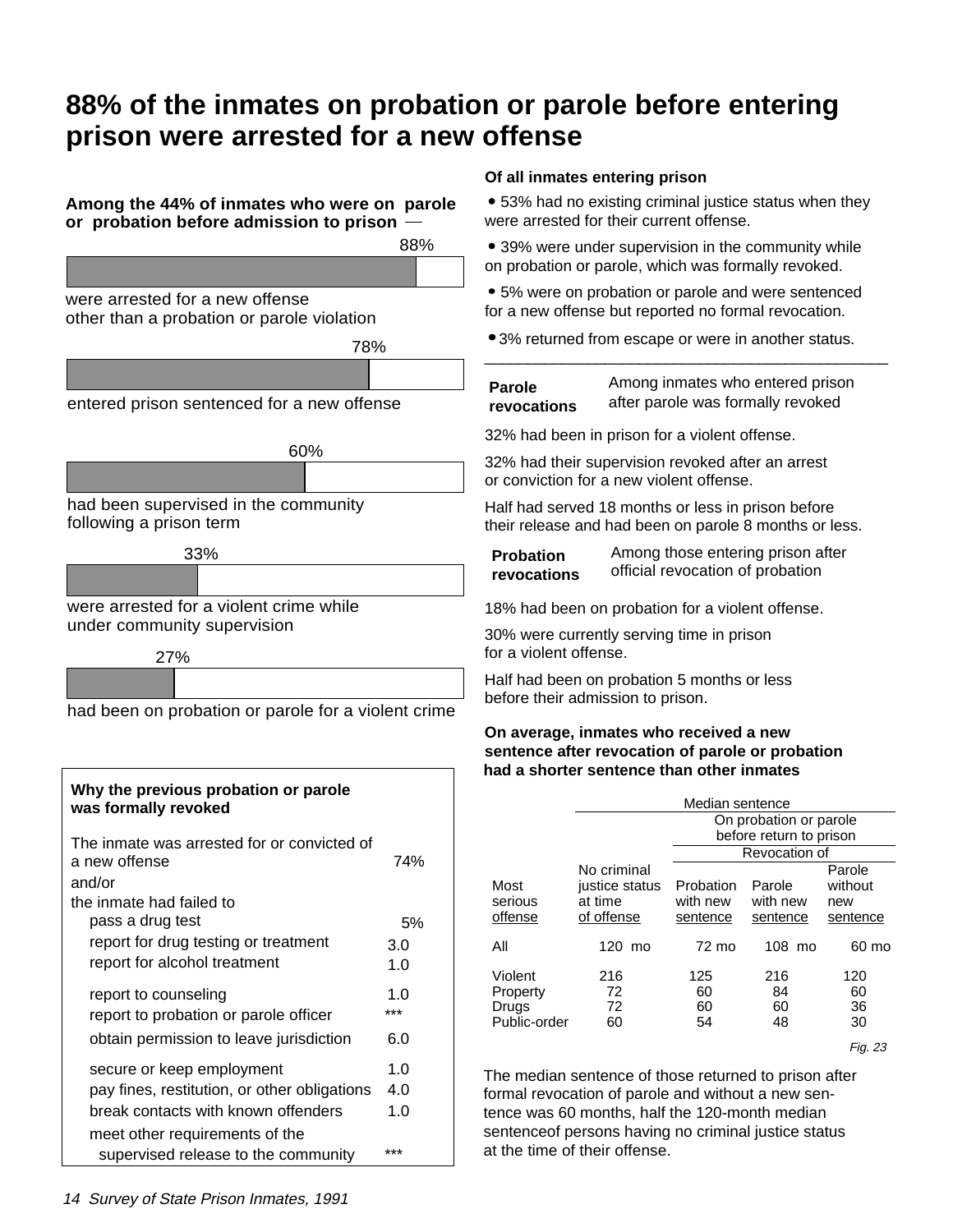## **Violent inmates were most likely to have victimized one person who was male, adult, and of the same race as the inmate**

#### **23% of violent inmates had victimized more than one person**

|                    |          | Percent of violent inmates |                      |  |  |  |
|--------------------|----------|----------------------------|----------------------|--|--|--|
| Violent<br>offense | 1 victim | 2 victims                  | 3 or more<br>victims |  |  |  |
| All                | 77%      | 13%                        | 10%                  |  |  |  |
| Homicide           | 85       | 10                         | 5                    |  |  |  |
| Sexual assault     | 81       | 12                         |                      |  |  |  |
| Robbery            | 65       | 18                         | 17                   |  |  |  |
| Assault            | 79       | 13                         | 8                    |  |  |  |
|                    |          |                            | Fig. 24              |  |  |  |

More than a third of all robbers reported victimizing two or more persons in the crime that led to their current sentence.

 Overall, the 328,000 violent inmates had more than 610,000 victims. An estimated 299,000 victims of violence were robbed (49%); 112,000 were killed in a homicide (18%); 94,500, assaulted (15%); and 90,000, raped or sexually assaulted (14%).

#### **Among violent inmates, 62% of the men and 70% of the women had victimized men**

|                  | Percent of violent inmates |         |  |  |
|------------------|----------------------------|---------|--|--|
| Sex of victim(s) | Male<br>Female             |         |  |  |
| Male             | 50%                        | 61%     |  |  |
| Female           | 39                         | 31      |  |  |
| Mixed            | 12                         | 9       |  |  |
|                  |                            | Fig. 25 |  |  |

 Among violent male inmates who victimized a female, 46% raped or sexually assaulted her, 22% robbed her, and 17% killed her.

 Among women in prison who victimized a male, 58% killed their victim, 18% robbed him, and 18% assaulted him.

#### **1 In 5 violent inmates had victimized a minor**

|                         | Percent of violent inmates<br>whose current age was |                |                |                    |
|-------------------------|-----------------------------------------------------|----------------|----------------|--------------------|
| Age<br>of victim(s)     | Under<br>age <sub>25</sub>                          | 25-34          | $35 - 44$      | Age 45<br>or older |
| Minor<br>Adult<br>Mixed | 12%<br>85<br>3                                      | 14%<br>83<br>2 | 20%<br>77<br>3 | 33%<br>65<br>2     |
|                         |                                                     |                |                | Fig. 26            |

• Inmates age 45 or older and serving time for a violent crime were more than twice as likely as violent inmates under age 25 to have victimized a minor.

 Among inmates who had committed a violent offense against a minor, 79% had raped or sexually assaulted their victim.

**89% of white and 53% of black violent inmates had victimized someone of their own race**

| .es<br>or more<br><u>ctims</u> | Race/His-<br>panic origin<br>of victim(s)           | Percent of violent inmates<br>White<br><b>Black</b><br>Hispanic<br>Other |                          |                            |                                      |  |
|--------------------------------|-----------------------------------------------------|--------------------------------------------------------------------------|--------------------------|----------------------------|--------------------------------------|--|
| 10%<br>5<br>7<br>8<br>Fig. 24  | White<br><b>Black</b><br>Other<br>Hispanic<br>Mixed | 89%<br>3<br>4<br>2                                                       | 33%<br>53<br>2<br>6<br>5 | 50%<br>11<br>20<br>9<br>10 | 33%<br>10<br>3<br>49<br>5<br>Fig. 27 |  |

 Black (47%) and Hispanic (51%) violent inmates were at least 4 times more likely than white (11 %) violent inmates to have victimized someone of a different race or ethnic group.

 Among violent inmates who had victimized someone of a different race or ethnic group, 47% had committed robbery and 20%, homicide.



Fig. 28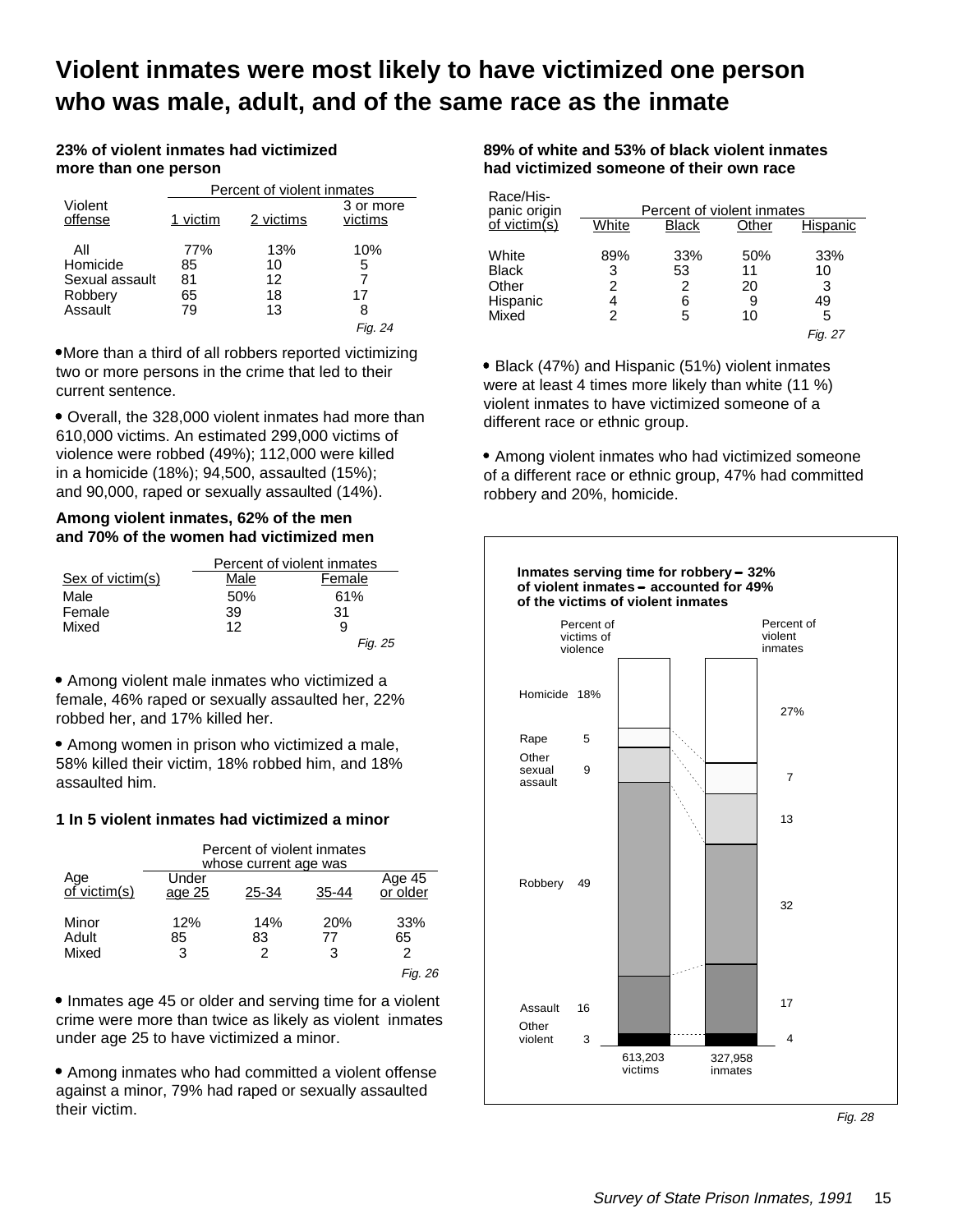## **32% of inmates sentenced for a violent offense had victimized relative, intimate, or person whom they knew well**



Fig. 29

#### **Among violent inmates, women (36%) were more likely than men (16%) to have victimized a relative or intimate**

| Relationship of in-<br>mates to their victims        | Male            | Percent of violent inmates<br>Female |
|------------------------------------------------------|-----------------|--------------------------------------|
| Close<br>Intimate<br>Relative                        | 16%<br>10       | 36%<br>20<br>16                      |
| Known<br>Well known<br>Acquaintance<br>By sight only | 33%<br>15<br>12 | 29%<br>14<br>11<br>4                 |
| Stranger                                             | 51%             | 35%<br>Fia. 30                       |

 Among inmates sentenced for a violent offense, women (48%) were nearly twice as likely as men (26%) to have committed a homicide. Nearly half of these women had murdered a relative or intimate.

 21% of violent male prisoners had committed a rape or other sexual assault; 38% of the sex offenders had assaulted a relative or intimate.

• More than 80% of both men and women in prison for robbery had victimized a stranger or a person known by sight only.

 Among inmates in prison for assault, 44% of the men, compared to 30% of the women, had victimized a stranger.

#### **White inmates were about twice as likely as black and Hispanic Inmates to have victimized a relative or inimate**

| Relationship<br>of inmates to |                 | Percent of violent inmates |                 |                            |
|-------------------------------|-----------------|----------------------------|-----------------|----------------------------|
| their victims                 | White           | Black                      | Other           | Hispanic                   |
| Close<br>Known<br>Stranger    | 26%<br>35<br>39 | 11%<br>33<br>56            | 24%<br>28<br>48 | 12%<br>29<br>59<br>Fig. 31 |

#### **Nearly a quarter of white inmates in prison for homicide had killed a relative or intimate**

Among inmates, by race or ethnicity and offense, percent who victimized a relative or inmate

|                                          |                      | Race or ethnicity of inmates |                      |                 |  |  |
|------------------------------------------|----------------------|------------------------------|----------------------|-----------------|--|--|
| Offense                                  | White                | <b>Black</b>                 | Other                | Hispanic        |  |  |
| Homicide<br>Sexual<br>Robbery<br>Assault | 23%<br>46<br>1<br>22 | 12%<br>26<br>17              | 26%<br>44<br>3<br>20 | 13%<br>31<br>12 |  |  |
|                                          |                      |                              |                      | Fia. 32         |  |  |

• Among those who had committed rape or other sexual assault, black (26%) inmates were less likely than white (46%) inmates to have victimized a relative or intimate.

 $\_$  . The contract of the contract of the contract of  $\mathcal{L}_1$ 

#### **35% of violent inmates who committed their offense at age 45 or older had victimized a relative or intimate**

Among inmates, by inmate's age and offense, percent who victimized a relative or intimate

|                                                                  |                    | Age of inmate at time of offense |                            |                            |  |  |
|------------------------------------------------------------------|--------------------|----------------------------------|----------------------------|----------------------------|--|--|
| Offense                                                          | $24$ or<br>younger | 25-34                            | 35-44                      | 45 or<br>older             |  |  |
| All offenses<br>Homicide<br>Sexual assault<br>Robbery<br>Assault | 9%<br>10<br>28     | 18%<br>19<br>35<br>2<br>25       | 32%<br>33<br>54<br>っ<br>25 | 35%<br>31<br>46<br>4<br>32 |  |  |

Fig. 33

 Overall, inmates age 45 or older at the time of their offense were about 4 times as likely as those under age 25 to have victimized a relative or intimate.

• In contrast, the younger the inmate at the time of the offense, the greater the likelihood of victimizing a stranger. More than 60% of violent inmates under age 25 when they committed their offense victimized a stranger, compared to fewer than 50% of those age 25 to 34, 35% of those age 35 to 44, and 23% age 45 or older.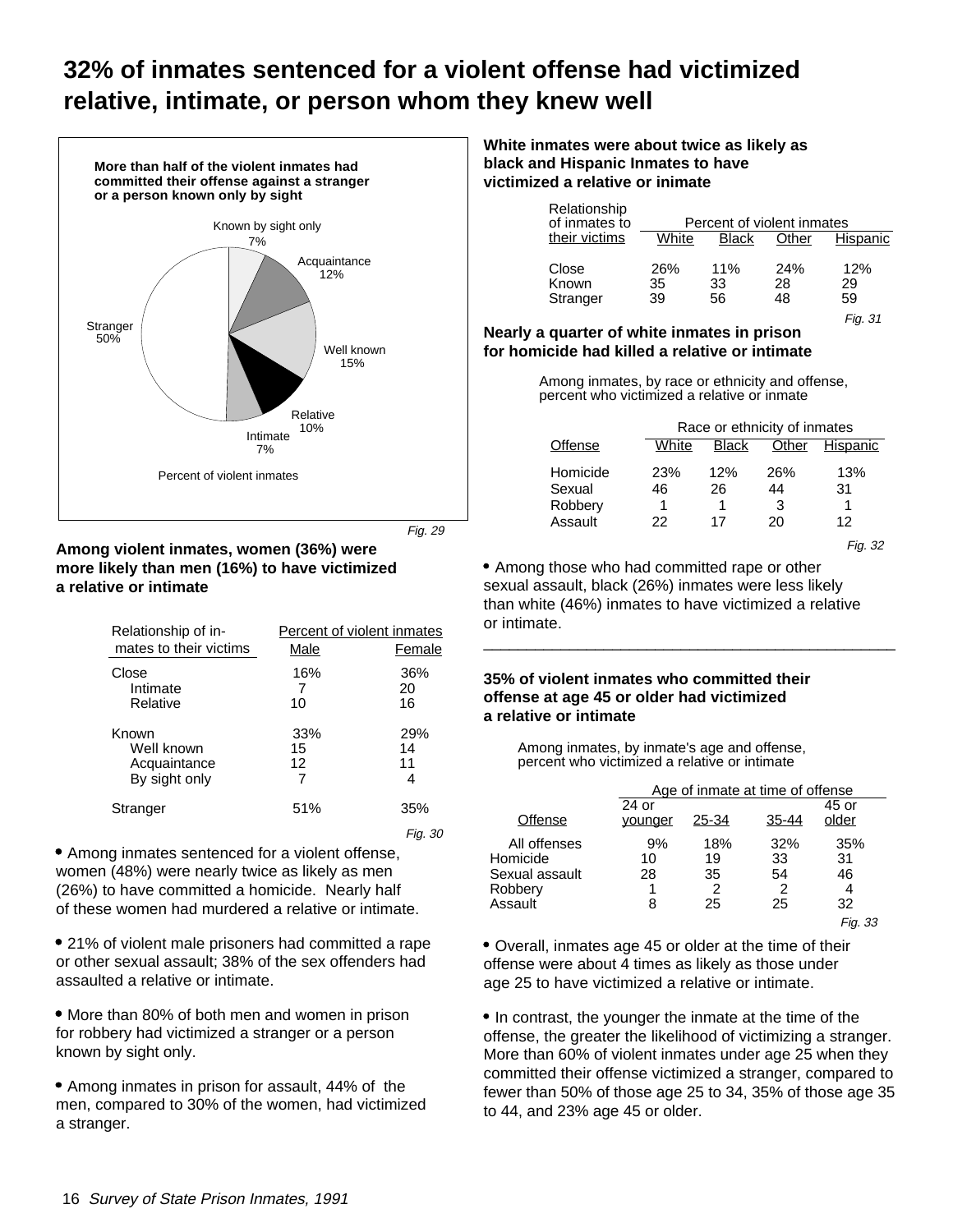## **Two-thirds of violent inmates had killed, raped, or injured their victims**

|                                          | Percent of violent inmates |                   |         |         |
|------------------------------------------|----------------------------|-------------------|---------|---------|
| Type of injury to the victim             | All<br>offenses            | Sexual<br>assault | Robbery | Assault |
| Any injury                               | 66.8%                      | 100.0%            | 16.8%   | 71.6%   |
| Death                                    | 28                         | .2                | .5      | .9      |
| Rape/sexual assault                      | 21                         | 100.0             | .4      |         |
| Knife or bullet wound                    | 8                          | 1.0               | 5.0     | 35      |
| Broken bones and other internal injuries | 3                          |                   | 3       | 12      |
| Knocked unconscious                      | າ                          | .6                | 2       |         |
| Minor bruises and cuts                   | 9                          | 8                 | 8.0     | 22      |
| Other                                    | 2                          |                   | 2 በ     | 5       |

Except for offenses in which victims died, more than one type of injury could be reported.

 28% of the violent inmates said they had killed their victims; 21% had raped or sexually assaulted them; 11% had inflicted major injuries, such as knife or bullet wounds, broken bones, and other internal injuries, or had knocked them out; and 5% had caused only minor injuries, such as bruises, cuts, scratches or a black eye.

 Among inmates convicted of rape, 80% reported no specific injuries in addition to raping or sexually assaulting their victims. Fewer than 5% reported they had wounded or inflicted any other major injury on their rape victims.

 More than half of all inmates in prison for assault had sexually assaulted or inflicted a major injury on their victims.

 Of all types of violent inmates, robbers were the least likely to have injured their victims. About 1 in 6 robbers had injured their victims, and 1 in 10 had inflicted a major injury.

#### **The type of injury varied by sex, race, and age of inmate**

Overall, female violent inmates (76%) were somewhat more likely than male inmates (66%) to have injured their victims. Among violent

Fig. 34

| Female inmates                                                 | Male inmates |
|----------------------------------------------------------------|--------------|
| 50% had killed their victims<br>5% had sexually assaulted them | 28%<br>22%   |
| 13% had inflicted a major injury                               | $11\%$ .     |

 Among violent inmates, a higher percentage of whites (76%) than blacks (60%) or Hispanics (63%) injured their victims. These differences largely reflect the higher percentage of white inmates (33%) who raped or sexually assaulted their victims compared to black (14%) or Hispanic inmates (16%).

• Inmates age 45 or older when they committed the offense were about 3 times as likely as those under age 25 to have sexually assaulted their victims.

## 0% 10% 20% 30% Percent of violent inmates Victim's home Inmate's home Commercial place Public place Elsewhere **42% of violent inmates committed their offense at home or in their victim's home**

#### **Where the offense took place differed by type of crime**--

- 48% of the robbers in prison committed the robbery in a commercial establishment; 32%, in a public place, such as a park, street, parking lot, or school.
- 44% of the inmates convicted of rape or sexual assault committed the crime in the victim's home; 32%, in the inmate's home.
- 34% of the inmates convicted of homicide killed their victims in the victim's home; 29%, in a public place.
- 35% of the inmates convicted of assault attacked their victims in a public place; 24%, in the victim's home.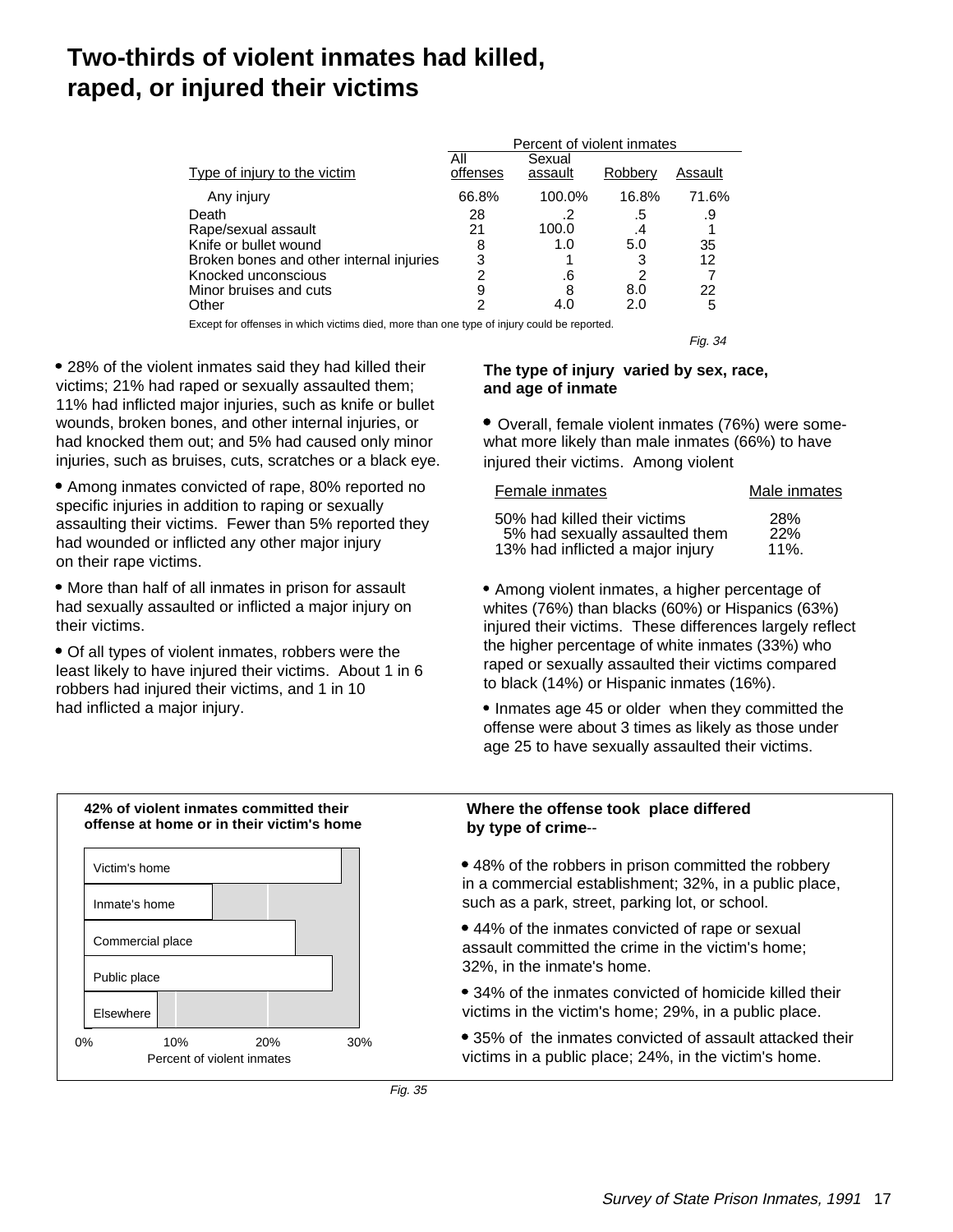## **46% of violent inmates carried or used a weapon when they committed the offense**



Fig. 36

An estimated 2,100 inmates, representing fewer than 1% of all violent Inmates, were armed with a militarytype weapon, such as an Uzi, AK-47, AR-15, or M-16.

Weapon use was strongly related to the inmate's age when the offense occurred. Weapons were carried or

- used by —<br>— 52% of inmates age 24 or younger<br>— 44% of those age 25 to 34<br>— 39%, age 35 to 44
- 
- 
- $-$  33%, age 45 or older.

Weapon use did not vary significantly between the sexes or among racial and ethnic groups. Among violent inmates, the same percentage (46%) of men and women carried a weapon. White inmates (43%) were about as likely as black inmates (47%) and Hispanic inmates (48%) to have been armed.

About two-thirds of all armed violent inmates carried guns. Of these, 56% actually fired their gun when they committed the offense.

#### **More than half of the inmates who committed murder, robbery, or assault carried a weapon**

|                        | Percent of violent inmates |     |       |                 |
|------------------------|----------------------------|-----|-------|-----------------|
| <b>Current offense</b> | Any<br>weapon              | Gun | Knife | Other<br>weapon |
| Murder<br>Negligent    | 64%                        | 45% | 14%   | 5%              |
| manslaughter           | 47                         | 32  | 12    | 3               |
| Rape                   | 17                         | 5   | 10    | 2               |
| Other sexual assault   | 6                          | 2   | 3     | 1               |
| Robbery                | 51                         | 36  | 10    | 5               |
| Assault                | 57                         | 33  | 16    | 8               |
|                        |                            |     |       | Fig. 37         |

#### **Inmates armed with a gun differed little from those with a knife in how they used their weapon**

| How weapon<br>was used | Gun | Knife | Percent of violent armed inmates<br>Other weapon |
|------------------------|-----|-------|--------------------------------------------------|
| To kill the victim     | 14% | 15%   | 11%                                              |
| To injure the victim   | 11  | 18    | 23                                               |
| To scare the victim    | 54  | 51    | 43                                               |
| For protection         | 30  | 29    | 27                                               |
| To get away            | 12  | 14    | 15                                               |
| Other reasons          | 6   | 5     | 6                                                |
| Not used               | 8   | 9     | 11                                               |

Fig. 38

#### **Most inmates who carried a weapon while committing the crime used it**

• More than 90% of the violent inmates who carried a weapon actually used it to commit the offense.

 Among inmates who had a weapon at the time of the offense 52% used it to scare the victim

 14%, to injure the victim 14%, to kill the victim.

 29% of the violent inmates who carried a weapon used it for self-protection; 13% used it to get away after committing the crime.

#### **61% of violent inmates said that they or their victims were drinking or using drugs at the time of the crime** Percent of inmates reporting that they or their victims were under the influence of alcohol or drugs at time of the offense Violent offense Inmate Victim Inmate or victim All 50% 30% 61% Homicide 52 46 70 Sexual assault  $\begin{array}{ccc} 42 & 19 & 47 \\ 42 & 19 & 61 \end{array}$ Robbery Assault 50 42 68 Fig. 39

 30% of the violent inmates said their victims were under the influence of alcohol or drugs.

 Homicide and assault were the crimes for which the largest percentage of inmates reported drug or alcohol use by the victim or themselves at the time of the offense.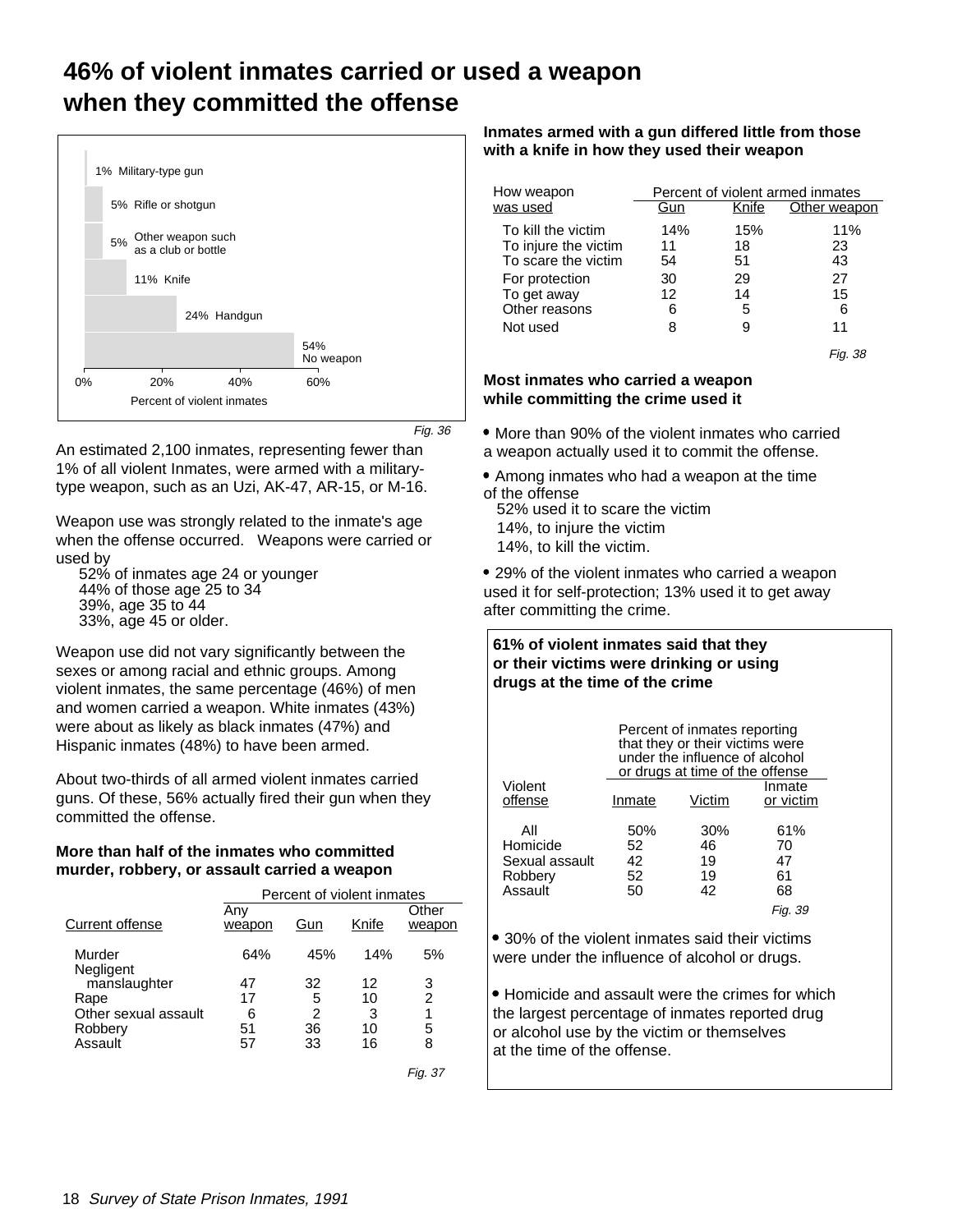## **1 in 6 inmates committed their offense armed with a gun, and half of them fired it**

|                        |                            | Percent of inmates                                 |                                                |                                       |
|------------------------|----------------------------|----------------------------------------------------|------------------------------------------------|---------------------------------------|
| <b>Type of firearm</b> | Ever owned<br>or possessed | Owned or<br>possessed<br>in month<br>before arrest | Armed when<br>committing<br>current<br>offense | Fired<br>during<br>current<br>offense |
| Any firearm            | 43%                        | 24%                                                | 16%                                            | 8%                                    |
| Handgun                | 34                         | 18                                                 | 13                                             | 6                                     |
| Rifle or shotgun       | 29                         | 12                                                 | 3                                              | 2                                     |
| Military-type          | 8                          | 3                                                  | <1                                             | <1                                    |
| Other                  | 7                          | <1                                                 | <1                                             | 0                                     |
|                        |                            |                                                    |                                                | Fig. 40                               |

#### **Handguns were the most commonly owned and used firearm**

More than 40% of all inmates reported they had owned or possessed a firearm at some time in their lives. While 34% of the inmates owned a handgun, 29% owned a rifle or shotgun, and 8% a military-type weapon. Sixteen percent of all inmates admitted to using or having a gun while committing their current offense — 13% a handgun, 3% a rifle or shotgun and 1% a military-type weapon.

#### **36% of inmates convicted of homicide, robbery, or assault were armed with a gun**

 42% of the inmates who committed a homicide were armed with a gun, while 36% fired the gun. 34% of the robbers were armed, while 6% fired the gun.

 31% of the inmates who committed an assault were armed, while 25% fired the gun.

Inmates who had committed sexual assault, property, drug, or public-order offenses (excluding weapons violations) were the least likely to be armed (less than 5%) or to fire a gun (1% or less).

#### **More than a fifth of the inmates reported ever having or using a gun while committing a crime**

When asked about using guns in the past, 23% of the inmates said they had committed at least one crime with a firearm – 19% had used a handgun, 5% a shotgun or rifle, and 1% a military-type weapon. Half of the inmates who had ever possessed a firearm, had used a firearm to commit a crime.

Male inmates (23%) were more likely than female inmates (12%) to have used or possessed a gun in a crime.

Relatively fewer Hispanic inmates (18%) than white (22%) or black (25%) inmates said they had a gun while committing a crime.

#### **10% of inmates had stolen at least one gun, and 11% had sold or traded stolen guns**

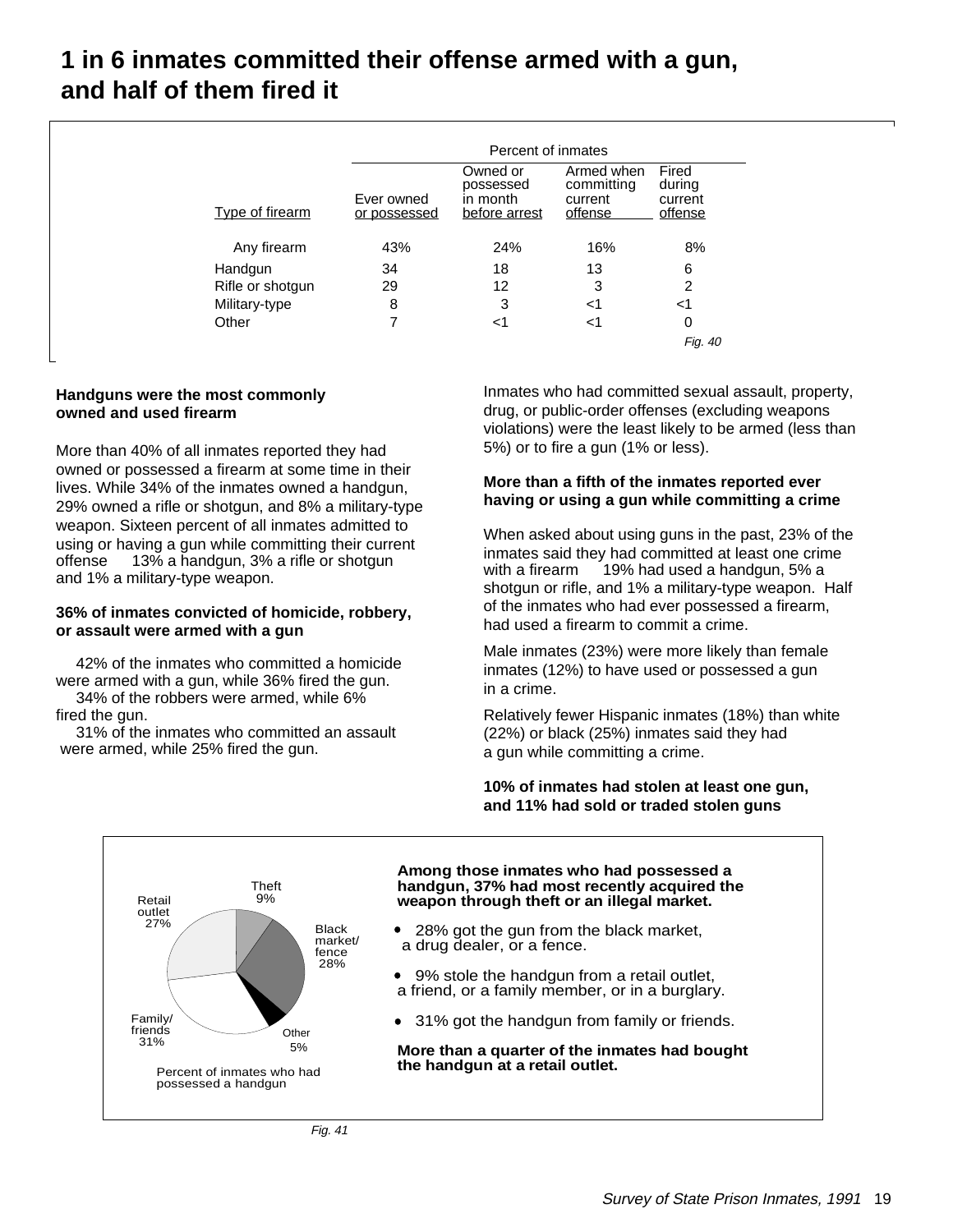## **6% of inmates belonged to a gang before entering prison**

#### **Criminal gangs, as this report defines them, are groups that commit Illegal acts and have 5 or 6 of these characteristics...**

- Formal membership with a required initiation or rules for members
- A recognized leader or certain members whom others follow
- Common clothing (such as jackets, caps, scarves or bandannas), or group colors, symbols, tattoos, or special language
- A group name
- Members from the same neighborhood, street, or school
- Turf or territory where the group is known and where group activities usually take place

About 6% of inmates belonged to groups that engaged in illegal activities and that had five or six gang characteristics. (See the above box.) Another 6% engaged in illegal activities with groups that had three or four gang characteristics. Seventy percent of inmates did not participate in illegal activities while with groups of friends having one or more gang characteristics

| Number of gang                   | Number   | Percent of        |
|----------------------------------|----------|-------------------|
| characteristics                  | in group | all inmates       |
| 5-6                              | 44,400   | 6%                |
| $3 - 4$                          | 39,200   | 6                 |
| 2                                | 39,600   | 6                 |
| 1                                | 87,000   | 12                |
| Not in a group<br>that committed | 165.000  | 23                |
| illegal acts                     | 330,400  | 47%<br>42<br>Fig. |

#### **Comparing gang members to inmates whose group of friends had no gang characteristics other than committing offenses together**

| Of gang members -        | Of non-gang inmates $-$     |
|--------------------------|-----------------------------|
| 92% reported that their  | 26% said their group of     |
| gang fought other groups | friends fought others       |
| 69% indicated they       | 37% said their group of     |
| manufactured, imported,  | friends committed drug      |
| or sold drugs as a group | offenses together           |
| 63% reported stealing    | 24% said they and their     |
| motor vehicles or their  | friends helped one another  |
| parts with other gang    | to steal motor vehicles or  |
| members                  | parts                       |
| 58% had broken into      | 29% said they had broken    |
| homes or other buildings | into buildings while with a |
| as a gang activity       | group of friends            |

#### **Half of the gang members in prison reported their gangs' having 60 or more members**

| Number of gang<br>characteristics | Number of members<br>Median | Mean    |
|-----------------------------------|-----------------------------|---------|
| 5-6                               | 60                          | 143     |
| $3 - 4$                           | 20                          | 82      |
| $\mathcal{P}$                     | 10                          | 24      |
|                                   |                             | 12      |
|                                   |                             | Fig. 43 |

#### **Among inmates who were gang members**

- On average, they had joined a gang at age 14.
- Half belonged for 36 months or more and belonged at the time they were arrested for their current offense.
- 32% were still members.
- 19% reported other members' being involved in their current offense.
- 91% had served at least one previous sentence either in an institution or on probation, and 73% had served or were serving time for a violent offense.

#### **49% or more of the gang members committed robberies, stole cars and auto parts, shoplifted, and sold drugs while in a group**

|                                   | Percent of inmates who while in a group |                                          |                           |                 |                                        |                            |                                   |               |        |         |
|-----------------------------------|-----------------------------------------|------------------------------------------|---------------------------|-----------------|----------------------------------------|----------------------------|-----------------------------------|---------------|--------|---------|
| Number of gang<br>characteristics | Used<br><u>drugs</u>                    | Destroyed<br>or dam-<br>aged<br>property | Fought<br>other<br>groups | Shop-<br>lifted | Stole<br>motor<br>vehicles<br>or parts | Sold<br>stolen<br>property | <b>Broke</b><br>in and<br>entered | Sold<br>drugs | Robbed | Other   |
| $5-6$                             | 81%                                     | 58%                                      | 92%                       | 50%             | 63%                                    | 68%                        | 58%                               | 69%           | 49%    | 12%     |
| $3 - 4$                           | 76                                      | 46                                       | 80                        | 44              | 49                                     | 53                         | 47                                | 58            | 38     | 8       |
| $1 - 2$                           | 79                                      | 36                                       | 50                        | 40              | 37                                     | 47                         | 41                                | 48            | 23     | 5       |
| 0                                 | 82                                      | 22                                       | 26                        | 32              | 24                                     | 32                         | 29                                | 37            | 13     | 3       |
|                                   |                                         |                                          |                           |                 |                                        |                            |                                   |               |        | Fig. 44 |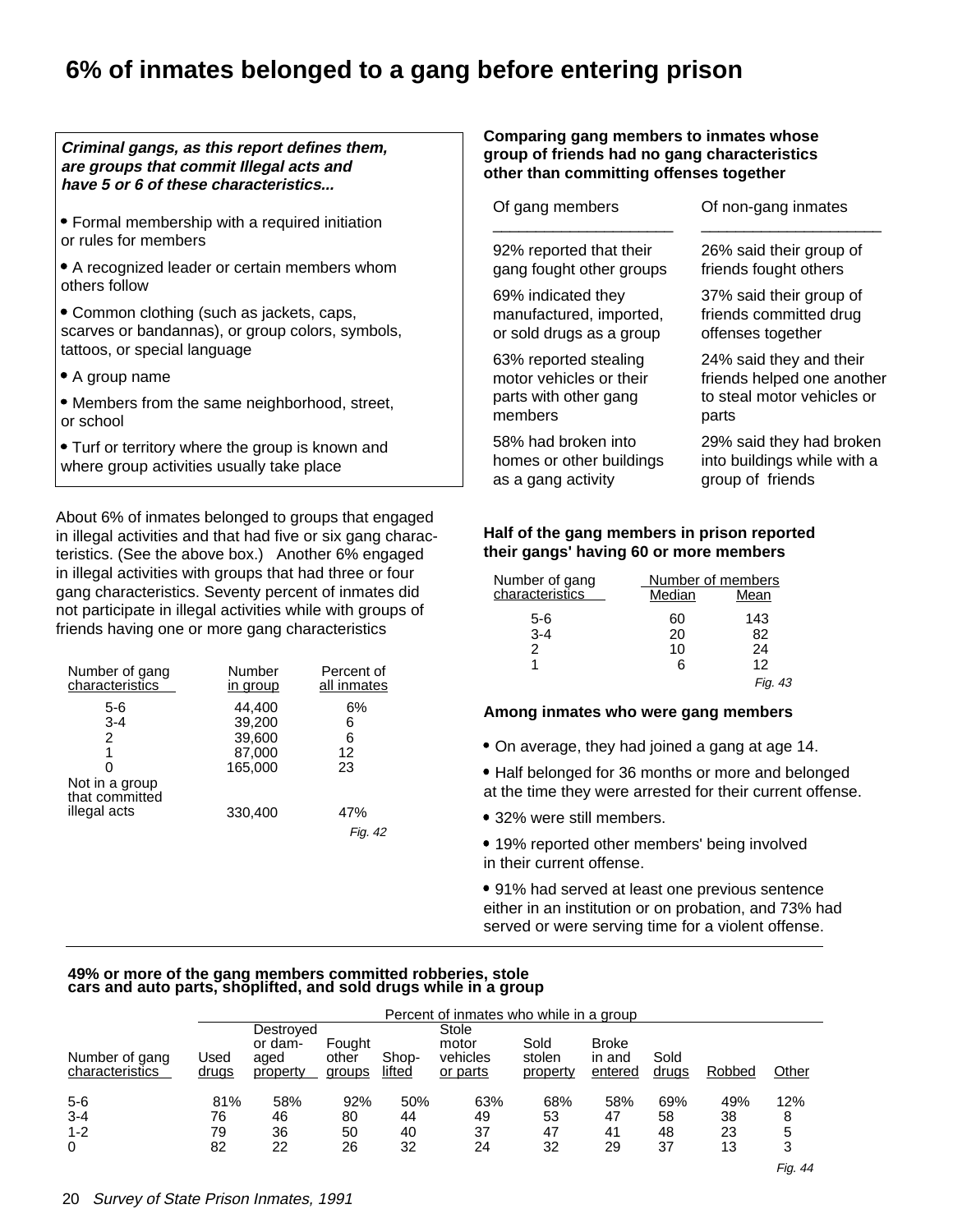## **Compared to 1986, inmates reported increased use of cocaine or crack and decreased use of marijuana**

#### **Half of all inmates in 1991 had used cocaine in some form**

Thirty-two percent had used cocaine or crack on a regular basis, compared to 22% in 1986.

Percent of inmates who reported

|                                                                |                       | Ever used             |                       | Used regularly        |
|----------------------------------------------------------------|-----------------------|-----------------------|-----------------------|-----------------------|
|                                                                | 1991                  | 1986                  |                       | 1986                  |
| Any drug<br>Marijuana<br>Cocaine/crack<br>Herion/other opiates | 79%<br>74<br>50<br>25 | 80%<br>76<br>44<br>26 | 62%<br>52<br>32<br>15 | 63%<br>55<br>22<br>18 |
|                                                                |                       |                       |                       | Fig. 45               |

About a quarter of the inmates in 1991 said they had used cocaine or crack in the month before the offense, compared to a fifth of inmates in 1986. About 14% committed their offense under the influence of cocaine or crack in 1991, up from 10%.

The percentage of inmates using marijuana in the month before the offense decreased from 46% in 1986 to 32% in 1991. Eleven percent of inmates were under the influence of marijuana at the time of the offense in 1991, compared to 18% in 1986.

About 80% of inmates in both 1986 and 1991 reported ever using a drug, and 62% reported regular use of a drug at some time in their lives.

**Inmates in 1991 were less likely than those in 1986 to have used drugs in the month before or at the time of the offense**

\_\_\_\_\_\_\_\_\_\_\_\_\_\_\_\_\_\_\_\_\_\_\_\_\_\_\_\_\_\_\_\_\_\_\_\_\_\_\_\_\_\_\_\_\_\_\_\_

|                 | Percent of inmates using drugs |                  |                |      |
|-----------------|--------------------------------|------------------|----------------|------|
|                 |                                | In the month be- | At the time    |      |
|                 |                                | fore the offense | of the offense |      |
| Type of drug    | 1991                           | 1986             | 1991           | 1986 |
|                 |                                |                  |                |      |
| Any drug        | 50%                            | 56%              | 31%            | 36%  |
| Marijuana       | 32                             | 46               | 11             | 18   |
| Cocaine/crack   | 25                             | 20               | 14             | 10   |
| Heroin/opiates* | 10                             | 11               | 6              |      |
| Stimulants*     |                                | 9                |                |      |
| Barbiturates*   | 8                              | 10               | 3              |      |
| Hallucinogens*  |                                |                  |                | 3    |

\*For components of drug categories, see page 30.

Fig. 46



Fig. 47

About the same proportion of inmates in 1986 and 1991 reported using heroin or other opiates. In the month before the offense for which they were sentenced, about 1 in 10 had used heroin or other opiates, and about 1 in 16 had committed the offense under the influence of these drugs.

#### **Marijuana was still the most commonly used drug**

Inmates in 1991 were more likely to have used marijuana than any other drug. More than half reported using marijuana on a regular basis, and a third had used marijuana in the month before the offense. One in five inmates reported using marijuana daily in the month before their offense.

#### **About 14% of inmates committed their offense under the influence of cocaine or crack**

Sixteen percent of inmates were daily users of cocaine or crack in the month before their offense

12% were using cocaine and 7% were using crack.

Inmates were twice as likely to report using cocaine as to report using crack

- For the month before the offense, 20% reported cocaine use and 10% reported crack use.
- At the time of the offense, 10% were under the influence of cocaine and 5% were under the influence of crack.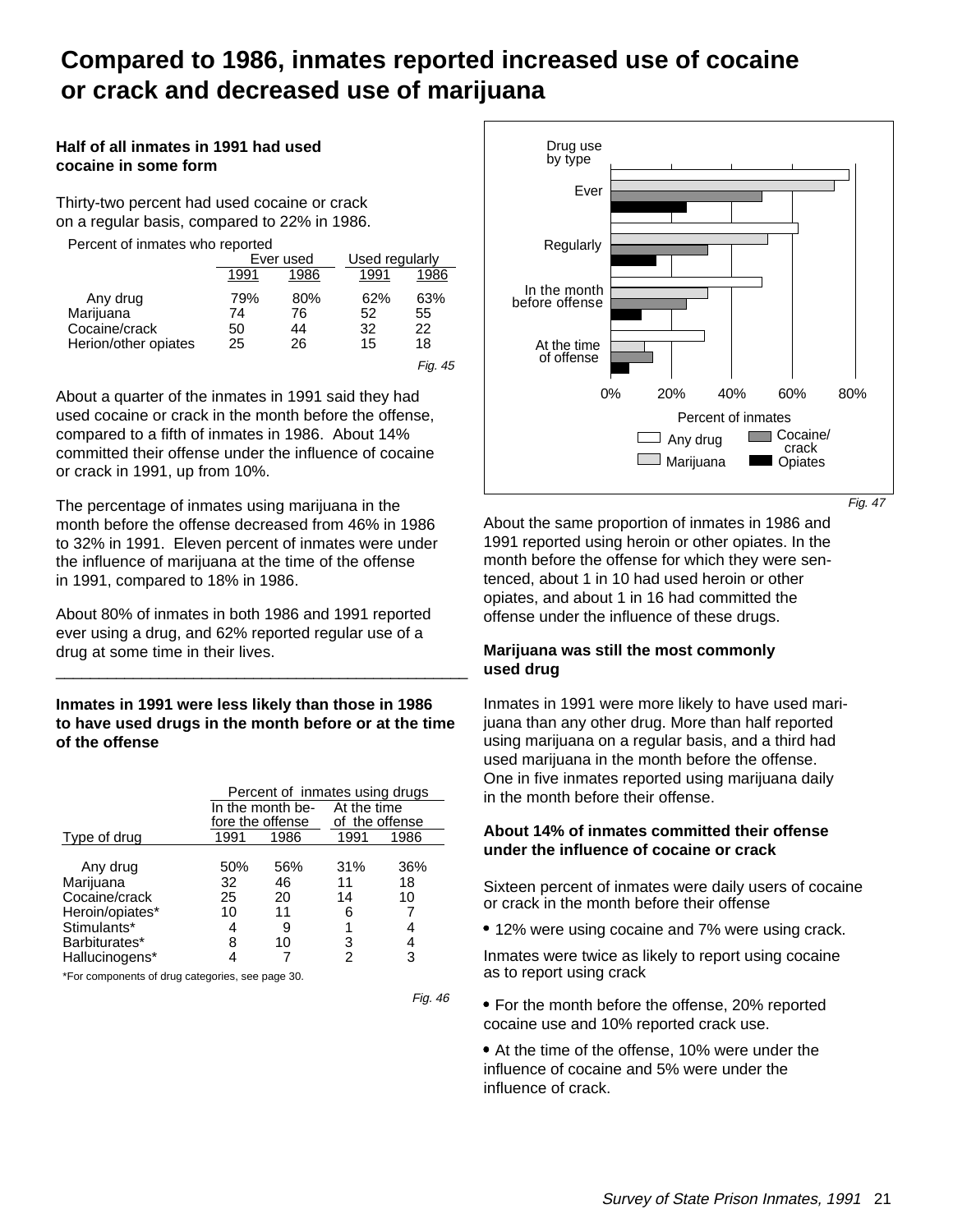## **31 % of inmates committed their offense under the influence of drugs, and 17% committed their offense to get money for drugs**

#### **Drug use was common among inmates serving time for burglary, robbery, or drug offenses**

Among inmates serving a sentence for burglary or robbery, about 6 in 10 inmates had used drugs in the month before the arrest for the current offense, and about 4 in 10 were under the influence at the time of the offense.

Overall, violent and public-order offenders were less likely than property offenders to have used drugs in the month before their offense and to have committed their current offense under the influence of drugs. For violent offenders using drugs in the month before their offense, only inmates convicted of robbery had about the same percentage of drug use as property offenders. Among inmates in prison for violent offenses other than robbery, those sentenced for sexual assault (20%), assault (23%), or homicide (28%) were less likely than property offenders (35%) to have committed their offense under the influence.

#### **Money for drugs motivated more than a quarter of the Inmates sentenced for robbery, burglary, or larceny**

Twenty-seven percent of inmates in prison for robbery and 30% of those serving time for burglary reported committing their offense to get money for drugs. About 25% of inmates in prison for drug trafficking reported money for drugs as a motive.

| Drug users were more likely to have committed<br>crimes that could get them money |                                                                                                                                         |                              |                                                          |  |  |  |
|-----------------------------------------------------------------------------------|-----------------------------------------------------------------------------------------------------------------------------------------|------------------------------|----------------------------------------------------------|--|--|--|
| Percent of inmates who                                                            |                                                                                                                                         |                              |                                                          |  |  |  |
|                                                                                   | Committed offense                                                                                                                       |                              |                                                          |  |  |  |
| Current offense                                                                   | Used drugs<br>in the month<br>Under the<br>To get<br>before the<br>influence<br>money<br><u>for drugs</u><br>offense<br><u>of drugs</u> |                              |                                                          |  |  |  |
| All offenses                                                                      | 50%                                                                                                                                     | $31\%$                       | 17%                                                      |  |  |  |
| Violent offenses<br>Homicide<br>Sexual assault<br>Robbery<br>Assault              | 46 %<br>43<br>31<br>59<br>42                                                                                                            | 28 %<br>28<br>20<br>38<br>23 | 12 %<br>$\begin{array}{c} 5 \\ 2 \\ 27 \end{array}$<br>6 |  |  |  |
| Property offenses<br>Burglary<br>Larceny                                          | 54 %<br>59<br>54                                                                                                                        | 35%<br>40<br>38              | 26 %<br>30<br>31                                         |  |  |  |
| Drug offenses<br>Possession<br>Trafficking                                        | 60%<br>61<br>59                                                                                                                         | 37%<br>38<br>36              | 22%<br>16<br>25                                          |  |  |  |
| Public-order offenses                                                             | 35 %                                                                                                                                    | 18 %                         | 5 %                                                      |  |  |  |

Fig. 48

| to prisoner characteristics                                                      |                                                                                                                                                              |                                        |                                       |  |  |  |  |
|----------------------------------------------------------------------------------|--------------------------------------------------------------------------------------------------------------------------------------------------------------|----------------------------------------|---------------------------------------|--|--|--|--|
|                                                                                  | Percent of inmates who                                                                                                                                       |                                        |                                       |  |  |  |  |
| Characteristic                                                                   | Committed offense<br>Used drugs<br>in the month<br>Under the<br>To get<br>before the<br>influence<br>money<br>offense<br><u>of drugs</u><br><u>for drugs</u> |                                        |                                       |  |  |  |  |
| All inmates                                                                      | 50 %                                                                                                                                                         | 31 %                                   | 17 %                                  |  |  |  |  |
| Sex<br>Male<br>Female                                                            | 50%<br>54 %                                                                                                                                                  | 31%<br>36 %                            | $16\%$<br>24%                         |  |  |  |  |
| Race/Hispanic origin<br>White<br><b>Black</b><br>Hispanic                        | 49 %<br>49<br>54                                                                                                                                             | $32\%$<br>29<br>34                     | 15%<br>17<br>20                       |  |  |  |  |
| Age<br>17 or younger<br>18-24<br>25-29<br>30-34<br>35-44<br>45-54<br>55 or older | 51 %<br>52<br>55<br>56<br>48<br>28<br>9                                                                                                                      | 22%<br>31<br>34<br>37<br>30<br>15<br>6 | 9%<br>16<br>18<br>21<br>17<br>10<br>3 |  |  |  |  |

**Inmates' drug use varied according**

Fig. 49

#### **Compared to men in prison, women had used drugs and had committed crimes to buy drugs relatively more often**

Female inmates were more likely than male inmates to have used drugs in the month before the offense (54% versus 50%) and to have been under the influence at the time of the offense (36% versus 31%).

Nearly 1 in 4 women in prison reported committing their crimes to obtain money for drugs compared to about 1 in 6 men.

#### **By most measures, Hispanic inmates had higher rates of drug use than non-Hispanic inmates**

Hispanic inmates were more likely than other inmates to have used drugs in the month prior to the offense (54% compared to 49%). While Hispanic (34%) and white (32%) inmates were almost equally likely to have been under the influence at the time of the offense, black inmates were less likely (29%).

Twenty percent of Hispanic inmates reported getting money for drugs as a reason for committing their crimes, compared to 15% of white inmates and 17% of black inmates.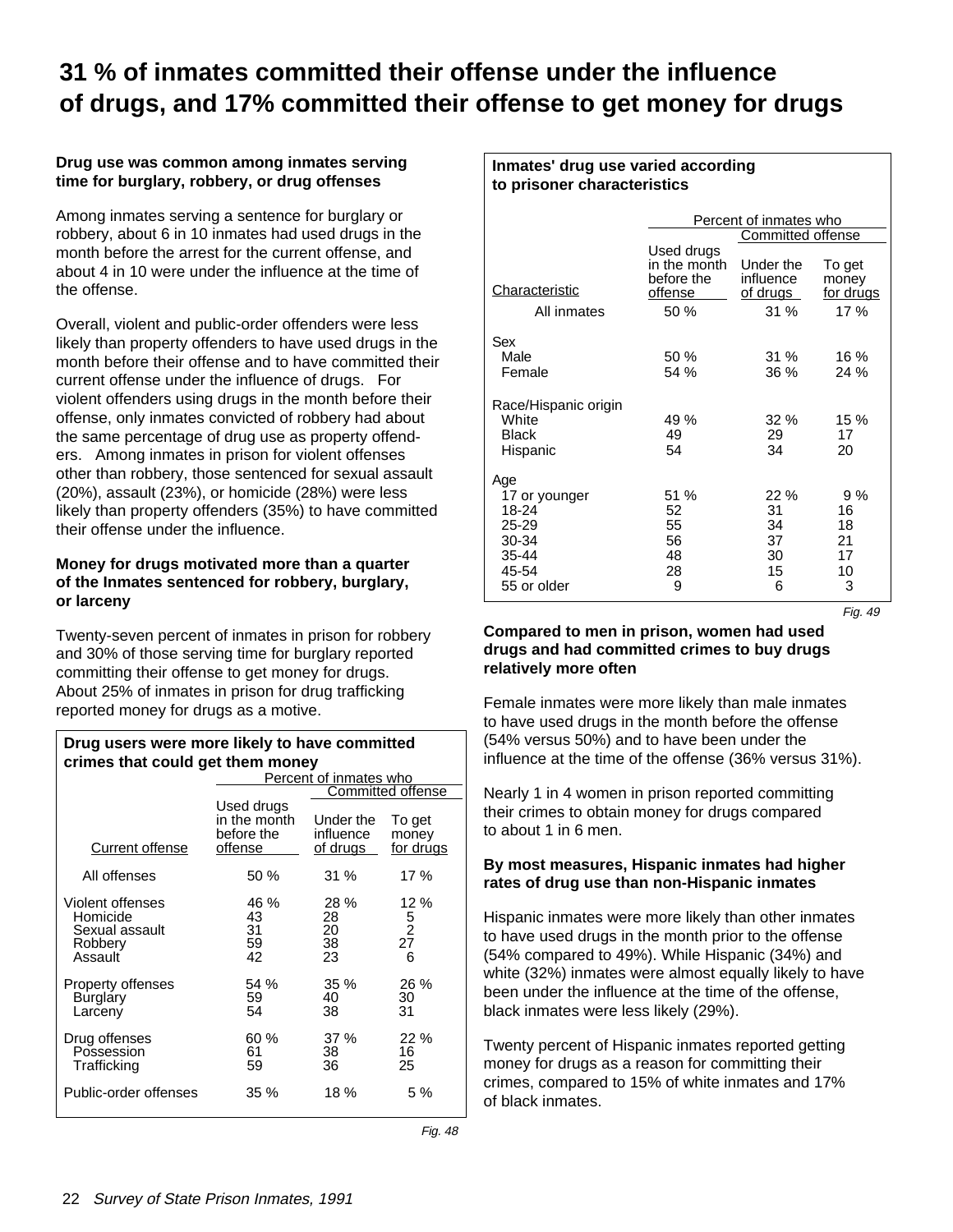## **Female inmates were more likely than male inmates and black inmates more likely than white inmates to have used crack**

Crack users identified among the inmates may have used other drugs, including powder cocaine, in the month before their offense. Powder cocaine users may have used other drugs but not crack. Users of other drugs had not used crack or cocaine.

 19% of women in prison had used crack in the month before the offense, compared to 10% of the men. About equal percentages of female and male Inmates used powder cocaine.

• 14% of black inmates, compared to 6% of white inmates, had used crack. For black inmates, cocaine users accounted for the same percentage as crack users.

 Hispanic inmates of all races were more likely than non-Hispanic inmates to have used cocaine powder (21% versus 14%).

|                                                         | Percent of inmates who in the<br>month before the offense used |              |                   |      |
|---------------------------------------------------------|----------------------------------------------------------------|--------------|-------------------|------|
|                                                         |                                                                |              | Powder Another No |      |
| Characteristic                                          | Crack                                                          | cocaine drug |                   | drug |
| <b>Current offense</b>                                  | 100%                                                           | 100%         | 100%              | 100% |
| Violent offenses                                        | 33%                                                            | 39%          | 48%               | 51%  |
| Homicide                                                | 5                                                              | 10           | 14                | 14   |
| Sexual assault                                          | 4                                                              | 5            | 7                 | 13   |
| Robbery                                                 | 19                                                             | 17           | 17                | 12   |
| Assault                                                 | 5                                                              | 6            | 8                 | 10   |
| Property offenses                                       | 31%                                                            | 25%          | 26%               | 23%  |
| <b>Burglary</b>                                         | 16                                                             | 14           | 14                | 10   |
| Larceny                                                 | 7                                                              | 6            | 5                 | 4    |
| Drug offenses                                           | 32%                                                            | 30%          | 20%               | 17%  |
| Possession                                              | 12                                                             | 11           | 7                 | 6    |
| Trafficking                                             | 20                                                             | 18           | 12                | 11   |
| Public-order offenses                                   | 4%                                                             | 5%           | 5%                | 9%   |
| <b>Committed current offense</b><br>for money for drugs | 55%                                                            | 43%          | 20%               |      |

Fig. 50

|                              | Percent of inmates who in the<br>month before the offense used |           |           |           |                 |
|------------------------------|----------------------------------------------------------------|-----------|-----------|-----------|-----------------|
|                              |                                                                |           | Powder    |           | Another No drug |
| Characteristic               | Total                                                          | Crack     | cocaine   | drug      |                 |
| All offenders                | 100%                                                           | 10%       | 15%       | 25%       | 50%             |
| <b>Sex</b><br>Male<br>Female | 100%<br>100                                                    | 10%<br>19 | 15%<br>17 | 25%<br>18 | 50%<br>46       |
| Race/Hispanic<br>origin      |                                                                |           |           |           |                 |
| White                        | 100%                                                           | 6%        | 14%       | 29%       | 51%             |
| <b>Black</b>                 | 100                                                            | 14        | 14        | 21        | 51              |
| Other                        | 100                                                            | 5         | 14        | 29        | 52              |
| Hispanic                     | 100                                                            | 8         | 21        | 25        | 46              |
| Age                          |                                                                |           |           |           |                 |
| 18-24                        | 100%                                                           | 10%       | 13%       | 29%       | 48%             |
| 25-29                        | 100                                                            | 12        | 16        | 27        | 45              |
| 30-34                        | 100                                                            | 13        | 18        | 26        | 44              |
| 35-44                        | 100                                                            | 8         | 16        | 23        | 52              |
| 45 or older                  | 100                                                            | 3         | 8         | 10        | 78              |
|                              |                                                                |           |           |           | Fig. 51         |

• Inmates who had used crack in the month before their offense were less likely to be in prison for a violent offense than those who had used other drugsor no drug.

 About a third of the crack users were in prison for a violent offense, slightly less than a third for a property offense, and about a third for a drug offense.

 The percentage of crack users indicating that they had committed their offense to get money for drugs (55%) was over 2½ times the percentage of users of drugs other than cocaine or crack (20%).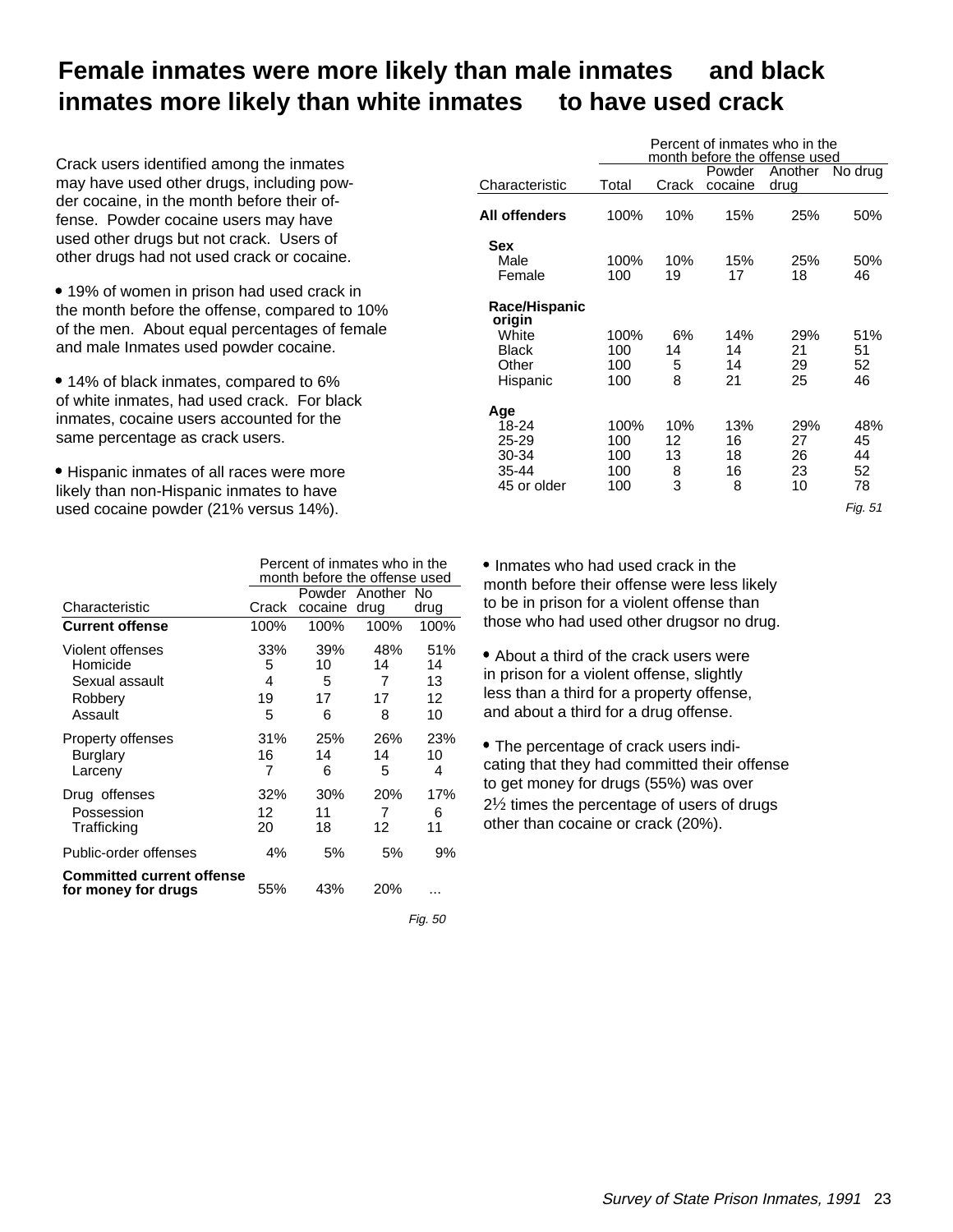## **A third of all inmates had participated in a drug treatment program after entering prison**

#### **Among inmates ever treated for drug dependency, most who had used drugs within a month before the offense had been treated since admission**

Almost half of the inmates who had used a drug during the month before their current offense had participated in drug treatment after receiving their current sentence. This treatment ranged from intensive in-patient programs, through individual or group counseling with a professional, to self-help groups or drug awareness training. One in five inmates who had used drugs in the month before their offense were in a treatment program at the time of the interview.

Among inmates who had used drugs during the month before their offense, 31% had been in a treatment program before entering prison, 25% had been in such a program once or twice, and 6%, three or more times. A 10th of these inmates were in a treatment program during the month they committed their offense.

#### **36% of all inmates received their most recent treatment for drugs in jail or prison**

Over 5 in 10 inmates who had ever used drugs had received treatment for drug addiction; for over 4 in 10 of these inmates, the most recent treatment was while they were incarcerated.

#### **Professionals had provided individual drug counseling to 5% of inmates who used drugs in the month before their offense and had led drug treatment groups for 27%**

Group counseling, conducted by professionals or by peers in a self-help program, was the most frequent type of drug treatment program in prison.

|                                                                        |             |          | Percent of inmates who |
|------------------------------------------------------------------------|-------------|----------|------------------------|
|                                                                        |             |          | Used drugs             |
| Drug treat-                                                            |             | Even in  | In the month           |
| ment program                                                           | All         | the past | before offense         |
|                                                                        |             |          |                        |
| Participated                                                           |             |          |                        |
| Fver                                                                   | 43%         | 55%      | 62%                    |
| After admission                                                        | 33%         | 41%      | 48%                    |
| Before admission                                                       | 21%         | 26%      | 31%                    |
|                                                                        |             |          |                        |
| Times                                                                  |             |          |                        |
| 1                                                                      | 12          | 16       | 18                     |
| 2                                                                      | 5<br>3<br>1 | 6        | 7                      |
| $3 - 5$                                                                |             | 4        | $\frac{5}{1}$          |
| 6 or more                                                              |             | 1        |                        |
| Participated in the                                                    |             |          |                        |
| month before the                                                       |             |          |                        |
| current admission                                                      | 7%          | 8%       | 10%                    |
|                                                                        |             |          |                        |
| Most recent                                                            |             |          |                        |
| participation was<br>while incarcerated                                | 36%         | 45%      | 51%                    |
|                                                                        |             |          |                        |
| Participating at the                                                   |             |          |                        |
| time of the survey                                                     | 13%         | 17%      | 20%                    |
| Categories of participation before and after admission include inmates |             |          |                        |
| who participated during both periods.                                  |             |          |                        |
|                                                                        |             |          | Fia. 52                |

After admission, 22% of all inmates had participated in group counseling and 8% had been in self-help counseling groups. Of the inmates who used drugs in the month before their offense, after entering prison 32% had been in group counseling and 12%, in selfhelp groups. (See page 34 for program categories.)

In-patient drug treatment programs had treated 7% of all inmates and 11% of the recent drug users.

#### **After entering prison, about a fifth of all inmates and a third of those who had used drugs during the month before their offense received drug treatment through group counseling**

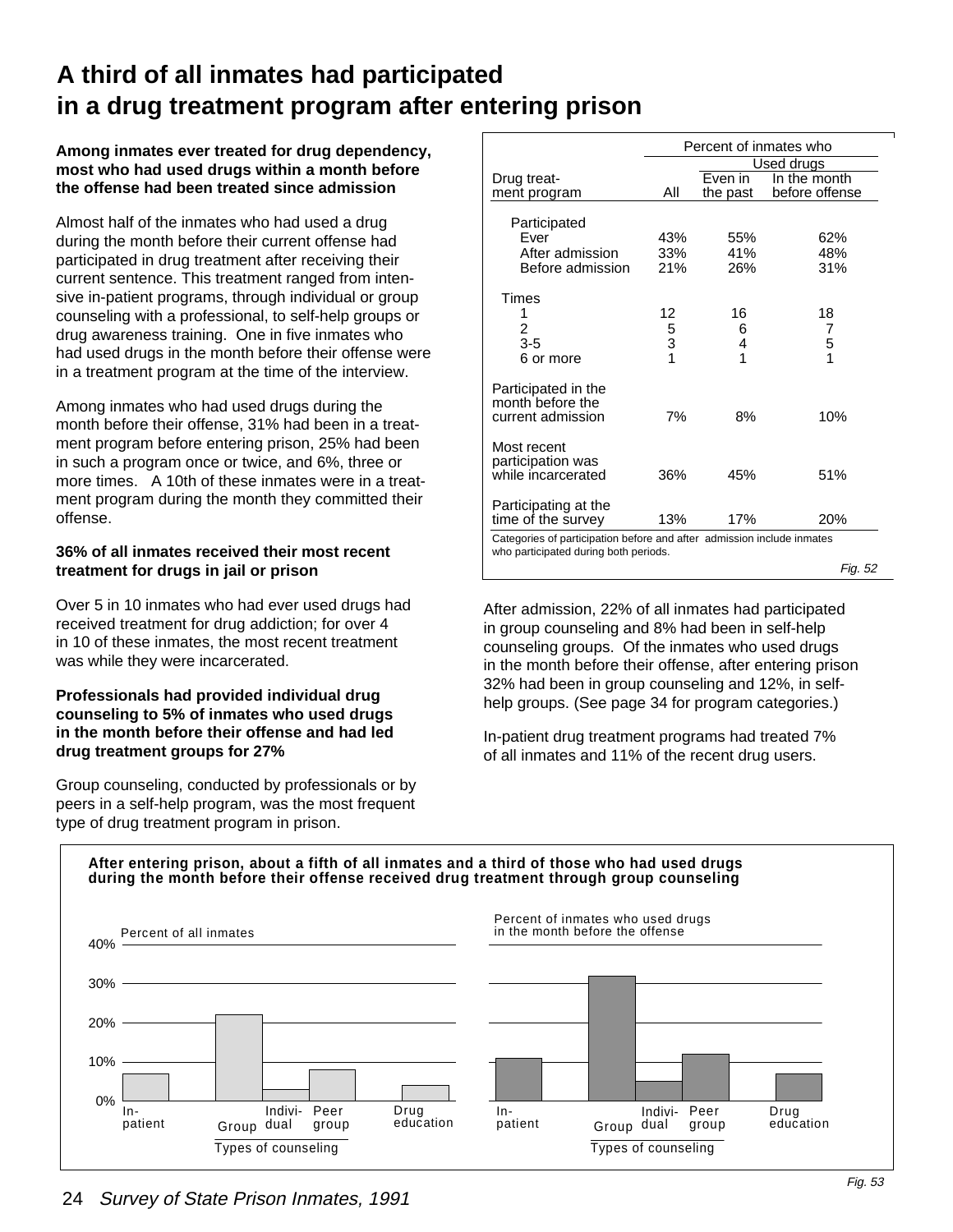## **2.2% of inmates who reported the results of the test for the virus that causes AIDS said they were HlV-positive**

**51.2% of all inmates had ever been tested for the human immunodeficiency virus (HIV) and reported the results**

|                   | Percent of inmates    |                         |  |
|-------------------|-----------------------|-------------------------|--|
|                   | tested for HIV and    |                         |  |
|                   | reporting the results |                         |  |
| Inmates           | Total                 | HIV-<br><u>positive</u> |  |
|                   |                       |                         |  |
| All               | 51.2%                 | 2.2%                    |  |
| Male              | 50                    | 2                       |  |
| Female            | 67                    | 3                       |  |
| White             | 52.6%                 | 1.1%                    |  |
| Black             | 52                    | 3                       |  |
| Other             | 51<br>46.0            | .9<br>4                 |  |
| Hispanic          |                       |                         |  |
| Male              |                       |                         |  |
| White             | 51.7%                 | 1.0%                    |  |
| Black<br>Hispanic | 51<br>45              | 3<br>4                  |  |
| Female            |                       |                         |  |
| White             | 68.2%                 | 1.9%                    |  |
| Black             | 67                    | 4                       |  |
| Hispanic          | 63                    | 7                       |  |
|                   |                       | Fig. 54                 |  |

Among all inmates

- 51.2% reported HlV-test results
- 32.2 had never been tested
- 9.0 did not know if they had been tested
- 7.5 had been tested but did not know the results
- .1 refused to report whether they had been tested or refused to report the test results.

Of those inmates who were ever tested for the presence of HIV and who reported the results

 Women (3.3%) were more likely than men (2.1%) to test HlV-positive.

 3.7% of Hispanic inmates and 2.6% of black inmates tested HlV-positive, compared to 1.1% of white inmates.

 Hispanic men (3.5%) were more likely than white men (1.0%) to test HlV-positive. HlV-positive tests accounted for 2.5% of the black men who had ever tested and who reported the outcome.

 Hispanic women (6.8%) had higher HlV-positive rates than white women (1.9%). Black women had a positive rate of 3.5%.

Of all prison inmates, 55.9% said they had been tested after the most recent admission.

#### **Drug users and needle users had higher positive rates than other inmates**

 For inmates reporting test results, 2.5% of drug users, compared to 0.8% of other inmates, reported that they tested HlV-positive.

 The percentage of HlV-positive was higher among inmates who

used drugs in the month before their offense (2.8%), used needles to inject drugs intravenously (4.9%), and shared needles with other drug users (7.1%).

#### **A quarter of inmates had used a needle to inject drugs**

|                                                 | Percent of inmates who |                       |                                                     |
|-------------------------------------------------|------------------------|-----------------------|-----------------------------------------------------|
|                                                 | All                    | Even<br>used<br>drugs | Used drugs<br>in the month<br>before the<br>offense |
| Ever injected a drug<br>for nonmedical purposes | 25%                    | 31%                   | 40%                                                 |
| Type of drug<br>Heoin/other opiate              | 17                     | 22                    | 28                                                  |
| Cocaine                                         | 16                     | 21                    | 28                                                  |
| Crank (metham-<br>phetamine)<br>Other           | 6<br>4                 | 8<br>5                | 11                                                  |
| Ever shared a needle                            | 12%                    | 15%                   | 20%<br>Fia. 55                                      |

 40% of inmates who used drugs in the month before their offense had in the past used a needle to inject drugs.

• 1 in 6 inmates used a needle to inject heroin or other opiates, and 1 in 6, to inject cocaine.

 More than 10% of all inmates and 20% of users in the month before their offense had shared a needle.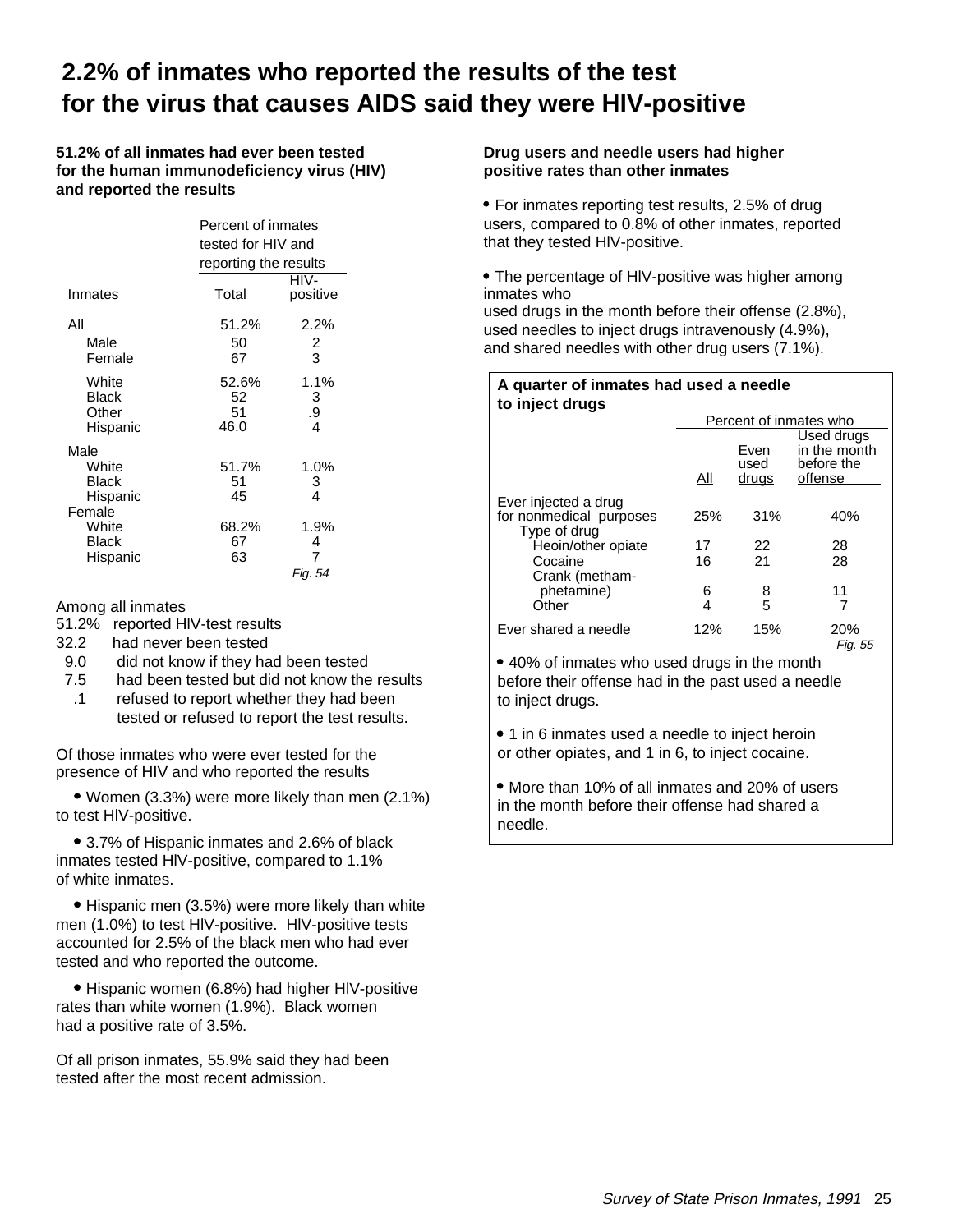## **32% of inmates committed their offense under the influence of alcohol**

**Inmates sentenced for violent or property offenses were the most likely to have been under the influence of both drugs and alcohol at the time of the offense**

|                                                                      | Percent of inmates<br>under the influence |                           |                             |
|----------------------------------------------------------------------|-------------------------------------------|---------------------------|-----------------------------|
| Current offense                                                      | Alcohol only                              | Drugs only                | Both                        |
| All offenses                                                         | 18%                                       | 17%                       | 14%                         |
| Violent offenses<br>Homicide<br>Sexual assault<br>Robbery<br>Assault | 21%<br>25<br>22<br>15<br>27               | 12%<br>10<br>5<br>19<br>8 | 16%<br>17<br>14<br>18<br>14 |
| <b>Property offenses</b>                                             | 18%                                       | 21%                       | 14%                         |
| Drug offense                                                         | 8%                                        | 26%                       | 10%                         |
| Public-order offenses<br>DWI<br>Other public-order                   | 31%<br>70<br>20                           | 10%<br>3<br>11            | 9%<br>8<br>10               |

Fig. 56

 Slightly more than two-fifths of inmates convicted of homicide or assault committed their current offense under the influence of alcohol or of alcohol with drugs.

 About a third of inmates convicted of robbery or a property offense were under the influence of alcohol at the time of their current offense. Inmates serving a sentence for a drug offense (18%) were the least likely to be using alcohol at the time of their offense.

#### **Relatively fewer inmates in 1991 than in 1986 committed their current offense under the influence of alcohol or drugs**

| Under the influence        | Percent of inmates |      |
|----------------------------|--------------------|------|
| at the time of the offense | 1991               | 1986 |
| Total                      | 49%                | 54%  |
| Alcohol only               | 18                 | 18   |
| Drugs only                 | 17                 | 17   |
| Both alcohol and drugs     | 14                 | 18   |
|                            |                    |      |

• 49% of inmates were under the influence in 1991; 54% in 1986. Most of this decline resulted from a decreased percentage using both alcohol and drugs.

#### **Drinking inmates had consumed an average of nearly 9 ounces of ethanol before their offense**

 $\bullet$  The pattern of drinking  $-$  the amount drunk and the amount of time spent drinking  $-$  did not differ widely among the major offender groups.

| Average amount of ethanol<br>drunk before current offense |  |
|-----------------------------------------------------------|--|
| Total<br>8.7ozs.                                          |  |
| Violent                                                   |  |
| Property<br>9                                             |  |
| Drugs<br>6                                                |  |
| Public-order<br>я                                         |  |

 9 ounces of ethanol is equivalent to about three six-packs of beer or 2 quarts of wine.

 About half the inmates under the influence at the time of the offense had been drinking 6 hours or more.

Daily drinking for all inmates during the year before the current offense was more likely among —<br>— male (29%) than female (19%)<br>— white (34%) than black (25%) or Hispanic (25%)

 $-$  divorced (31%) or never married (29%) than married (25%) inmates.

#### **About half of daily drinkers had ever participated in an alcohol-abuse program**

 38% of all drinkers had participated in an alcoholabuse program in their lifetimes, including 48% of the daily drinkers,

35% of those who drank at least once a week, and 25% of those who drank less than once a week.

 35% of the daily drinkers had participated in more than one alcohol program, compared to 28% of the weekly drinkers and 24% of those who drank less frequently than every week.

 Since their admission to prison, about 18% of all drinkers had joined alcohol-related groups such as Alcoholics Anonymous or Al-Anon.



Fig. 58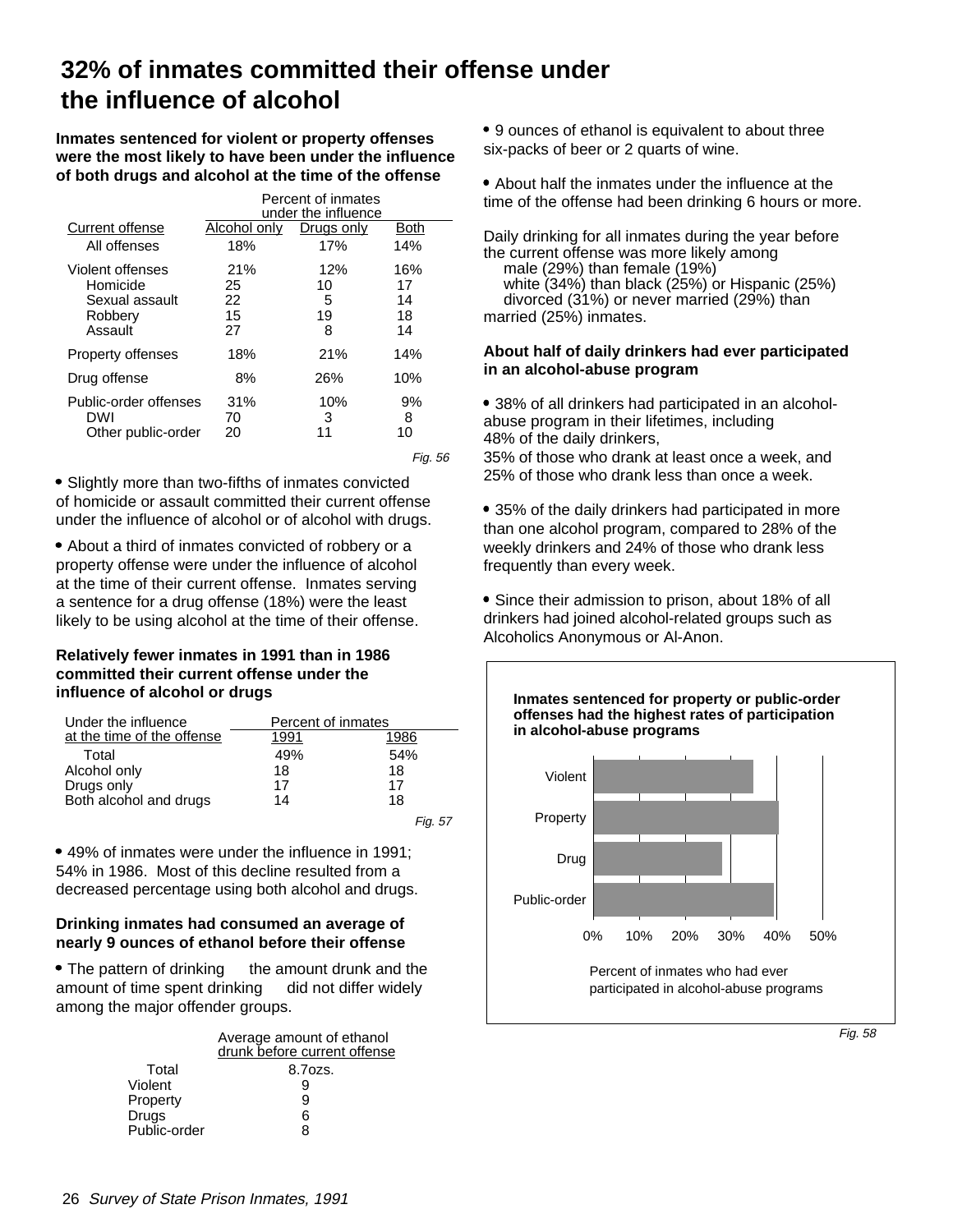## **Nearly all inmates had participated in work, education, or other programs since their admission to prison**

**Participation in prison activities and programs involved three-fourths or more of all inmates, regardless of sex, race, Hispanic origin, or offense**

|              | Percent of inmates who |                     |  |
|--------------|------------------------|---------------------|--|
|              | Had participated       | Were currently      |  |
|              | in a program or acti-  | participating in a  |  |
|              | vity after admission   | program or activity |  |
| All inmates  |                        |                     |  |
| Men          | 91%                    | 80%                 |  |
| Women        | 93                     | 84                  |  |
|              |                        |                     |  |
| White        | 91%                    | 81%                 |  |
| <b>Black</b> | 91                     | 80                  |  |
| Other race   | 94                     | 81                  |  |
| Hispanic     | 89                     | 76                  |  |
|              |                        |                     |  |
| Violent      | 93%                    | 82%                 |  |
| Property     | 90                     | 78                  |  |
| Drugs        | 90                     | 79                  |  |
| Public-order | 85                     | 77                  |  |
|              |                        | Fig. 59             |  |

**Nearly half of all inmates had received academic education, and about a third, vocational training since entering prison**

| Type and<br>level of training | Men | Women |
|-------------------------------|-----|-------|
| Academic                      |     |       |
| Basic <9th grade              | 5%  | 5%    |
| High school                   | 26  | 24    |
| College                       | 12  | 12    |
| Other                         | 2   | 3     |
| Vocational                    | 31% | 31%   |
|                               |     |       |

#### Fig. 60

#### **Bible clubs and other religious activities attracted the most inmate participation**

|                   | Percent of inmates<br>who had participated |
|-------------------|--------------------------------------------|
| <b>Activity</b>   | after admission                            |
| Religious         | 32%                                        |
| Self-improvement  | 20                                         |
| Counseling        | 17                                         |
| Pre-release       | 8                                          |
| Arts and crafts   | 7                                          |
| Outside community | 3                                          |
| Ethnic or racial  | 2                                          |

• Self-help programs - such as for parenting, job searching, and problem resolution - (20%) and individual or group counseling other than alcohol or drug-related programs (17%) were the next most popular programs.

• About 2% of the inmates reported joining an ethnic or racial organization such as the NAACP, the African American Black Culture Group, the Hispanic Committee, Aztlan, or Lakota.

#### **About 7 in 10 inmates had work assignments**

|                                      | Percent of<br>inmates |
|--------------------------------------|-----------------------|
|                                      |                       |
| Work assignments                     | 69%                   |
| General janitorial                   | 13                    |
| Food preparation                     | 13                    |
| Maintenance, repair, or construction | 9                     |
| Grounds and road maintenance         | 8                     |
| Library, barbershop, office          |                       |
| or other service                     | 8                     |
| Goods production                     | 4                     |
| Farming, forestry, or ranching       | 4                     |
| Laundry                              | 3                     |
| Hospital or medical                  |                       |
| Other                                | 12                    |
| No work assignment                   | 31%                   |
|                                      |                       |

Inmates could report more than one work assignment.

 About 10% of all inmates were assigned jobs outside the prison grounds, including 3% who performed grounds or road maintenance.

• Prisoners were assigned to work assignments an average of 32 hours per week, including 67% who were occupied between 20 and 44 hours.

|                    | Percent of inmates    |
|--------------------|-----------------------|
| Hours per week     | with work assignments |
| >7 hours           | 6%                    |
| $7 - 19$           | 8                     |
| 20-34              | 19                    |
| $35 - 44$          | 27                    |
| 45-84              | 9                     |
| Not assigned a job | 31%                   |

#### **About 68% of all inmates with work assignments were paid money, including 77% of those with production jobs**

|                 |                         |     | Percent                     |                         |
|-----------------|-------------------------|-----|-----------------------------|-------------------------|
|                 |                         |     |                             |                         |
| Type<br>of work | Of all<br>inmates Money |     | Nonmonetary<br>compensation | Average<br>pay per hour |
| All<br>Goods    | 69%                     | 68% | 43%                         | \$.56                   |
| production      | 4%                      | 77% | 49%                         | \$.84                   |
| Other work      | 65%                     | 67% | 43%                         | \$.54                   |
| On site         | 57                      | 66  | 44                          | 0.38                    |
| Off site        | 8                       | 72  | 38                          | 1.81                    |

Fig. 61

The average wage was \$0.56 per hour.

 About 43% of inmates with work assignments received compensation other than money, such as good-time credit and extra privileges.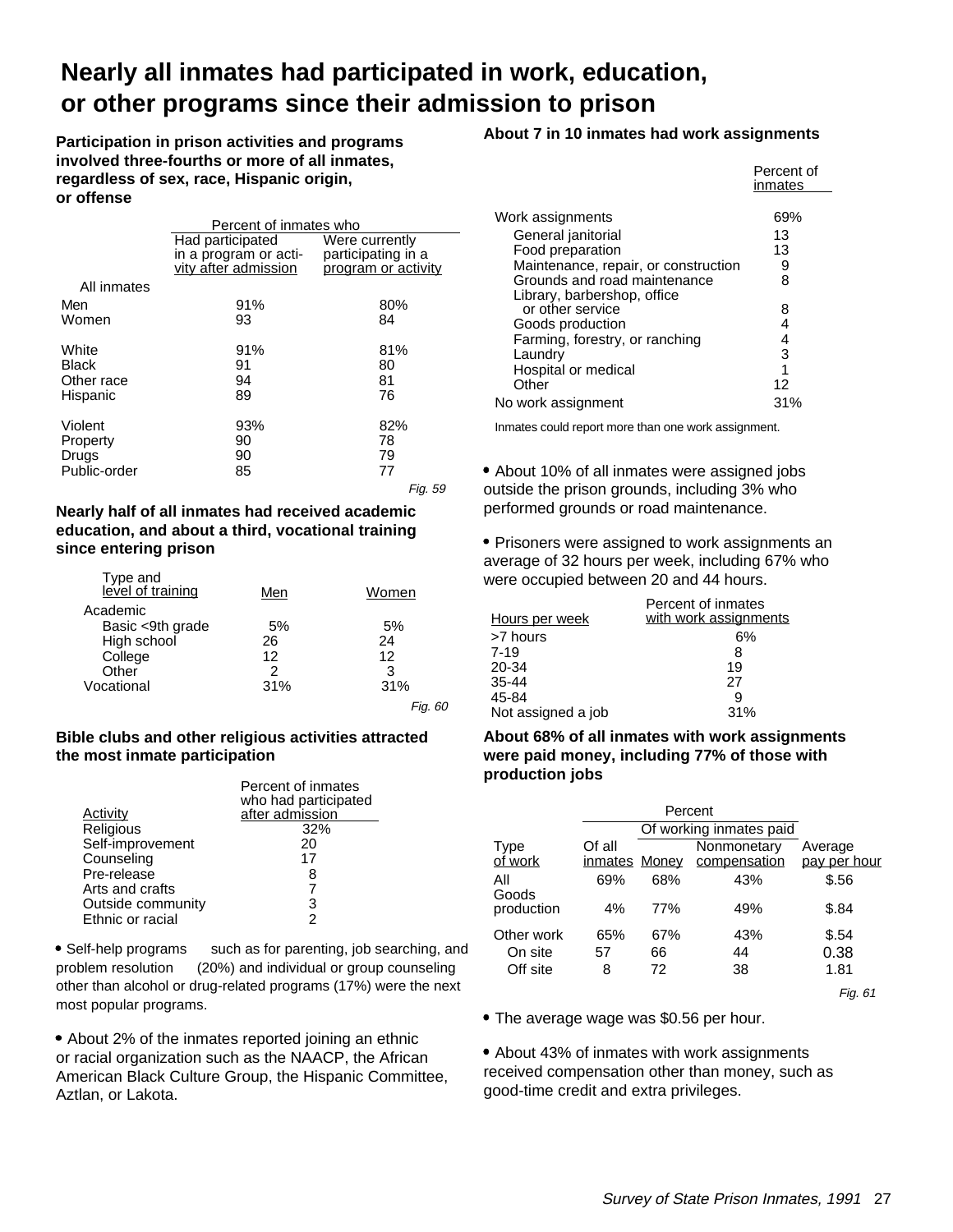## **Maximum security housing held 26% of all inmates; medium security, 49%; and minimum security, 23%**

**Inmates in maximum security were nearly twice as likely as those in minimum security to be serving a sentence for a violent offense**

|                                                                                                           | Percent of inmates,<br>for each housing security level |                             |                             |
|-----------------------------------------------------------------------------------------------------------|--------------------------------------------------------|-----------------------------|-----------------------------|
|                                                                                                           | Maximum Medium                                         |                             | Minimum                     |
| <b>Current offense</b>                                                                                    |                                                        |                             |                             |
| Violent<br>Property<br>Drugs<br>Public-order                                                              | 62%<br>19<br>14<br>5                                   | 45%<br>25<br>22<br>8        | 34%<br>31<br>29<br>7        |
| <b>Prior sentences</b>                                                                                    |                                                        |                             |                             |
| No prior sentences<br>Nonviolent current<br>Violent current                                               | 20%<br>5<br>15                                         | <b>20%</b><br>7<br>13       | 18%<br>9<br>9               |
| Recidivists<br>Nonviolent only<br>Prior violent only<br>Current violent only<br>Current and prior violent | 80%<br>21<br>10<br>23<br>26                            | 80%<br>32<br>14<br>19<br>16 | 82%<br>43<br>12<br>15<br>12 |

0% 20% 40% 60% 80% First time Recidivist **Medium Minimum** Nonviolent Violent Percent of inmates within each security level **Security** level of housing **The higher the housing security level, the larger the percentage of violent inmates**  Nonviolent Violent Nonviolent Violent **Maximum**

Fig. 63

Fig. 62

Minimum-security housing was more likely than maximum security to be holding inmates sentenced for a drug offense.

The security classification of inmates' housing had little association with whether or not inmates had a prior record; however, whether or not inmates had been convicted of a violent offense was linked to the current housing arrangements.

 About 4 in 5 inmates in maximum, medium, or minimum security facilities had prior sentences to probation or incarceration.

 Maximum-security housing was more likely than other housing to hold prisoners with a history of sentences for violent offenses: 74% in maximum security had a current or prior sentence for a violent offense, compared to 62% in medium security and 48% in minimum security.

#### **State prisons in the South accounted for 39% of inmates; in the West, 22%; the Midwest, 21%; and the Northeast, 18%**

|                                                                                                              | Percent of inmates, within region  |                             |                             |                             |
|--------------------------------------------------------------------------------------------------------------|------------------------------------|-----------------------------|-----------------------------|-----------------------------|
|                                                                                                              | North-<br>Midwest<br>South<br>east |                             |                             | West                        |
| <b>Current offense</b>                                                                                       |                                    |                             |                             |                             |
| Violent<br>Property<br>Drugs<br>Public-order                                                                 | 48%<br>16<br>30<br>6               | 51%<br>27<br>16<br>6        | 46%<br>27<br>20<br>7        | 42%<br>26<br>23<br>10       |
| <b>Prior sentences</b>                                                                                       |                                    |                             |                             |                             |
| No prior sentences<br>Nonviolent current<br>Violent current                                                  | $23\%$<br>10<br>13                 | <b>20%</b><br>6<br>14       | 20%<br>6<br>14              | 14%<br>5<br>9               |
| Recidivists<br>Nonviolent only<br>Prior violent only<br>Current violent only<br>Current and prior<br>violent | 77%<br>27<br>13<br>16<br>22        | 80%<br>29<br>11<br>22<br>17 | 80%<br>33<br>12<br>19<br>16 | 86%<br>36<br>15<br>18<br>17 |
|                                                                                                              |                                    |                             |                             | Fia. 64                     |

• Inmates in the Northeast were more likely than Midwestern inmates to be serving time for a drug offense.

• Inmates in the Northeast were the most likely to have had no prior convictions, while those in Western States were the most likely to be recidivists.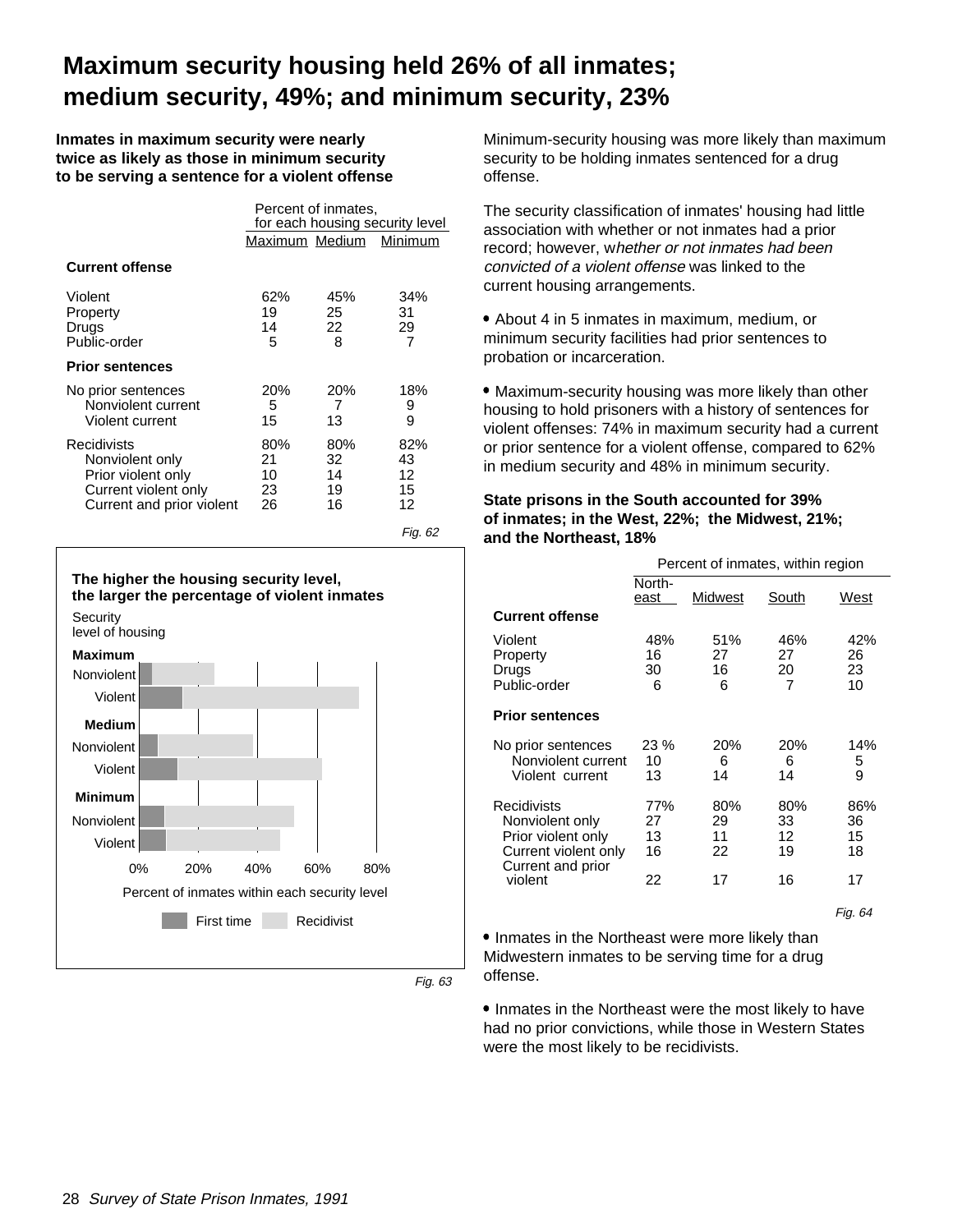#### **Methodology**

The 1991 Survey of Inmates in State Correctional Facilities was conducted for the Bureau of Justice Statistics by the U.S. Bureau of the Census. Through personal interviews during June, July, and August 1991, data were collected on individual characterlstics of prison inmates, current offenses and sentences, characterlstics of victims, criminal histories, family background, gun possession and use, prior drug and alcohol use and treatment, educational programs and other services provided while in prison, and other personal characteristics. Similar surveys of State prison inmates were conducted in 1974, 1979, and 1986.

#### **Sample design**

The sample for the 1991 survey was selected from a universe of 1,239 State prisons that were enumerated in the 1990 Census of State and Federal Adult Correctional Facilities or had been opened after completion of the census. The sample design was a stratified two-stage selection.

In the first stage correctional facilities were separated into two sampling frames: one for prisons with male inmates and one for prisons with female inmates. Prisons holding both sexes were included on both lists. Within each frame, prisons were stratified into eight strata defined by census region (Northeast, Midwest, South, and West) and facility type (confinement and community-based). All prisons with 1,950 or more men were selected from the male frame; and all prisons with 380 or more women were selected from the female frame. The remaining prisons in the male frame were grouped into equal size strata of approximately 2,600 males and then stratified by security level (maximum, medium, minimum, and unclassified). The remaining prisons in the female frame were also grouped into strata of approximately 574 females. A systematic sample of prisons was then selected within strata on each frame with probabilities proportional to the size of each prison. Overall, a total of 277 prisons were selected.

In the second stage interviewers visited each selected facility and systematically selected a sample of male and female inmates using predetermined procedures. As a result, approximately 1 of every 52 male inmates and 1 of every 11 female inmates were selected. A total of 13,986 interviews were completed, yielding an overall response rate of 93.7%.

Based on the completed interviews, estimates for the entire population were developed using weighting factors derived from the original probability of selection in the sample. These factors were adjusted for variable rates of nonresponse across strata and inmate characteristics. Further adjustments were made to control the survey estimates to midyear 1991 custody counts projected from data obtained in the National Prisoner Statistics series (NPS-1).

#### **Accuracy of the estimates**

The accuracy of the estimates presented in this report depends on two types of error: sampling and nonsampling. Sampling error is the variation that may occur by chance because a sample rather than a complete enumeration of the population was conducted. Nonsampling error can be attributed to many sources, such as non-response, differences in the interpretation of questions among inmates, recall difficulties, and processing errors. In any survey the full extent of the non-sampling error is never known. The sampling error, as measured by an estimated standard error, varies by the size of the estimate and the size of the base population. Estimates of the standard errors have been calculated for the 1991 survey. (See appendix table.) These estimates may be used to construct confidence intervals around percentages in this report. For example, the 95-percent confidence interval around the percentage of inmates who were in prison for a drug offense is approximately 21.4% plus or minus 1.96 times 0.5% (or 20.4% to 22.4%).

These standard errors may also be used to test the significance of the difference between two sample statistics by pooling the standard errors of the two sample estimates. For example, the standard error of the difference between black and white inmates in the percent in prison for drug offenses would be 1.1% (or the square root of the sum of the squared standard errors for each group). The 95-percent confidence interval around the difference would be 1.96 times 1.1% (or 2.2%). Since the difference of 12.9% (24.9% minus 12.0%) is greater than 2.2%, the difference would be considered statistically significant.

All comparisons discussed in this report were statistically significant at the 95-percent confidence level. To test the significance of comparisons not mentioned in the report, use percentages in text or tables and, when available, base numbers in the explanatory notes. The standard errors reported below should be used only for tests on all inmates. Comparisons of male and female inmates require different standard errors.

| Appendix table. Standard errors of the estimated<br>percentages, State prison inmates, 1991 |         |         |                              |          |          |      |
|---------------------------------------------------------------------------------------------|---------|---------|------------------------------|----------|----------|------|
|                                                                                             |         |         | <b>Estimated percentages</b> |          |          |      |
| Base of the<br>estimate                                                                     | 98 or 2 | 95 or 5 | 90 or 10                     | 80 or 20 | 70 or 30 | 50   |
| 1.000                                                                                       | 4.9     | 7.7     | 10.6                         | 14.1     | 16.2     | 17.7 |
| 5.000                                                                                       | 2.2     | 3.4     | 4.7                          | 6.3      | 7.2      | 7.9  |
| 10.000                                                                                      | 1.6     | 2.4     | 3.4                          | 4.5      | 5.1      | 5.6  |
| 25.000                                                                                      | 1.0     | 1.5     | 2.1                          | 2.8      | 3.2      | 3.5  |
| 50.000                                                                                      | 0.7     | 1.1     | 1.5                          | 2.0      | 2.3      | 2.5  |
| 100.000                                                                                     | 0.5     | 0.8     | 1.1                          | 1.4      | 1.6      | 1.8  |
| 200,000                                                                                     | 0.4     | 0.5     | 0.8                          | 1.0      | 1.1      | 1.2  |
| 400.000                                                                                     | 0.2     | 0.4     | 0.5                          | 0.7      | 0.8      | 0.9  |
| 600.000                                                                                     | 0.2     | 0.3     | 0.4                          | 0.6      | 0.7      | 0.7  |
| 711.643                                                                                     | 0.2     | 0.3     | 0.4                          | 0.5      | 0.6      | 0.7  |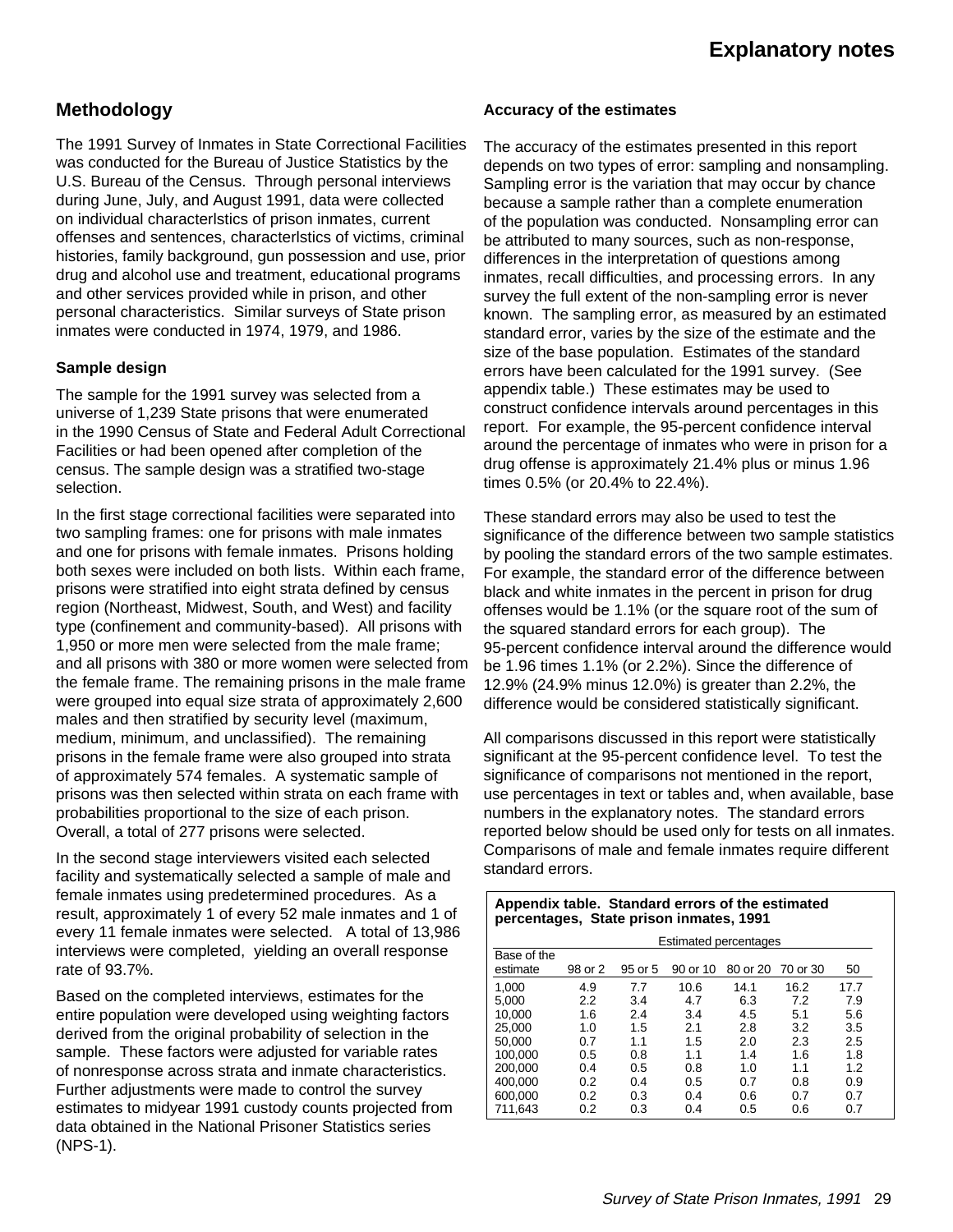#### **Definitions**

#### **Drugs**

The categories for drugs used without a prescription Include the following:

| Marijuana:           | marijuana and hashish                    |
|----------------------|------------------------------------------|
| Cocaine/crack        |                                          |
| Heroin/opiates;      | heroin, opiates,<br>and methadone        |
| <b>Barbiturates:</b> | barbiturates and Quaaludes<br>or downers |
| Stimulants:          | amphetamines and<br>methamphetamines     |
| Hallucinogens:       | LSD, PCP, and other<br>hallucinogens     |

Other drugs not categorized above included those such as designer drugs. About 3.5% of the inmates reported ever using these drugs.

#### **Offenses**

Figure 1 groups the offenses that inmates reported in 5 summary categories and 20 specific offense types. Most tables present the four summary categories - violent offenses, property offenses, drug offenses, and public-order offenses - but where more detail is needed, the summary categories with eight specific offenses are presented.

In the reduced list of offenses, homicide includes murder and manslaughter.

Also in the reduced list, sexual assault includes rape and sexual assault. Sexual assault contains assaults against women, children, and men.

Public-order offenses include escape from custody, weapons offenses, driving while intoxicated, morals and decency, and commercialized vice.

Usually other violent, other property, other drug, and other public-order offense categories are not presented separately, because they account for a small proportion of the overall categories.

Other violent includes extortion, hit-and-run driving, and criminal endangerment.

Other property includes destruction of property, trespassing, and possession of burglary tools.

Other drug Includes forged prescriptions, possession of drug paraphernalia, and unspecified drug violations.

Other public-order includes driving while Intoxicated, escape from custody, regulatory violations, and commercialized vice.

Inmates who were sentenced for more than one offense are categorized by the offense for which they received the longest sentence. Most serious offense

This was the most serious offense for which the inmate was serving a sentence. Current offense

| Prior offense               | The offenses for which  |  |  |
|-----------------------------|-------------------------|--|--|
|                             | an inmate was sentenced |  |  |
| before the current offense. |                         |  |  |

#### **Race and Hispanic origin**

The three categories presented for race - white, black, and other - include only inmates describing themselves as non-Hispanic. Inmates with Asian, Native American, or Pacific Islander heritage were categorized as other because their small number would not permit a more detailed listing. Inmates who indicated that they were Hispanic included persons of all races.

Where statistics for Hispanic inmates are reported with statistics for white or black inmates, the categories do not overlap. Hispanic inmates are compared to non-Hispanic white and black inmates

| <b>Black or white inmates</b>               | These inmates identified the |
|---------------------------------------------|------------------------------|
|                                             | race to which they belonged  |
| and reported having no Hispanic background. |                              |
| Hicponic inmotoc                            | These inmotes of any roos    |

These inmates, of any race, reported having a Hispanic Hispanic inmates

background.

#### **Sentences and time in prison**

This is an additional obligation that a court places on an incarcerated defendant. Such penalties include fines, restitution to a Collateral penalty

victim, and participation in a treatment program.

Maximum sentence Inmates sentenced to a span of time, as in 5-to-15 years, are categorized by the maximum amount of time that they could serve.

The estimate of the time served is calculated from the day of Time served

admission for the current sentence to the day of the interview, excluding any time the inmate was released. Inmates also reported the date when they expected to be released. When the reported date of release lacked the specific day or month, the 15th day or June was assigned.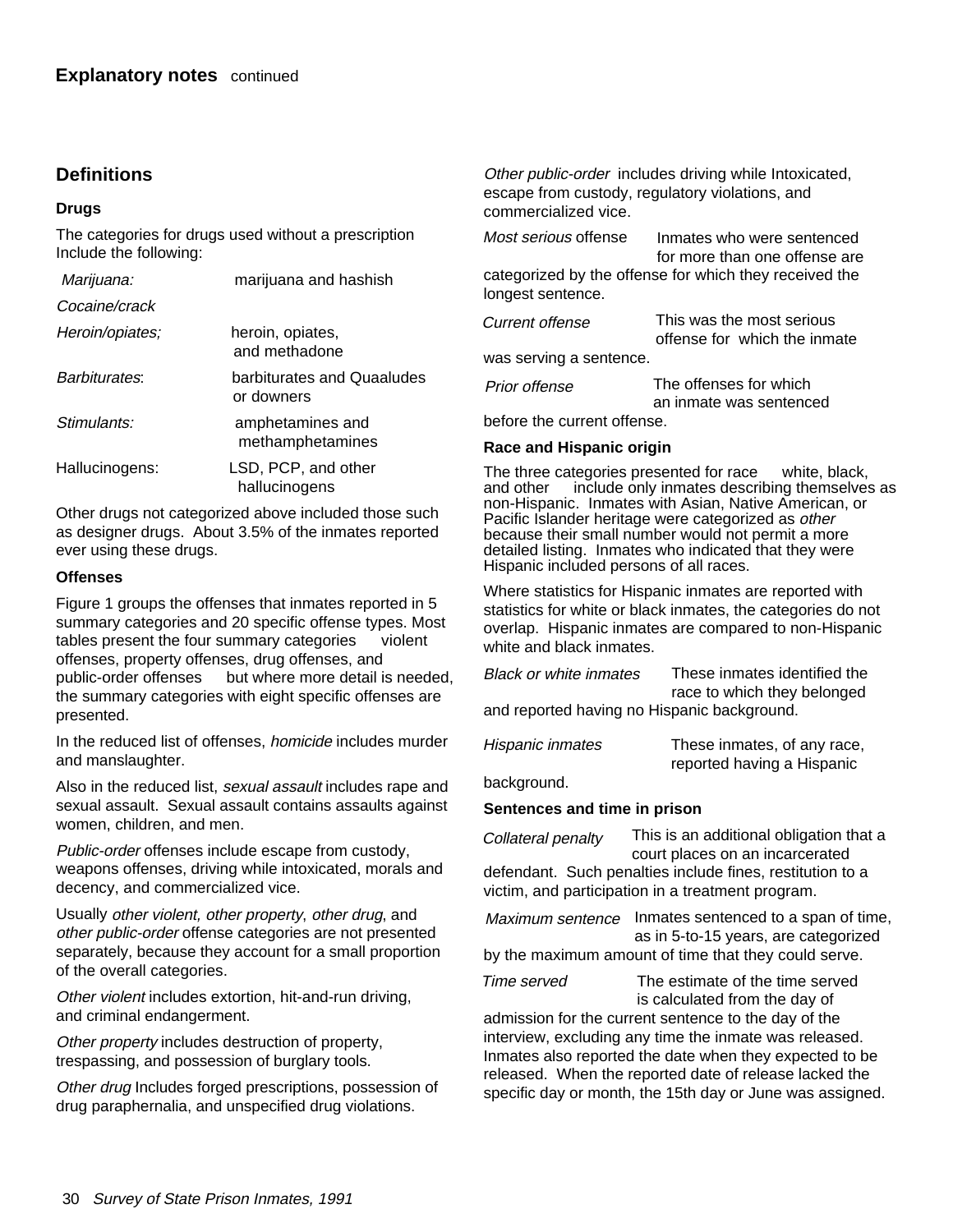#### **Types of Inmates**

| First-time inmates<br>incarceration, as a juvenile or adult. | Before their current conviction,<br>these persons had never been<br>sentenced to probation or |
|--------------------------------------------------------------|-----------------------------------------------------------------------------------------------|
|                                                              |                                                                                               |
| Nonviolent inmates                                           | This category includes all inmates<br>who were not serving time for any                       |
| violent offense.                                             |                                                                                               |
| Recidivists                                                  | These inmates had been convicted in<br>the past as a juvenile or an adult and                 |
| incarceration.                                               | had served a previous sentence to probation or                                                |
| <i>Violent inmates</i>                                       | These inmates were serving time for<br>a violent offense. In discussions of                   |
| convicted of a violent offense.                              | recidivism, violent inmates were those who had ever been                                      |
|                                                              |                                                                                               |

#### **Notes by page**

In many tables the detail may not add to the total or to a subtotal because of rounding.

- **Page 3** The weighted totals of inmates reporting valid<br> **Page 7** Figure 8. data in 1991 are
- 711,643 for sex, race, Hispanic origin, and age
- 703,735 for marital status
- 710,546 for veteran status
- 706,173 for education
- 706,945 for work before arrest, and
- 521,765 for income.

Page 4 Figure 1 presents the total number of inmates, by offense.

Figure 2 presents the total number of women and men for summary categories of offenses. Standard errors on variables distributed between male and female inmates cannot be calculated using the appendix table.

Page 5 Figure 3. Male inmates were more likely to be serving a sentence for a violent offense than for other offenses.

| Most serious | Percent of inmates |     |  |  |
|--------------|--------------------|-----|--|--|
| offense      | Male<br>Female     |     |  |  |
| Violent      | 47%                | 32% |  |  |
| Property     | 25                 | 29  |  |  |
| Drug         | 21                 | 33  |  |  |
| Public-order |                    |     |  |  |

Figure 4 presents the total number of inmates by race and Hispanic origin, distributed among the summary categories of offenses.

Page 6 Figure 5. In 1991 an estimated 62,904 inmates had a sentence to life in prison or to death.

Figure 6. An estimated 246,636 white inmates, 315,861 black inmates, and 115,590 Hispanic inmates provided valid data on sentence Iength.

| "<br>г<br>r |  |
|-------------|--|
|             |  |

|                | Cumulative percent of inmates |          |         |              |  |
|----------------|-------------------------------|----------|---------|--------------|--|
|                | Violent                       | Property | Drug    | Public-order |  |
|                |                               |          |         |              |  |
| 1 year or less | 1.0%                          | 4.4%     | 4.5%    | 12.0%        |  |
| 2 year         | 3.7                           | 16.8     | 15.8    | 30.1         |  |
| 4              | 11.7                          | 37.5     | 40.3    | 51.1         |  |
| 6              | 21.6                          | 55.1     | 59.3    | 69.9         |  |
| 8              | 27.6                          | 63.1     | 67.0    | 74.9         |  |
| 10             | 37.4                          | 74.4     | 77.7    | 83.0         |  |
| 15             | 50.7                          | 84.5     | 86.1    | 90.5         |  |
| 20             | 60.5                          | 90.0     | 92.0    | 93.1         |  |
| More than      |                               |          |         |              |  |
| 20 years       | 100.0                         | 100.0    | 100.0   | 100.0        |  |
| Number         | 323,064                       | 171.446  | 146.803 | 46,590       |  |

A cumulative percentage is one that at each Ievel includes the subtotal from the lower or earlier categories. In the graph for figure 9, for example, a reader can see where the line for violent inmates crosses the 10-year mark and that about 37% of inmates sentenced for a violent crime had a maximum sentence of 10 years or less.

#### **Page 7** Figure 8.

|                       | Number of inmates repor-<br>ting sentence length |         |
|-----------------------|--------------------------------------------------|---------|
| Most serious offense  | Median                                           | Mean    |
| Total                 | 690,721                                          | 627,522 |
| Violent offenses      | 323.064                                          | 265,932 |
| Murder                | 73,838                                           | 32,432  |
| Manslaughter          | 12.642                                           | 12,302  |
| Sexual assault        | 65.830                                           | 60.461  |
| Robbery               | 102,642                                          | 97,357  |
| Assault               | 56.313                                           | 54.247  |
| Property offenses     | 171,446                                          | 169,822 |
| <b>Burglary</b>       | 86.237                                           | 84.948  |
| Larceny               | 33,265                                           | 33,242  |
| Drug offenses         | 146.803                                          | 143.041 |
| Possession            | 51,925                                           | 50,315  |
| Trafficking           | 91.690                                           | 89.716  |
| Public-order offenses | 46.590                                           | 45.994  |

| Most serious offense  | Number of inmates<br>reporting time<br>served to interview<br>(median and mean) |
|-----------------------|---------------------------------------------------------------------------------|
| Total                 | 682,540                                                                         |
| Violent offenses      | 318,366                                                                         |
| Murder                | 71.634                                                                          |
| Manslaughter          | 12.693                                                                          |
| Sexual assault        | 64,884                                                                          |
| Robbery               | 101,686                                                                         |
| Assault               | 55.664                                                                          |
| Property offenses     | 169,052                                                                         |
| <b>Burglary</b>       | 84.759                                                                          |
| Larceny               | 33,118                                                                          |
| Drug offenses         | 145,654                                                                         |
| Possession            | 51.731                                                                          |
| Trafficking           | 90,777                                                                          |
| Public-order offenses | 46.727                                                                          |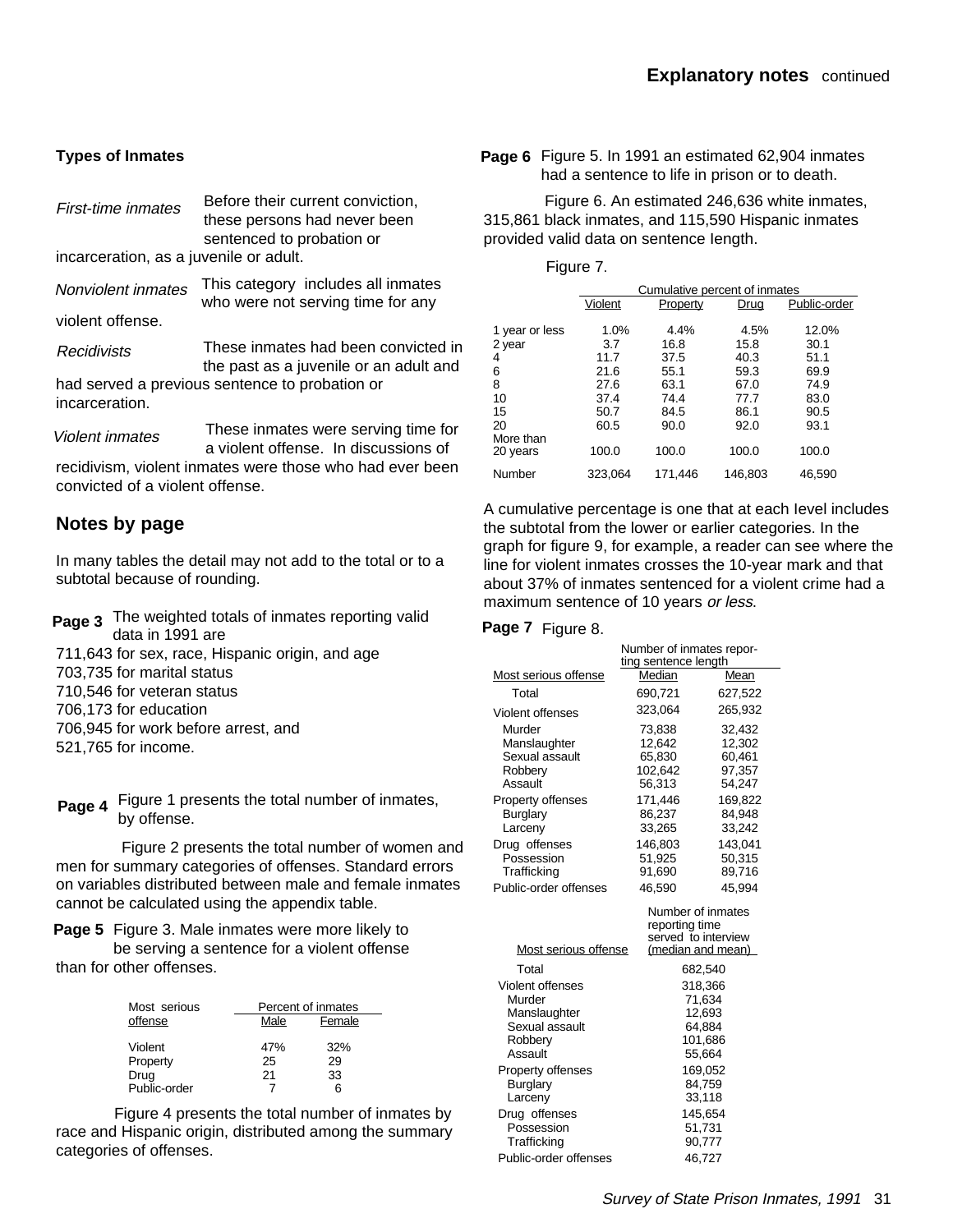|                       | Number of inmates report-<br>ing time to release |         |
|-----------------------|--------------------------------------------------|---------|
| Most serious offense  | Median                                           | Mean    |
| Total                 | 608,836                                          | 606,357 |
| Violent offenses      | 272,796                                          | 271,453 |
| Murder                | 51,287                                           | 50,766  |
| Manslaughter          | 11,184                                           | 11,184  |
| Sexual assault        | 58,182                                           | 58,016  |
| Robbery               | 92,587                                           | 92,397  |
| Assault               | 49.975                                           | 49,691  |
| Property offenses     | 156,731                                          | 155,994 |
| Burglary              | 78,249                                           | 77,983  |
| Larceny               | 30.477                                           | 30,300  |
| Drug offenses         | 134,101                                          | 133,874 |
| Possession            | 47,138                                           | 47,138  |
| Trafficking           | 84,172                                           | 83,945  |
| Public-order offenses | 42.899                                           | 42.738  |

Inmates reporting that they expected to be released on or before the year 2066 were included in the calculation of the mean time expected to be served.

#### Figure 9.

|              | Number of inmates<br>reporting sentence length |  |
|--------------|------------------------------------------------|--|
|              |                                                |  |
| 1986         | 443,726                                        |  |
| 1991         | 697,596                                        |  |
| White        | 247,516                                        |  |
| <b>Black</b> | 317,881                                        |  |
| Hispanic     | 115,791                                        |  |

#### Figure 10.

|              | Median sentence |              |
|--------------|-----------------|--------------|
| Offense      | White           | <b>Black</b> |
| Violent      | 120.422         | 149.003      |
| Property     | 74.144          | 69.210       |
| Drug         | 29.129          | 78.412       |
| Public-order | 20,021          | 16.584       |

#### Page 8 Figure 11. The percentages noted on the chart are rounded.

| Mexico                    | 47.1%  |
|---------------------------|--------|
| Caribbean                 | 26.3   |
| Central and South America | 14.0   |
| Other                     | 12.6   |
| Number                    | 31.287 |

#### Figure 12.

|                               | Number of alien inmates<br>reporting whether they |        |
|-------------------------------|---------------------------------------------------|--------|
| Drug                          | Morad used drugs in the time                      |        |
| Cocaine/crack                 | 27.465                                            | 23.433 |
| Marijuana                     | 29,055                                            | 25,266 |
| Heroin/other opiates          | 29,154                                            | 27,985 |
| Amphetamines/methamphetamines | 30,920                                            | 30,468 |
| Hallucinogens                 | 30.829                                            | 30,556 |
| <b>Barbiturates</b>           | 30,932                                            | 30,750 |

#### Figure 13.

| Most serious offense  | Percent of alien inmates |
|-----------------------|--------------------------|
| Violent offenses      | 34.5%                    |
| Homicide              | 11.9                     |
| Sexual assault        | 6.0                      |
| Robbery               | 82                       |
| Assault               | 6.8                      |
| Property offenses     | 13.0%                    |
| Burglary              | 7.9                      |
| Larceny               | 2.3                      |
| Drug offenses         | 45.3%                    |
| Possession            | 19.7                     |
| Trafficking           | 25.3                     |
| Public-order offenses | 6.5                      |
| Number                | 31,287                   |

#### Page 9 Figure 14.

| Persons lived with<br>most of the time<br>while growing up | Percent of inmates |
|------------------------------------------------------------|--------------------|
| Both parents                                               | 43%                |
| Mother only                                                | 39                 |
| Father only                                                | 4                  |
| Other relative                                             | 11                 |
| Foster home/agency                                         | 2                  |
| Other                                                      | 1                  |
| Number                                                     | 711.643            |
|                                                            |                    |

Figure 15. The number of white Inmates reporting whether or not family members had been incarcerated was 250,337; black inmates, 321,038; and Hispanic inmates, 117,594.

**Page 10** Figure 16. 67% of the women and 56% of the men had a child or children under age 18.

| Number of children | Percent of inmates |        |
|--------------------|--------------------|--------|
| under age 18       | Male               | Female |
|                    |                    |        |
| None               | 44.1%              | 33.5%  |
|                    | 24.2               | 24.8   |
| 2                  | 16.2               | 19.9   |
| 3                  | 8.5                | 12.1   |
| 4 or more          | 71                 | 9.8    |

Figure 17. 94% of male and female inmates reported that the child(ren) were with the other parent or a grandparent.

|                                          | Percent of inmates<br>with minor children |        |
|------------------------------------------|-------------------------------------------|--------|
| With whom children<br>under age 18 lived | Male                                      | Female |
|                                          |                                           |        |
| Mother/father                            | 89.7%                                     | 25.4%  |
| Grandparents                             | 9.9                                       | 50.6   |
| Other relative/friend                    | 3.3                                       | 24.0   |
| Foster home/agency                       | 2.1                                       | 10.3   |
| Other                                    | 21                                        | 6.0    |

Inmates could report more than one category of caregivers for their children.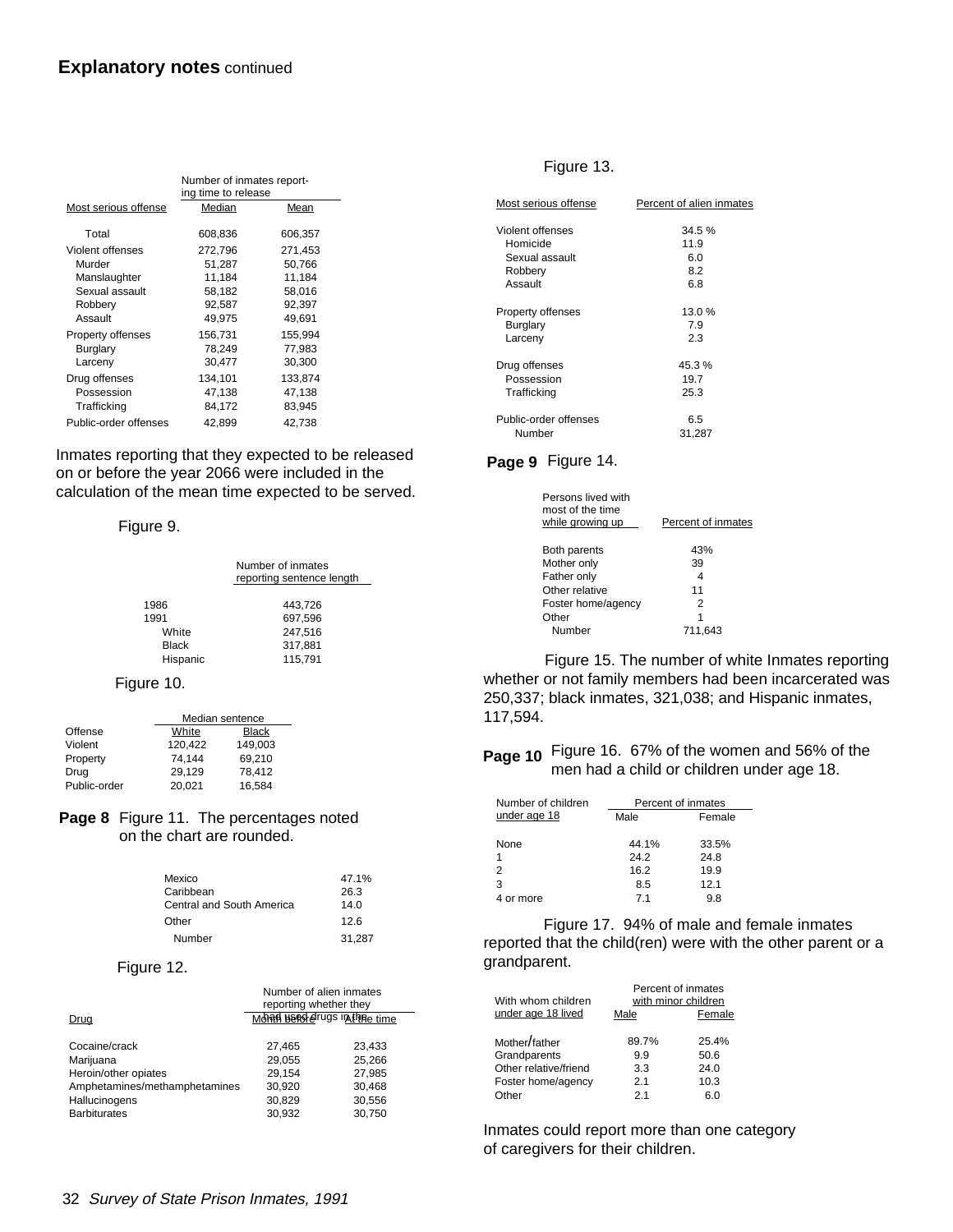Page 11 Figure 18. An estimated 697,853 inmates reported valid data on recidivism.

Page 12 Figure 19. Among inmates with valid information on current and prior sentences, 28% of 38,117 women and 19% of 659,736 men, 22% of 116,280 Hispanics, 20% of 247,019 whites, and 17% of 318,025 blacks were serving their first sentence.

**Page 13** Figure 20. The number of inmates reporting Page 15 current offense and that they had no prior offenses was 134,131; that they had been convicted of a violent offense in the past, 209,315; and that they had not been convicted of a violent offense in the past, 354,407.

Figure 21.

|               | Number of         |         |  |
|---------------|-------------------|---------|--|
|               | inmates reporting |         |  |
|               | 1991              | 1986    |  |
| Probation     | 703.187           | 446.988 |  |
| Incarceration | 707.055           | 439.980 |  |
| Combined      | 699.059           | 436.770 |  |

Figure 22. 45% of prison inmates had 3 or more prior sentences to probation or incarceration.

| Number of<br>prior sentences<br>to probation or<br>incarceration | Percent of inmates |
|------------------------------------------------------------------|--------------------|
| None                                                             | 20%                |
| 1                                                                | 19                 |
| 2                                                                | 16                 |
| $3-5$                                                            | 26                 |
| $6 - 10$                                                         | 13                 |
| 11 or more                                                       | 6                  |
| Number                                                           | 699,059            |

**Page 14** The admission to prison of persons on probation or parole and the percentage on probation or parole for a violent crime were based on 307,382 inmates; the arrest for violent crime was based on an estimated 315,589 inmates.

The description of revocation of parole was based on 163,686 inmates whose supervision in the community was formally revoked. The description of revocation of probation was based on 103,713 inmates whose supervision in the community was formally revoked.

#### Figure 23.

|              | Number of inmates for median sentence |           |          |          |
|--------------|---------------------------------------|-----------|----------|----------|
|              |                                       |           |          | Parole   |
|              |                                       |           | With new | Without  |
|              | No supervision                        | Probation | sentence | sentence |
| All          | 370,553                               | 72.425    | 129.238  | 33,977   |
| Violent      | 213.709                               | 25.833    | 45.853   | 10,670   |
| Property     | 63,797                                | 21,588    | 44,328   | 12,726   |
| Drug         | 75,233                                | 17,060    | 26,162   | 7,436    |
| Public-order | 16,007                                | 7,653     | 12,631   | 2,902    |

#### Page 15 Figures 24-27.

|                | Number of violent<br>inmates reporting |
|----------------|----------------------------------------|
| Total          | 315,968                                |
| Homicide       | 86.639                                 |
| Sexual assault | 65.432                                 |
| Robbery        | 97,504                                 |
| Assault        | 55.331                                 |
| Male           | 285,656                                |
| Female         | 11,441                                 |
| Under 25       | 56,592                                 |
| 25-34          | 131,682                                |
| 35-44          | 70,423                                 |
| 45 or older    | 38,295                                 |
| White          | 110,757                                |
| Black          | 136,568                                |
| Other          | 7,876                                  |
| Hispanic       | 39,598                                 |

Page 16 Figure 29. The chart percentages as presented are rounded. Of the estimated 311,180 violent inmates who reported how well they knew their victim(s), 49.9% had committed their offense against a stranger.

Figure 30. Among violent inmates, 299,380 men and 11,800 women reported their relationship with their victim.

#### Figure 31.

| Race and<br>Hispanic<br>origin | Number of violent<br>inmates reporting<br>relationship to victim |
|--------------------------------|------------------------------------------------------------------|
| White                          | 117,049                                                          |
| <b>Black</b>                   | 143.497                                                          |
| Other                          | 8.232                                                            |
| Hispanic                       | 42.403                                                           |

Figure 32.

|                | Number of violent inmates<br>reporting relationship to victim |              |       |          |
|----------------|---------------------------------------------------------------|--------------|-------|----------|
|                | White                                                         | <b>Black</b> | Other | Hispanic |
| Homicide       | 33.154                                                        | 37.354       | 1.903 | 12.109   |
| Sexual assault | 37.122                                                        | 18.578       | 1.956 | 6,660    |
| Robbery        | 24,065                                                        | 57,722       | 1.877 | 13,378   |
| Assault        | 17,539                                                        | 25,655       | 2,190 | 8,933    |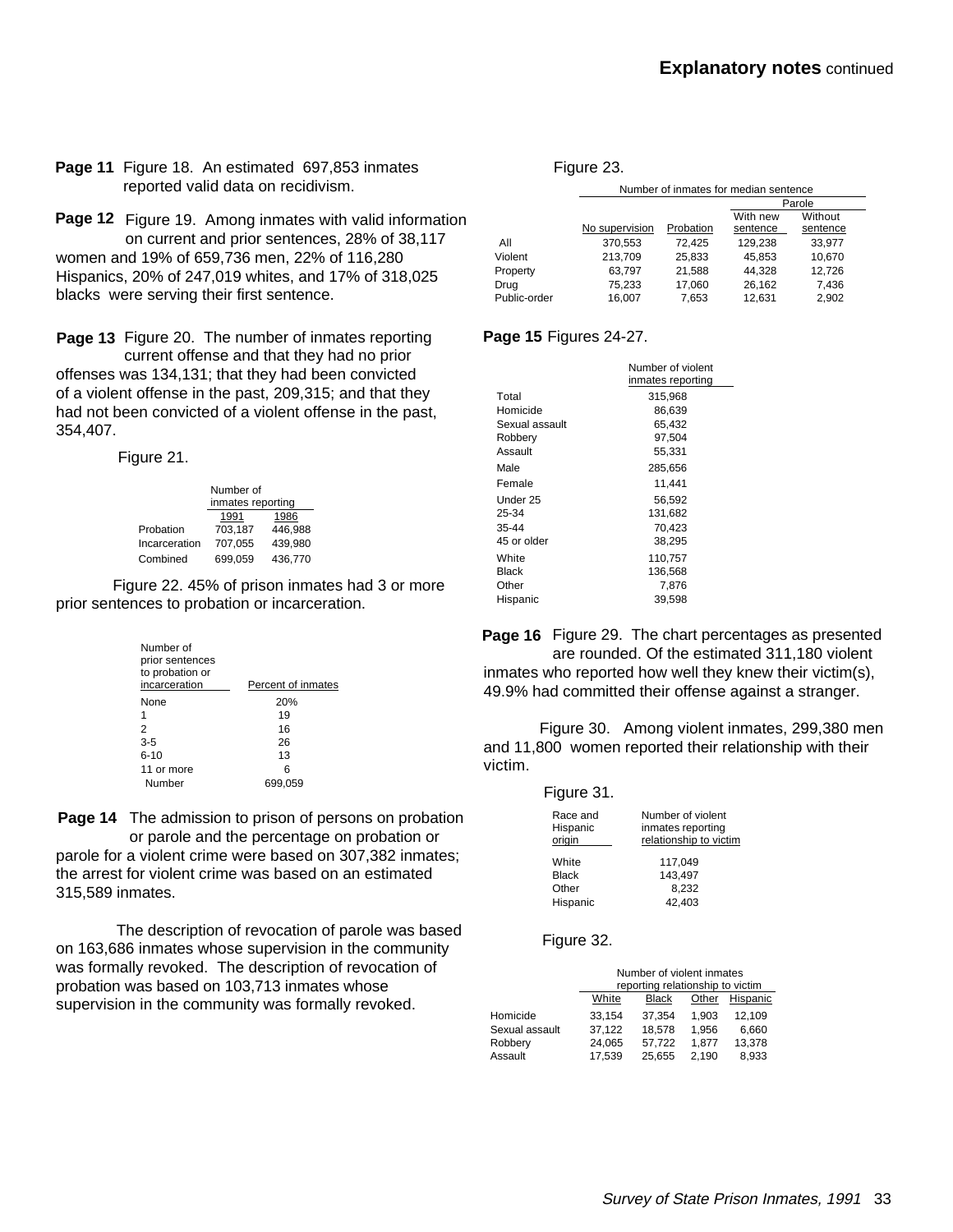#### Figure 33.

| Number of violent inmates reporting<br>valid data for relationship |          |         |        |             |
|--------------------------------------------------------------------|----------|---------|--------|-------------|
|                                                                    | Under 25 | 25-34   | 35-44  | 45 or older |
| All                                                                | 131,113  | 111,635 | 40,240 | 21,394      |
| Homicide                                                           | 38,123   | 28,137  | 9.757  | 6,664       |
| Sexual assault                                                     | 17.605   | 23.312  | 12.445 | 9,197       |
| Robbery                                                            | 48.277   | 37,251  | 7,705  | 1,943       |
| Assault                                                            | 22.375   | 19,162  | 8.616  | 2,895       |

#### **Page 17** Figure 34.

|                 | Number of violent        |
|-----------------|--------------------------|
|                 | inmates reporting valid  |
| Violent offense | data for victim injuries |
| All offenses    | 316.772                  |
| Sexual assault  | 65.355                   |
| Robbery         | 99.323                   |
| Assault         | 54,676                   |

Among violent inmates who reported their offense and victim injury were 11,713 women and 295,370 men.

Figure 35. 42% of violent inmates committed their offense at home or in their victim's home.

| Where the inmate<br>committed the most<br>serious violent offense | Percent of<br>violent inmates |
|-------------------------------------------------------------------|-------------------------------|
| Victim's home                                                     | 28%                           |
| Inmate's home                                                     | 14                            |
| Commercial place                                                  | 23                            |
| Public place                                                      | 27                            |
| Elsewhere                                                         | 8                             |
| Number reporting                                                  | 316.273                       |

Page 18 Figure 36. There were 307,960 inmates who reported whether they carried or used a weapon

when they committed the violent offense for which they were serving a sentence.

Figure 37.

|                      | Number of<br>violent inmates<br>reporting valid data |
|----------------------|------------------------------------------------------|
| Murder               | 69.957                                               |
| Manslaughter         | 12.379                                               |
| Rape                 | 24.029                                               |
| Other sexual assault | 40.395                                               |
| Robbery              | 96.399                                               |
| Assault              | 53.997                                               |

#### Figure 38.

| Weapon used | Number of violent<br>inmates |
|-------------|------------------------------|
| Gun         | 92.314                       |
| Knife       | 34.203                       |
| Other       | 14.229                       |

#### Figure 39.

|                                              | Number of reporting                   |                                       |                                       |
|----------------------------------------------|---------------------------------------|---------------------------------------|---------------------------------------|
| Violent<br>offense                           | Violent<br>inmates                    | Victims                               | Both                                  |
| All<br>Homicide<br>Sexual assault<br>Robbery | 317.417<br>86.154<br>65.148<br>99.861 | 312.792<br>83.323<br>64.745<br>99.110 | 317.675<br>86.210<br>65.285<br>99.861 |
| Assault                                      | 55.188                                | 54.608                                | 55.253                                |

#### **Page 19 Figure 40.**

| Firearm possession and use | Number of reporting inmates |
|----------------------------|-----------------------------|
| Ever owned                 | 708.540                     |
| Owned month before offense | 711.094                     |
| Armed during offense       | 699.943                     |
| Fired gun during offense   | 700,050                     |

Figure 41. An estimated 243,757 inmates had possessed a handgun and reported where they had most recently acquired the weapon.

Page 20 Figure 42. The total reporting characteristics of their groups of friends was 705,517.

Figure 43.

|         | Number of inmates<br>reporting size of gang |        |  |
|---------|---------------------------------------------|--------|--|
|         | Median                                      | Mean   |  |
| 5-6     | 41,791                                      | 38,032 |  |
| $3 - 4$ | 37,587                                      | 36,661 |  |
| 2       | 37,893                                      | 37,631 |  |
| 1       | 81,492                                      | 81,324 |  |

Figure 44.

| Gang<br>features | Number of Inmates<br>reporting group activities |
|------------------|-------------------------------------------------|
| 5-6              | 44.397                                          |
| $3 - 4$          | 39.169                                          |
| $1 - 2$          | 126,611                                         |
| ∩                | 164.539                                         |

**Page 21** Figure 45. In 1991, 710,798 inmates reported whether they had they had ever used drugs, and 710,444 reported whether they had used regularly.

Figure 46. In 1991, 710,241 inmates reported whether they had used a drug in the month before the offense, and 699,611 reported whether they were under the influence at the time of the offense.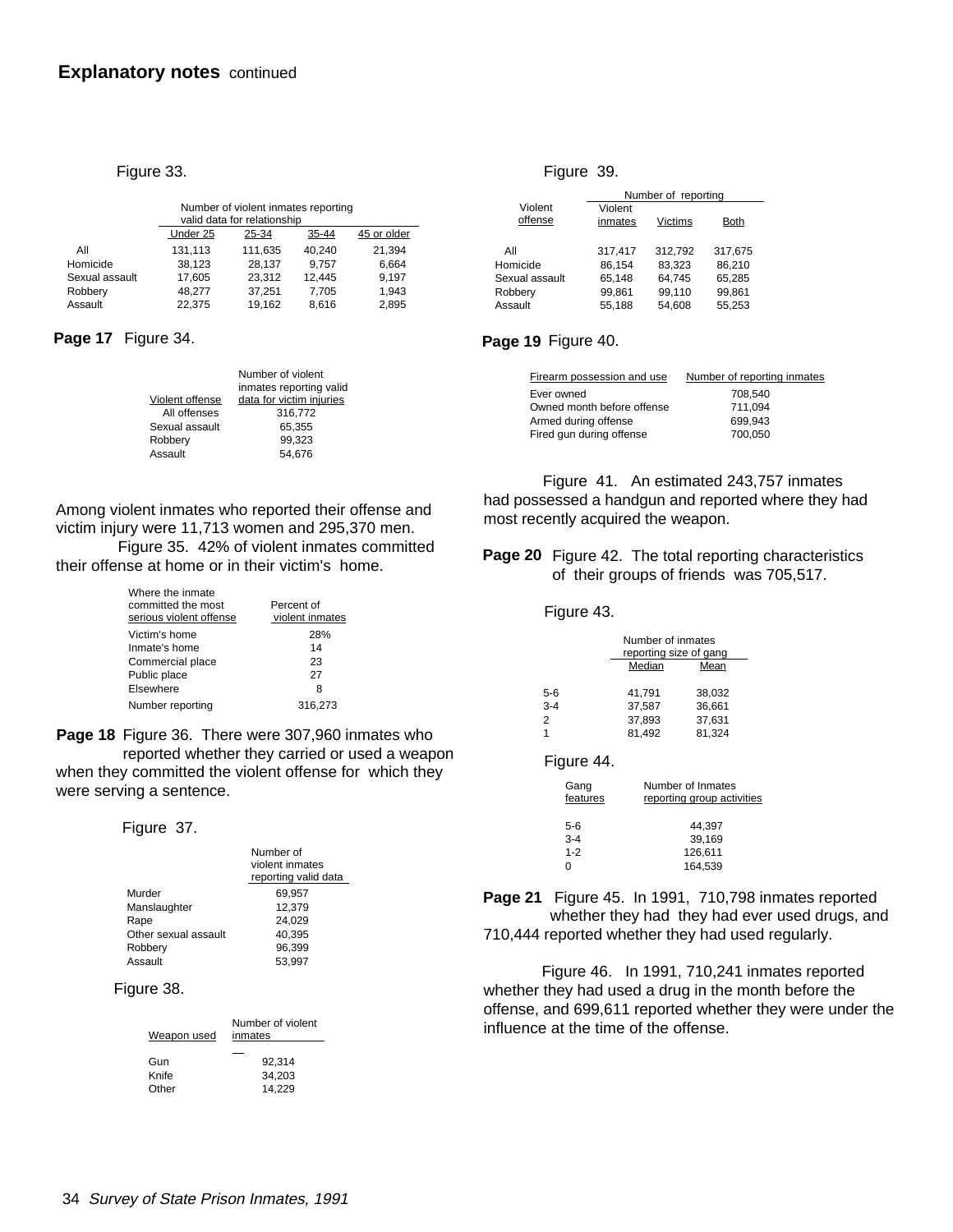#### Figure 47.

|                             | Percent of inmates          |           |          |         |
|-----------------------------|-----------------------------|-----------|----------|---------|
|                             |                             |           | Cocaine  |         |
| Pattern of drug use         | Any drug                    | Marijuana | or crack | Opiates |
| Ever                        | 79%                         | 74%       | 50%      | 25%     |
| Regularly                   | 62                          | 52        | 32       | 15      |
| In month before the offense | 50                          | 32        | 25       | 10      |
| At the time of the offense  | 31                          | 11        | 14       | 6       |
|                             | Number of inmates reporting |           |          |         |
|                             |                             |           | Cocaine  |         |
| Pattern of drug use         | Any drug                    | Marijuana | or crack | Opiates |
| Fver                        | 710.798                     | 708.121   | 708.115  | 708.237 |
| Regularly                   | 710.444                     | 706.685   | 707.989  | 708.237 |
| In month before the offense | 710.241                     | 705.896   | 707.793  | 708,179 |
| At the time of the offense  | 699,611                     | 699,938   | 707,403  | 708,115 |

Page 22 Figures 48 and 49. Inmates who had used drugs in the month before the offense included those

who committed their offense under the influence of drugs. Inmates reporting that they committed their offense to get money for drugs may have been in the other categories as well.

The number of Inmates giving valid responses about drug use In the month before the offense: 710,241 committing the offense under the influence of drugs: 699,611

committing the offense to get money for drugs: 696,677

| Age group     | Number of inmates<br>reporting whether<br>they had used drugs<br>in the month before<br>the offense |
|---------------|-----------------------------------------------------------------------------------------------------|
| 17 or younger | 4.552                                                                                               |
| 18-24         | 151,154                                                                                             |
| 25-29         | 172.230                                                                                             |
| 30-34         | 152.454                                                                                             |
| 35-44         | 161,232                                                                                             |
| 45-54         | 46,475                                                                                              |
| 55 or older   | 22.144                                                                                              |

#### **Page 23 Figure 50.**

|               | Number of inmates<br>reporting drugs used<br>in the month before<br>the offense |
|---------------|---------------------------------------------------------------------------------|
| Crack/cocaine | 71,055                                                                          |
| Cocaine       | 107,724                                                                         |
| Another drug  | 175.422                                                                         |
| No drug       | 356.040                                                                         |
|               | Deseart of inmeter who in the                                                   |

|                | Percent of inmates who in the |                               |       |       |  |
|----------------|-------------------------------|-------------------------------|-------|-------|--|
|                |                               | month before the offense used |       |       |  |
| Most serious   |                               | Powder                        | Other | No    |  |
| offense        | Crack                         | cocaine                       | druas | druas |  |
| Other violent  | $< 1\%$                       | 1%                            | 2%    | 2%    |  |
| Other property | 8                             | 5                             |       | 9     |  |
| Other drug     | 1 ج                           |                               |       | -1    |  |

Page 24 Figure 52. Reporting on whether they had participated in a drug treatment program were an estimated 698,777 inmates - 698,658 also reporting on use of drugs ever in the past and 698,332 reporting on use of drugs in the month before their offense.

| idure : |
|---------|
|---------|

|                      | Percent of |                  |  |  |
|----------------------|------------|------------------|--|--|
| Type of              |            | Inmates who      |  |  |
| drug program         |            | used drugs in    |  |  |
| participation        | All        | the month before |  |  |
| since admission      | inmates    | the offense      |  |  |
| In-patient           | 7%         | 11%              |  |  |
| Group                | 22         | 32               |  |  |
| Individual           | 3          | 5                |  |  |
| Peer group           | 8          | 12               |  |  |
| Drug education       | 4          |                  |  |  |
| Number of<br>inmates |            |                  |  |  |
| reporting            | 698.777    | 698,777          |  |  |

Inmates reported on all types of drug program participation during their current prison term. Whenever an inmate listed more than one program category, the interviewer asked if a mentioned program was conducted separately from the previously reported programs. Programs integral to other drug treatment efforts were not counted for figure 53; programs identified as separate were included. For example, if a prisoner participated as an in-patient and reported that drug education was a part of the in-patient treatment, that drug education was not entered separately. Therefore, the 4% of inmates who had been educated about the effects of drugs had not received that education as a part of any other prison drug program.

Since admission, 59% of inmates who had ever used drugs and 52% of those who had used drugs in the month before their offense had not participated in any drug treatment program.

Page 26 Figure 56. The number of inmates who committed their offense under the influence of alcohol was

127,096; under the influence of drugs only, 117 671; and under the influence of both drugs and alcohol, 97,690.

Inmates who had been drinking before their offense and who reported the amount drunk: Total (217,693), violent (116,302), property (52,757), drugs (26,341), and public-order (19,966).

Figure 58. Inmates sentenced for property or public-order offenses had the highest rate of participation in alcohol-abuse programs.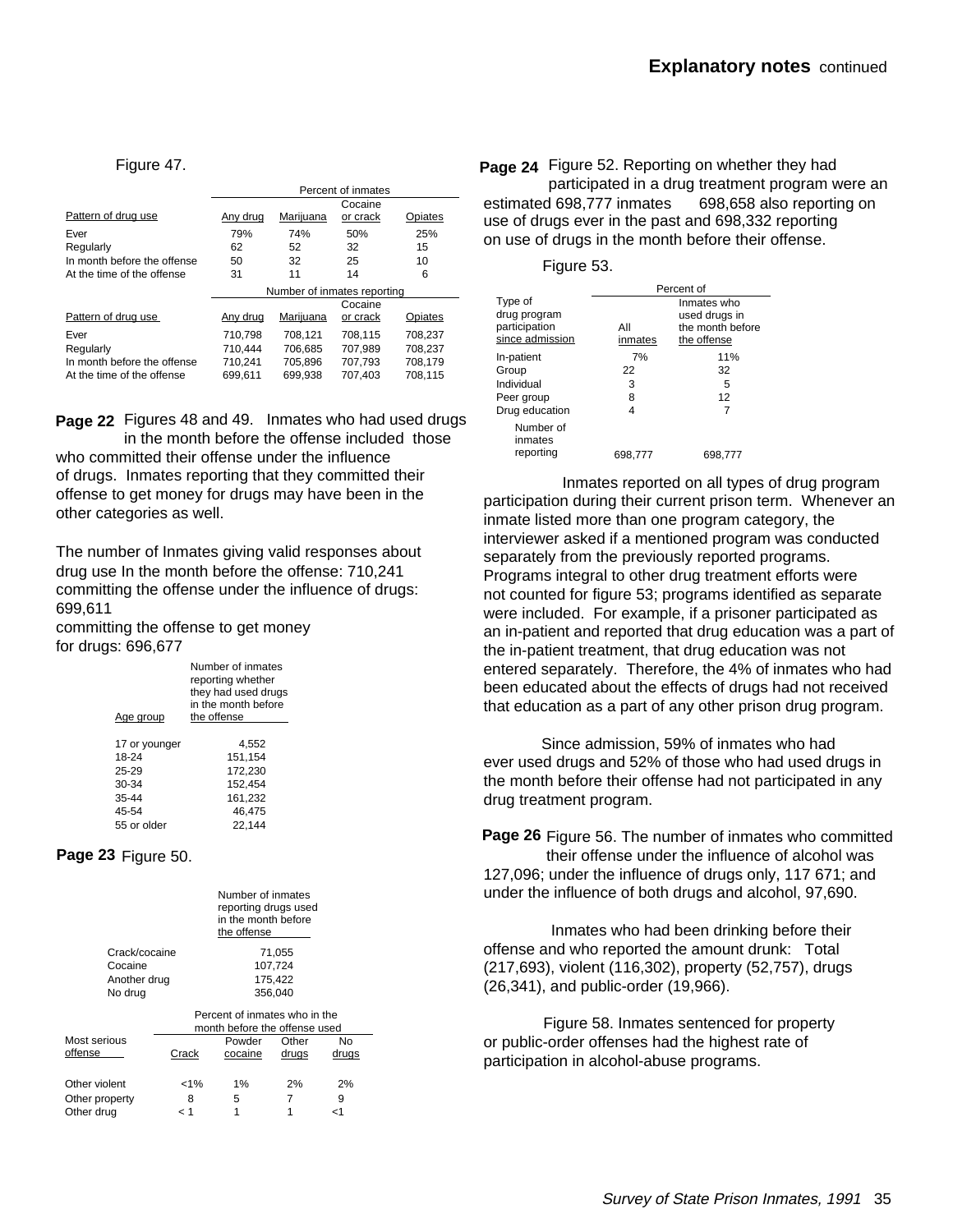| Offense      | Percent of inmates who had ever<br>participated in a prison-sponsored<br>alcohol abuse program |
|--------------|------------------------------------------------------------------------------------------------|
| Violent      | 34.8%                                                                                          |
| Property     | 40.4                                                                                           |
| Drug         | 28.0                                                                                           |
| Public-order | 48.6                                                                                           |

The percentages of participating inmates were based on 558,782 inmates who reported ever drinking. Inmates who reported never drinking (143,176) and drinking inmates who had committed an offense not included in the summary categories (9,685) were not included.

Page 27 Figure 59. The number of inmates reporting on their prison program participation was 711,643.

Figure 60. Of the inmates reporting on their participation in prison educational or vocational programs were 658, 893 men and 37,458 women.

Inmates reporting on program participation could report more than one program.

The percentages of inmates with work assignments and of hours worked were based on 711,643 inmates responding.

Figure 61. The percentage of all inmates was based on 711,643 inmates; of those inmates who worked and were paid money, 471,308; and of inmates who worked for nonmonetary compensation, 203,705. The average pay per hour was calculated from 293,492 inmates who reported a valid income.

#### Page 28 Figures 62 and 64.

|                | Number of inmates reporting |         |  |
|----------------|-----------------------------|---------|--|
| Security level | Current                     | Prior   |  |
| and region     | offense                     | offense |  |
|                |                             |         |  |
| Maximum        | 182,787                     | 180,687 |  |
| Medium         | 348.156                     | 345,331 |  |
| Minimum        | 161,584                     | 160.247 |  |
|                |                             |         |  |
| Northeast      | 122,778                     | 121,633 |  |
| Midwest        | 148,953                     | 146,991 |  |
| South          | 274,769                     | 272,948 |  |
| West           | 157,681                     | 156.043 |  |

| Figure 63. The higher the housing security           |  |  |
|------------------------------------------------------|--|--|
| level, the larger the percentage of violent inmates. |  |  |

| Security level and      | Percent of inmates |            |  |  |
|-------------------------|--------------------|------------|--|--|
| type of current offense | First time         | Recidivist |  |  |
| Maximum (180,687)       |                    |            |  |  |
| Violent                 | 14.9%              | 59.4%      |  |  |
| Nonviolent              | 45                 | 21.2       |  |  |
| Medium (345,331)        |                    |            |  |  |
| Violent                 | 13.2%              | 48.4%      |  |  |
| Nonviolent              | 66                 | 31.8       |  |  |
| Minimum (160,247)       |                    |            |  |  |
| Violent                 | 9.3%               | 38.4%      |  |  |
| Nonviolent              | 8.8                | 43.5       |  |  |